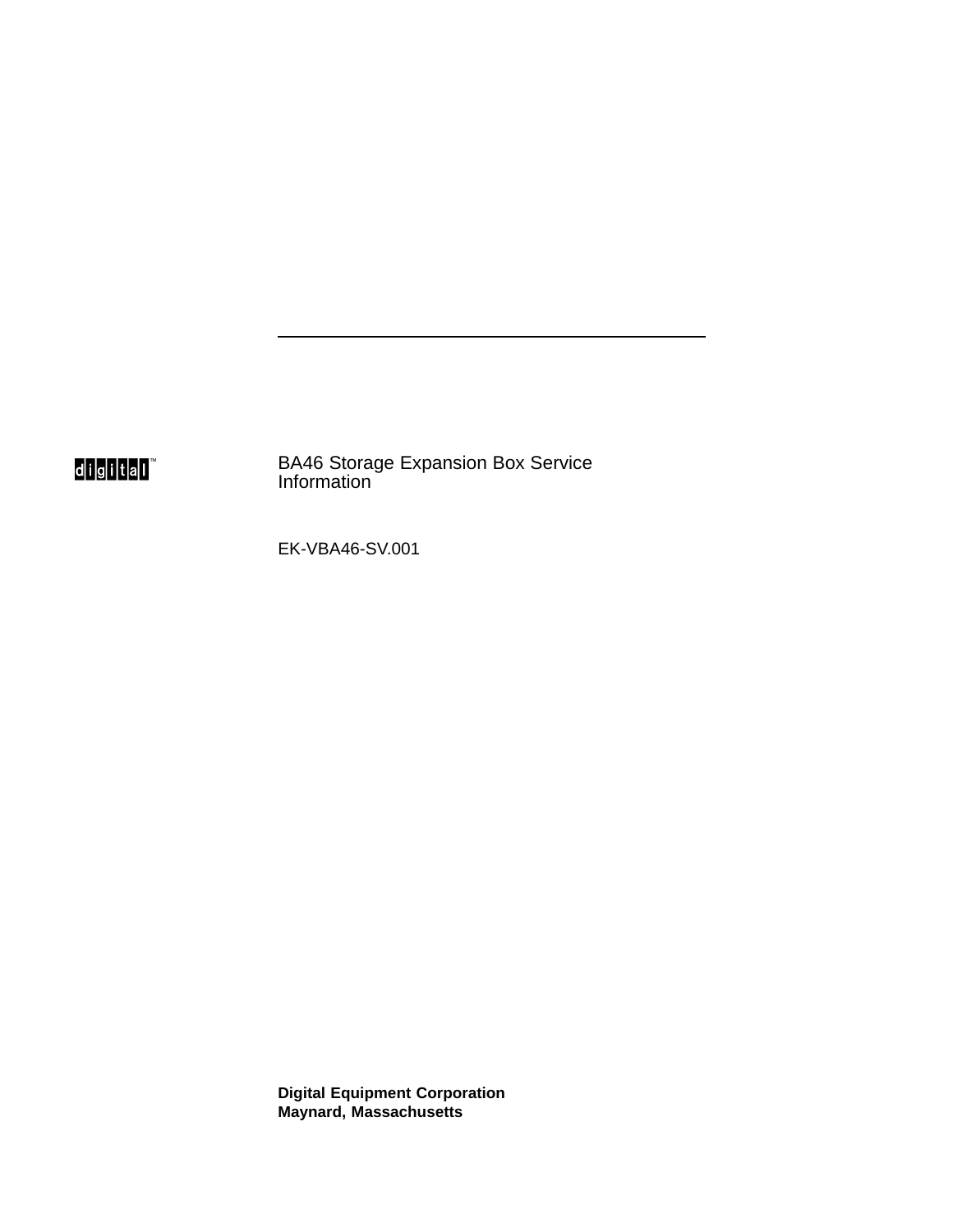First Edition, February 1992

The information in this document is subject to change without notice and should not be construed as a commitment by Digital Equipment Corporation. Digital Equipment Corporation assumes no responsibility for any errors that may appear in this document.

The software described in this document is furnished under a license and may be used or copied only in accordance with the terms of such license.

No responsibility is assumed for the use or reliability of software on equipment that is not supplied by Digital Equipment Corporation or its affiliated companies.

Restricted Rights: Use, duplication, or disclosure by the U. S. Government is subject to restrictions as set forth in subparagraph (c) (1) (ii) of the Rights in Technical Data and Computer Software clause at DFARS 252.227–7013.

Copyright © by Digital Equipment Corporation 1992

All Rights Reserved. Printed in U.S.A.

The following are trademarks of Digital Equipment Corporation: DEC, Digital, VAX, VMS, and the DIGITAL logo.

This document was prepared using VAX DOCUMENT, Version 2.0.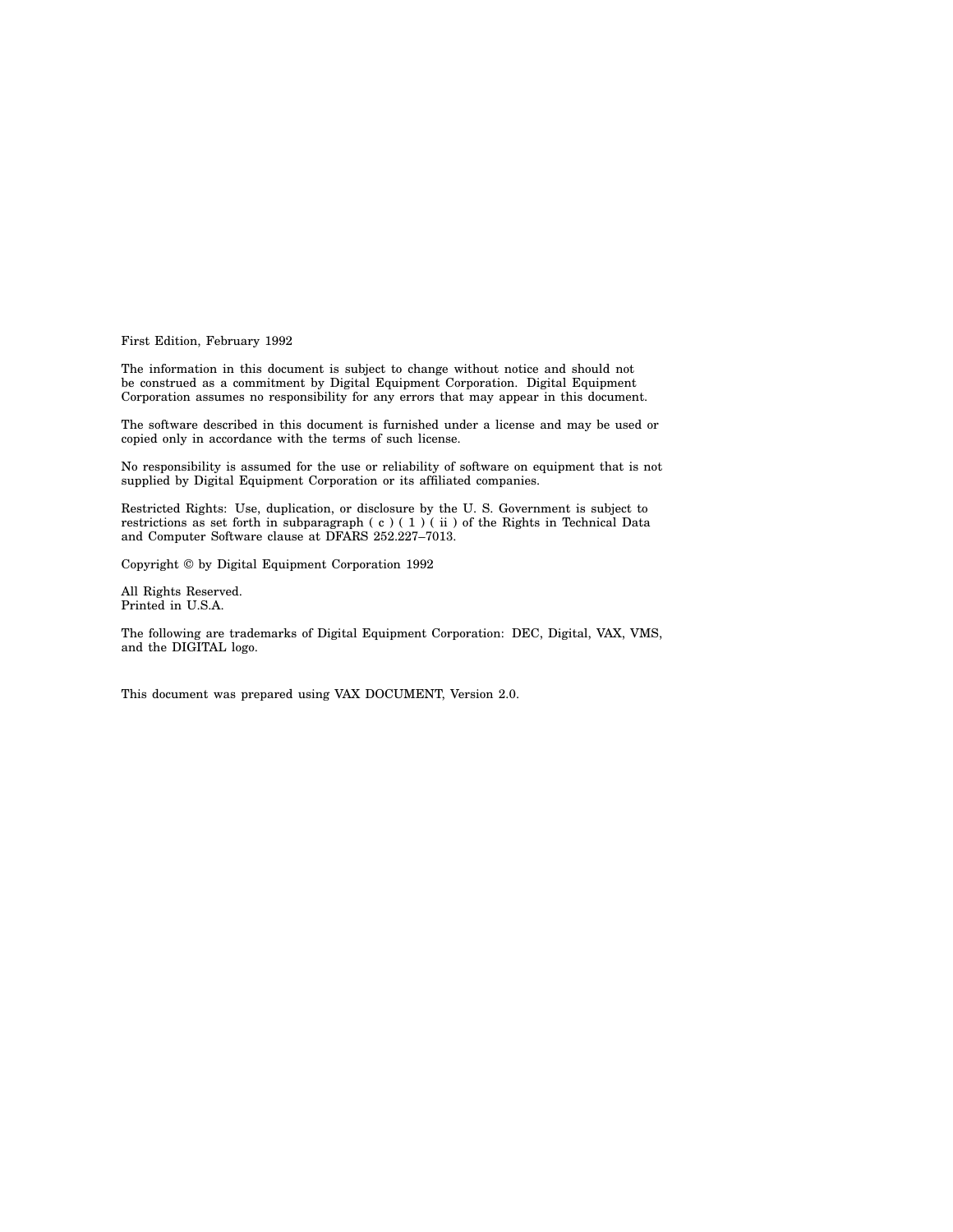# **Contents**

## **Preface** vii

| 1            | <b>BA46 Storage Expansion Box</b>                  |          |
|--------------|----------------------------------------------------|----------|
| 1.1          |                                                    | $1 - 1$  |
| 1.1.1        |                                                    | $1 - 4$  |
| 1.2          |                                                    | $1 - 5$  |
|              |                                                    |          |
| $\mathbf{2}$ | <b>Mass Storage Devices</b>                        |          |
| 2.1          | RZ5x Hard Disk Drives                              | $2 - 2$  |
| 2.1.1        | SCSI ID Settings for RZ5x Hard Disk Drives         | $2 - 2$  |
| 2.2          | TLZ04 Cassette Tape Drive                          | $2 - 4$  |
| 2.2.1        | SCSI ID Settings for the TLZ04 Tape Drive          | $2 - 4$  |
| 2.3          | TZ30 Cartridge Tape Drive                          | $2 - 6$  |
| 2.3.1        | SCSI ID Settings for the TZ30 Cartridge Tape Drive | $2 - 6$  |
| 2.4          | TZK10 (QIC) Cartridge Tape Drive                   | $2 - 8$  |
| 2.4.1        | SCSI ID Settings for the TZK10 Tape Drive          | $2 - 8$  |
| 2.5          | RRD42 CDROM Disc Drive                             | $2 - 10$ |
| 2.5.1        | SCSI ID Settings for the RRD42 CDROM Drive         | $2 - 10$ |

## **3 FRU Removal and Replacement**

| 3.1     |                                             | $3 - 2$ |
|---------|---------------------------------------------|---------|
| $3.2\,$ | BA46 Expansion Box Part Numbers             | $3 - 2$ |
| 3.3     |                                             | $3 - 6$ |
| 3.4     |                                             | $3 - 7$ |
| 3.4.1   |                                             | $3 - 7$ |
| 3.4.2   |                                             | $3 - 7$ |
| 3.5     | Mass Storage Device Removal and Replacement | $3 - 8$ |
| 3.5.1   | Getting Started                             | $3 - 8$ |
| 3.5.2   | RZ5x Hard Disk Drive Removal                | $3 - 9$ |
| 3.5.3   | RZ5x Hard Disk Drive Replacement  3-10      |         |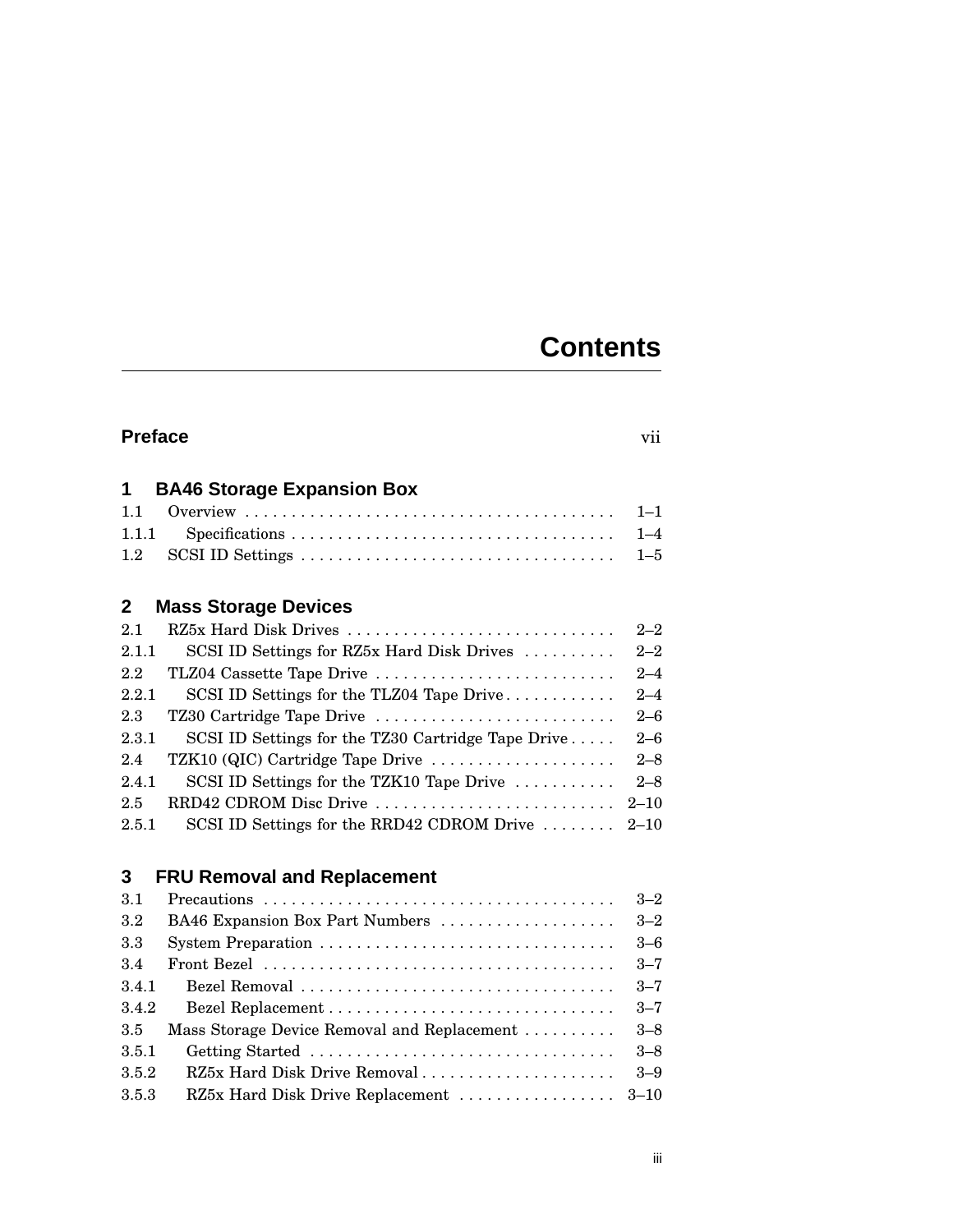#### iv Contents

| 3.5.4  | RRD42 CDROM Drive Removal                           | $3 - 12$ |
|--------|-----------------------------------------------------|----------|
| 3.5.5  | RRD42 CDROM Drive Replacement                       | $3 - 13$ |
| 3.5.6  | TZ30 Cartridge Tape Drive Removal                   | $3 - 13$ |
| 3.5.7  | TZ30 Cartridge Tape Drive Replacement               | $3 - 14$ |
| 3.5.8  | TLZ04 Cassette Tape Drive Removal                   | $3 - 15$ |
| 3.5.9  | TLZ04 Cassette Tape Drive Replacement               | $3 - 16$ |
| 3.5.10 | TZK10 (QIC) Cartridge Tape Drive Removal            | $3 - 17$ |
| 3.5.11 | TZK10 (QIC) Cartridge Tape Drive Replacement        | $3 - 17$ |
| 3.6    |                                                     | $3 - 18$ |
| 3.6.1  | Power Supply Removal                                | $3 - 18$ |
| 3.6.2  | Power Supply Replacement                            | $3 - 18$ |
| 3.7    |                                                     | $3 - 19$ |
| 3.7.1  | Load Module Removal                                 | $3 - 19$ |
| 3.7.2  |                                                     | $3 - 19$ |
| 3.8    | Restoring the Expansion Box                         | $3 - 20$ |
| 3.9    | Testing the System and Expansion Box After Adding a |          |
|        |                                                     | $3 - 21$ |

# **4 Preventive Maintenance and Problem Solving**

| 4.1   | TLZ04 Cassette Tape Drive Preventive Maintenance 4–2 |         |
|-------|------------------------------------------------------|---------|
| 4.2   |                                                      | $4 - 3$ |
| 4.2.1 |                                                      |         |
| 4.2.2 |                                                      |         |
| 4.2.3 |                                                      |         |
| 4.2.4 |                                                      |         |
| 4.2.5 |                                                      |         |
| 4.2.6 |                                                      |         |

## **Index**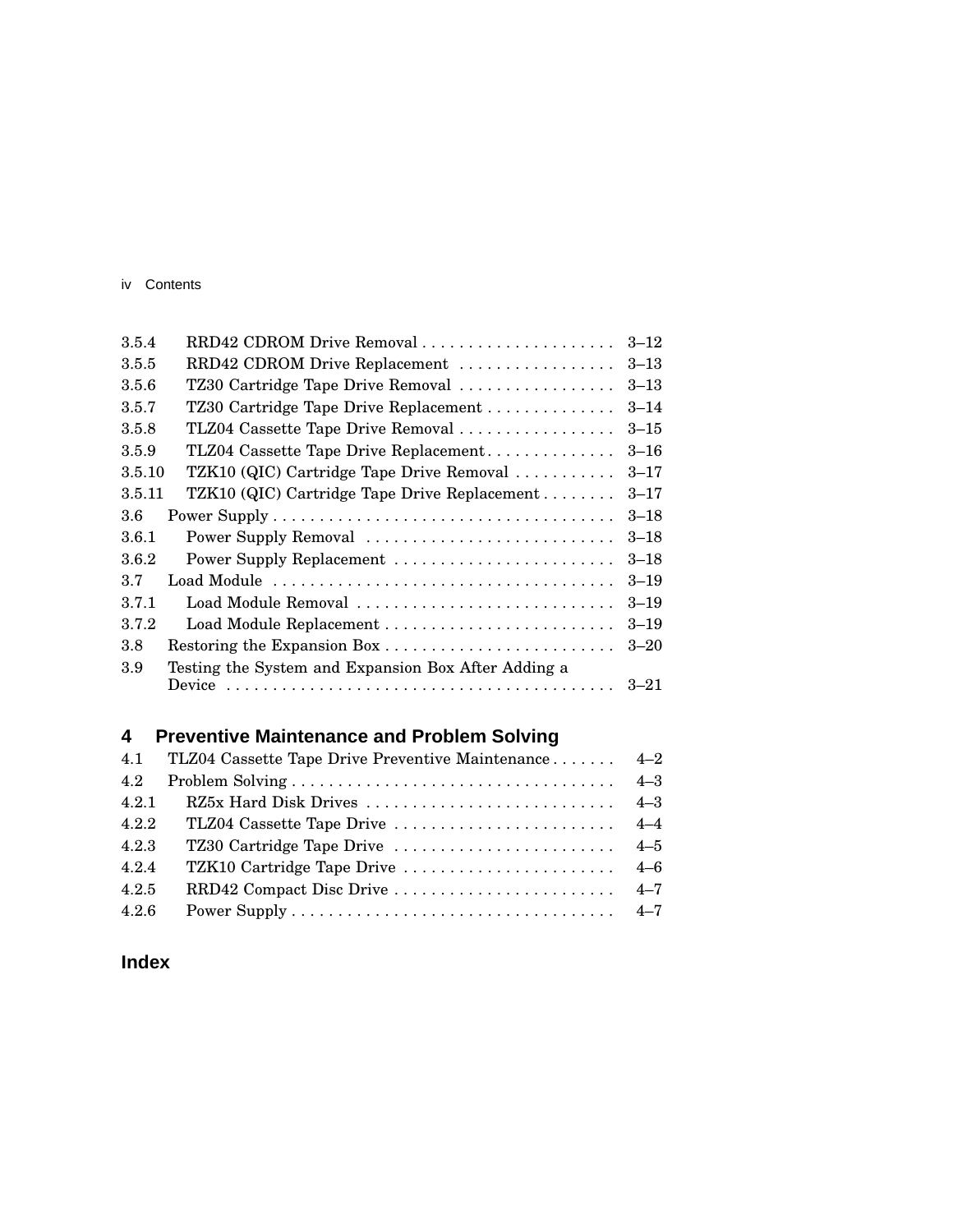#### Contents v

## **Figures**

| 1-2 SCSI Switch Location for RZ5x Disk Drives  1-7  |  |
|-----------------------------------------------------|--|
| 2-1 TLZ04 Tape Drive SCSI ID Switch Location  2-4   |  |
|                                                     |  |
|                                                     |  |
|                                                     |  |
|                                                     |  |
| 3-2 RZ5x Hard Disk Drive SCSI ID Cable Location 3-9 |  |
| 3-3 RZ5x Disk Drive SCSI ID Jumper Location 3-11    |  |
|                                                     |  |

## **Tables**

| $1 - 1$ |                                                   | $1 - 3$  |
|---------|---------------------------------------------------|----------|
| $1 - 2$ |                                                   | $1 - 4$  |
| $1 - 3$ |                                                   | $1 - 4$  |
| $1 - 4$ | Physical Dimensions                               | $1 - 5$  |
| $1 - 5$ | Device IDs for SCSI Devices                       | $1 - 6$  |
| $2 - 1$ | RZ5x Hard Disk Drive SCSI ID Switch Settings      | $2 - 3$  |
| $2 - 2$ | TLZ04 Cassette Tape Drive SCSI ID Switch Settings | $2 - 5$  |
| $2 - 3$ | Setting the TZ30 Tape Cartridge Drive SCSI ID     | $2 - 7$  |
| $2 - 4$ | RRD42 CDROM Drive Jumper Settings                 | $2 - 11$ |
| $3 - 1$ | FRUs and Part Numbers                             | $3 - 3$  |
| $3 - 2$ | Cables and Part Numbers                           | $3 - 4$  |
| $3 - 3$ | Miscellaneous Hardware and Part Numbers           | $3 - 4$  |
| $4 - 1$ | RZ5x Hard Disk Drive Problem Solving              | $4 - 3$  |
| $4 - 2$ | TLZ04 Cassette Tape Drive Problem Solving         | $4 - 4$  |
| $4 - 3$ | TZ30 Cartridge Tape Drive Problem Solving         | $4 - 5$  |
| $4 - 4$ | TZK10 Cartridge Tape Drive Problem Solving        | $4 - 6$  |
| $4 - 5$ | RRD42 Compact Disc Drive Problem Solving          | $4 - 7$  |
| $4 - 6$ | Power Supply Problem Solving                      | $4 - 7$  |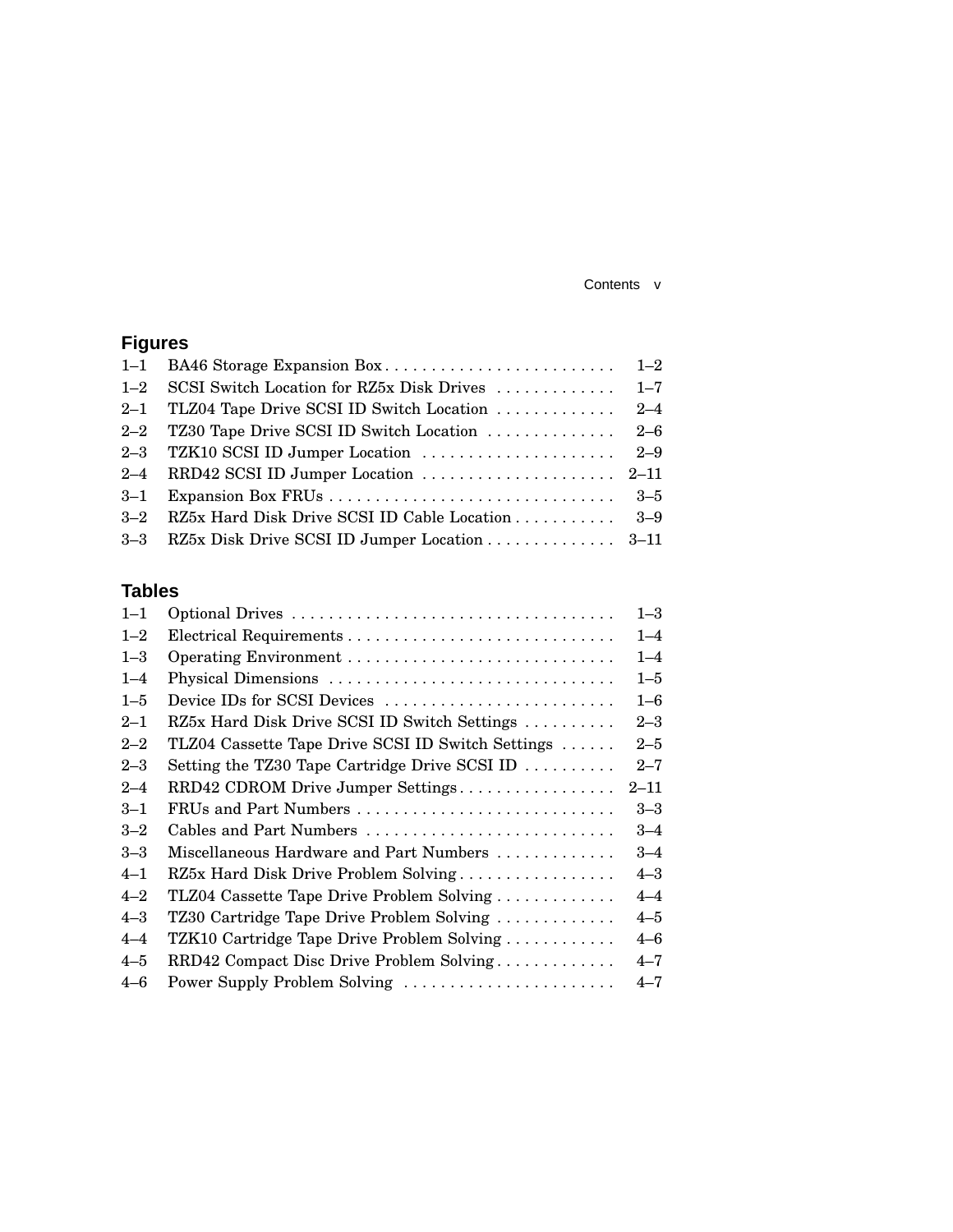# **Preface**

This manual is a support and reference document for Digital Services personnel who perform maintenance work on Digital workstations. It is also for Digital customers who have a self-maintenance agreement with Digital.

## **Manual Organization**

The contents of this manual are organized as follows:

- Chapter 1 provides an overview of the BA46 Storage Expansion Box and describes the box's mass storage areas and operating requirements.
- Chapter 2 describes mass storage devices that can be configured in the expansion box, and provides SCSI ID settings for the devices.
- Chapter 3 provides information for removing and replacing field replaceable units (FRUs).
- Chapter 4 provides information about maintaining and troubleshooting the expansion box.

## **Related Documentation**

The following documents provide additional information about the expansion box and the VAXstation 4000 Model 60 workstation, which uses the BA46 Storage Expansion Box as its system box.

| Document                                                          | <b>Part Number</b> |
|-------------------------------------------------------------------|--------------------|
| BA46 Storage Expansion Box<br>Owner's Guide                       | <b>EK-STEXP-IG</b> |
| VAX station 4000 Service<br><b>Information Kit Guide</b>          | EK-V466H-SV-001    |
| VAXstation 4000 Model 60 Quick<br>Installation Guide              | <b>EK-PMARI-IN</b> |
| VAXstation 4000 Model 60 Owner's<br>and System Installation Guide | EK-PMARI-OM        |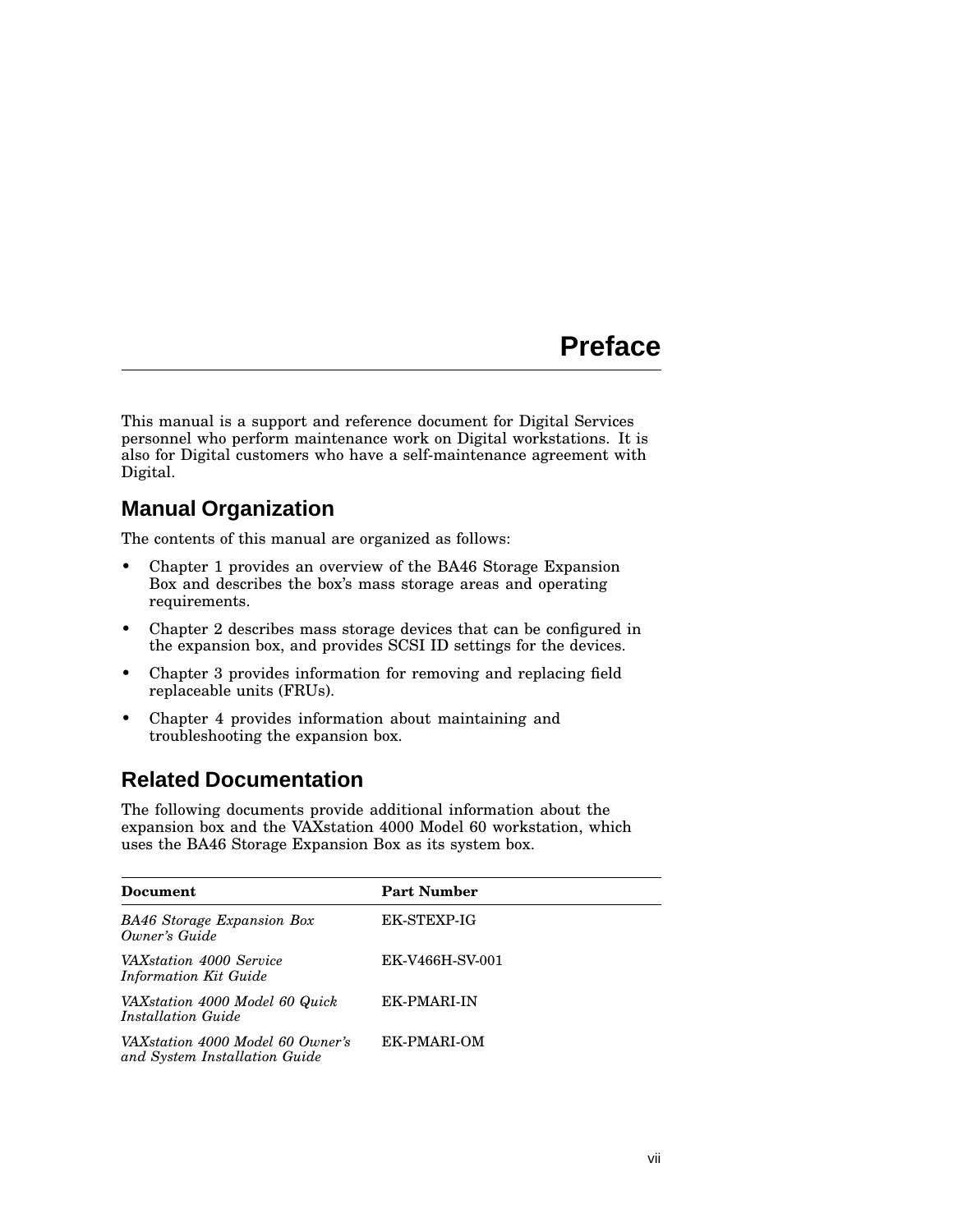viii Preface

| Document                                                         | <b>Part Number</b> |
|------------------------------------------------------------------|--------------------|
| VAXstation 4000 Model 60 Service<br>Information                  | EK-V466B-SV-001    |
| VAXstation 4000 Model 60 Pocket<br>Service Information           | EK-V466H-PS-001    |
| VAXstation 4000 Model 60 Optional<br>Devices Service Information | EK-V4066-SV-001    |

## **Conventions**

The following conventions are used in this guide.

| Convention     | <b>Description</b>                                             |
|----------------|----------------------------------------------------------------|
| <b>WARNING</b> | Contains important information that relate to personal safety. |
| <b>CAUTION</b> | Contains information to prevent damage to the equipment.       |
| <b>NOTE</b>    | Contains general information.                                  |
| PN             | Part number                                                    |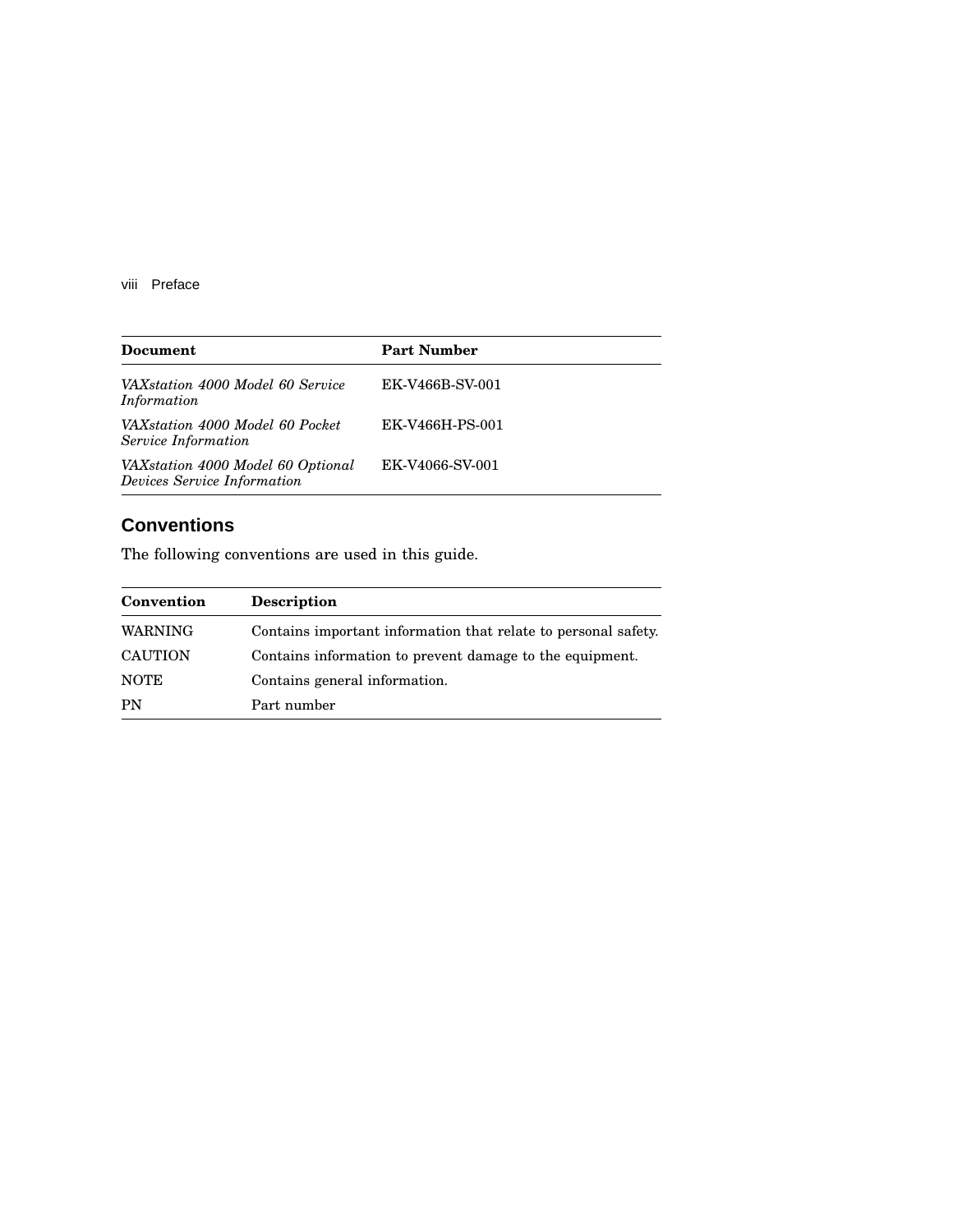# **1 BA46 Storage Expansion Box**

This chapter describes the BA46 Storage Expansion Box, its configurations, and operating requirements, and SCSI ID settings for mass storage devices. This chapter is organized into the following sections:

| Section 1.1   | Overview                |
|---------------|-------------------------|
| Section 1.1.1 | Specifications          |
| Section 1.2   | <b>SCSI ID Settings</b> |

## **1.1 Overview**

The BA46 Storage Expansion Box is an external box that connects to a system unit to provide additional disks or other small computer system interface (SCSI) devices. Figure 1–1 shows an exploded view of the expansion box and its components.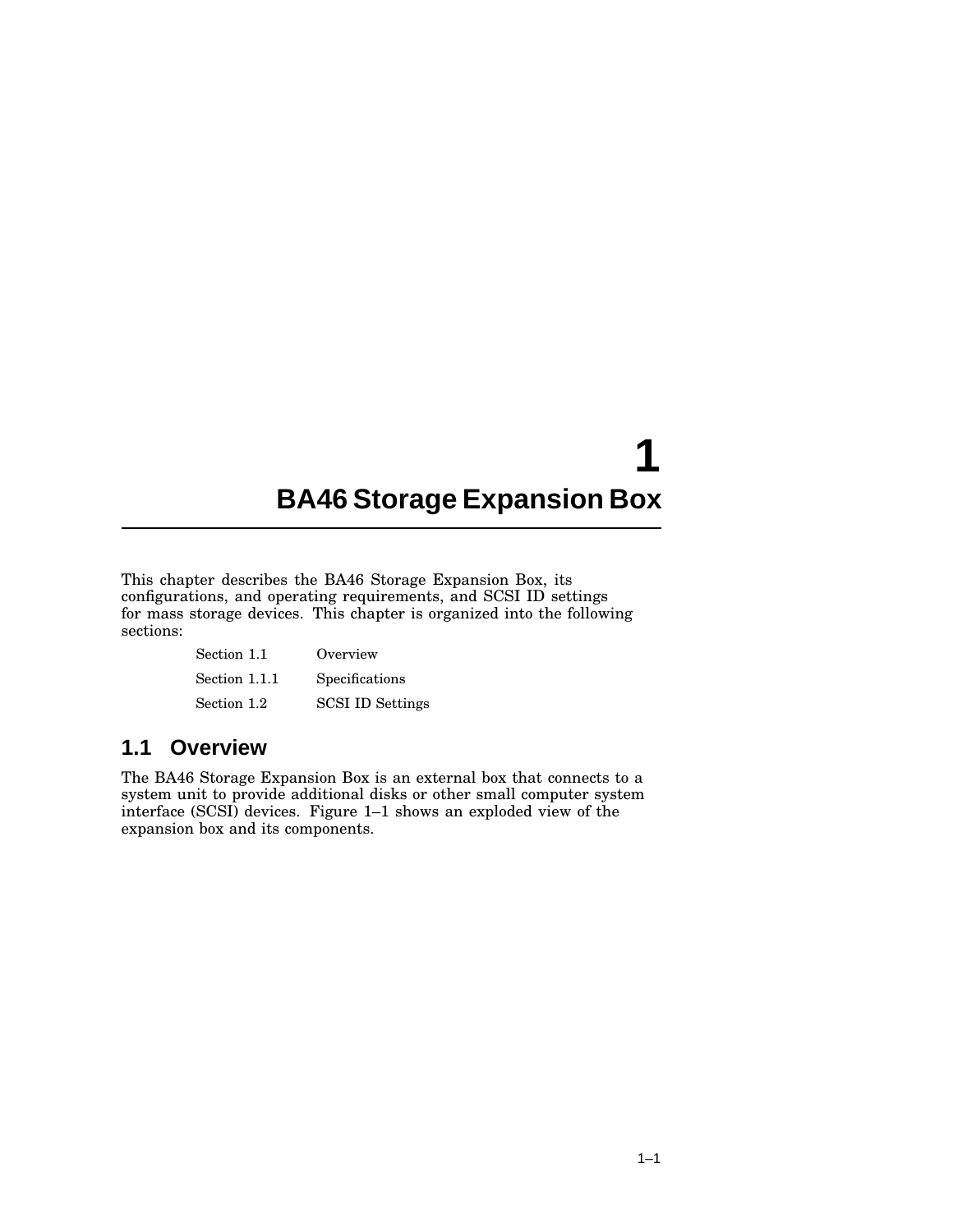

**Figure 1–1 BA46 Storage Expansion Box**



The expansion box has two mounting areas for configuring optional drives. Mounting area A is located in the box to the left of the bezel. Mounting area B/C is located in the box directly behind the bezel.

The box has an H7819-AA power supply that provides dc power to the drives.

Table 1–1 lists the devices available for the expansion box and gives their storage capabilities.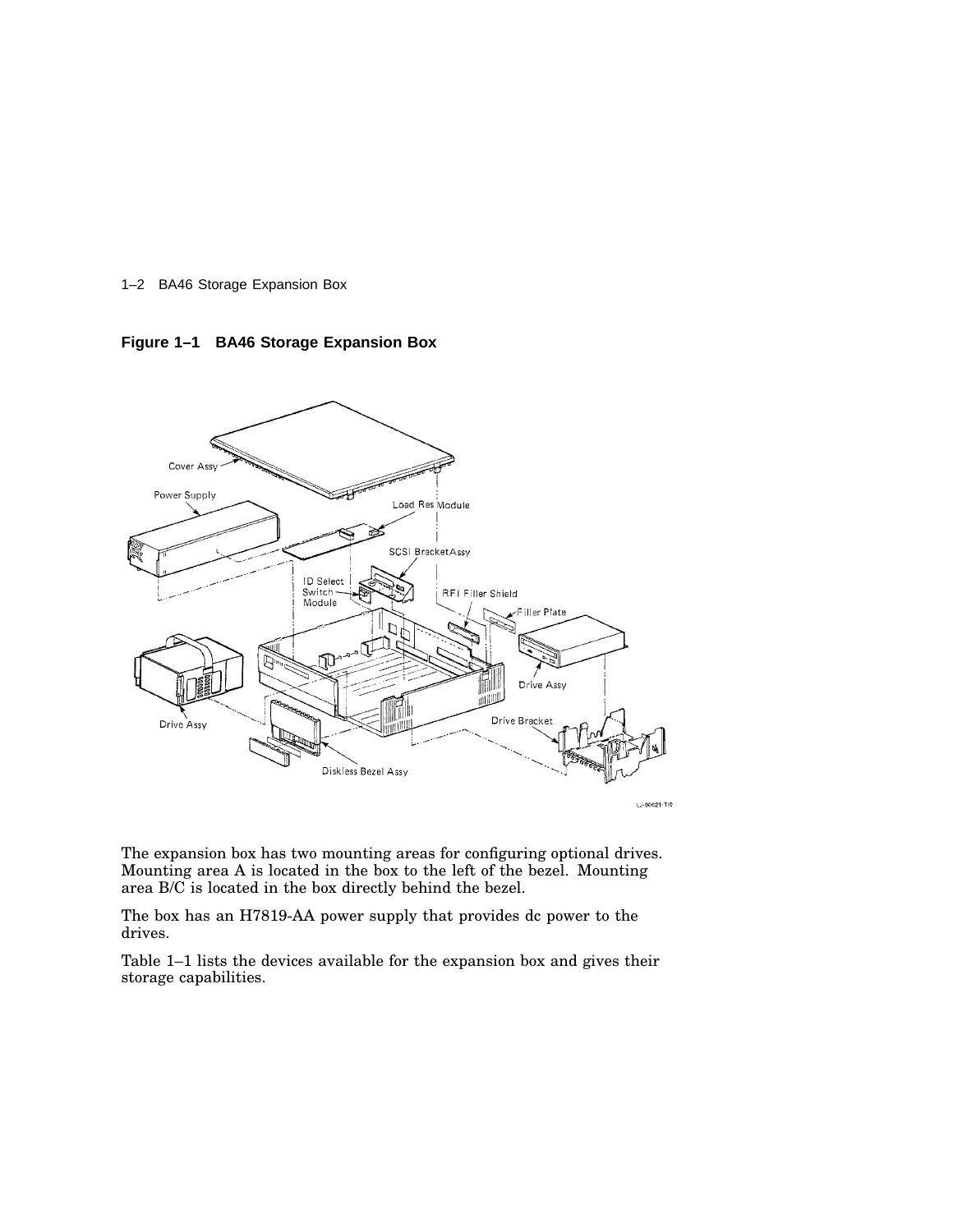BA46 Storage Expansion Box 1–3

**Drive Type Size Storage Capacity** RZ55 Hard disk 5.25 in 332 Mbyte RZ56/57 Hard disk 5.25 in 600 Mbyte TLZ04 Cassette tape 5.25 in 1.2 Gbyte TZ30 Cartridge tape 3.5 in 95 Mbyte TZK10 (QIC) Cartridge tape 3.5 in 525 Mbyte RRD42 CDROM Compact disc 3.5 in 600 Mbyte

**Table 1–1 Optional Drives**

The expansion box can be configured with two full-height storage devices or with one full-height storage device and two half-height storage devices. Mounting areas A and B/C can be individually configured with the drives listed in the following sections.

#### **Mounting Area A Configuration**

Mounting area A does not allow external access and is used to mount full-height drives only. The mounting area could also be empty.

- RZ55 Full-Height hard disk drive
- RZ56/57 Full-Height hard disk drive

#### **Mounting Area B/C Configuration**

Mounting area B/C allows for external access and can be used to mount one or two half-height drives or one full-height drive.

- RZ56/57 Full-Height hard disk drive
- TLZ04 Full-Height cassette tape drive
- RRD42 Half-Height compact disc drive
- TZ30 Half-Height cartridge tape drive
- TZK10 Half-Height cartridge tape drive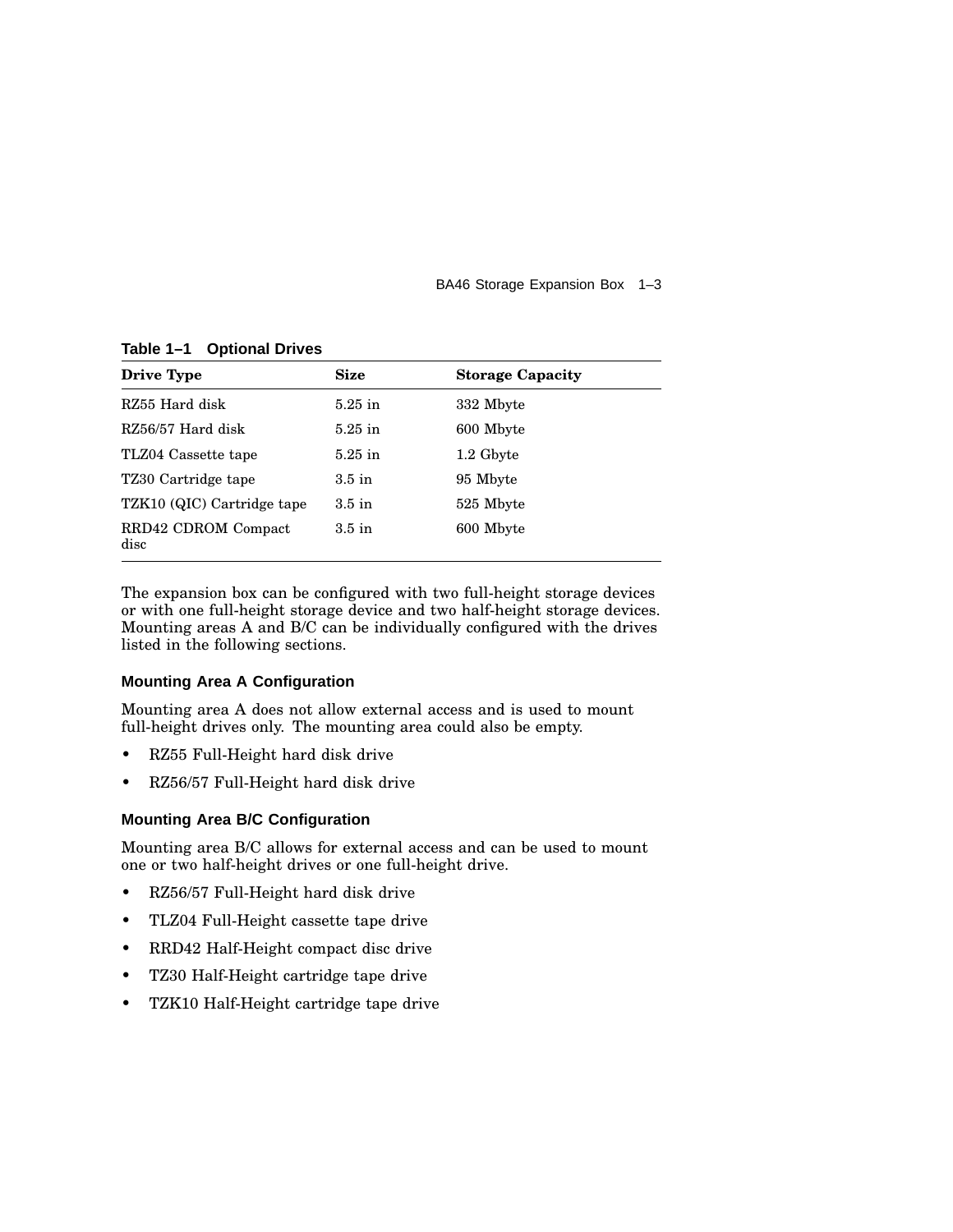1–4 BA46 Storage Expansion Box

## **1.1.1 Specifications**

The expansion box specifications for electrical requirements and the operating environment, and its physical dimensions are given in the following tables.

**Table 1–2 Electrical Requirements**

| Input voltage   | 100 Vac to 120 Vac, auto voltage select<br>220 Vac to 240 Vac, auto voltage select |
|-----------------|------------------------------------------------------------------------------------|
| Frequency range | $47$ to 63 Hz                                                                      |

| Table 1-3 Operating Environment |  |  |  |
|---------------------------------|--|--|--|
|---------------------------------|--|--|--|

| Temperature range                     | 15° C to 32° C (59° F to 90° F)               |
|---------------------------------------|-----------------------------------------------|
| Maximum rate of<br>temperature change | 11° C to 20° C (20° F) per hour               |
| Relative humidity                     | $20\%$ to $80\%$ (with tape)                  |
| Altitude                              | 0 to 2400 m $(0 \text{ to } 8000 \text{ ft})$ |
| Maximum wet bulb<br>temperature       | $28^{\circ}$ C (82 $^{\circ}$ F)              |
| Minimum dew<br>point                  | $2^{\circ}$ C (36 $^{\circ}$ F)               |
|                                       |                                               |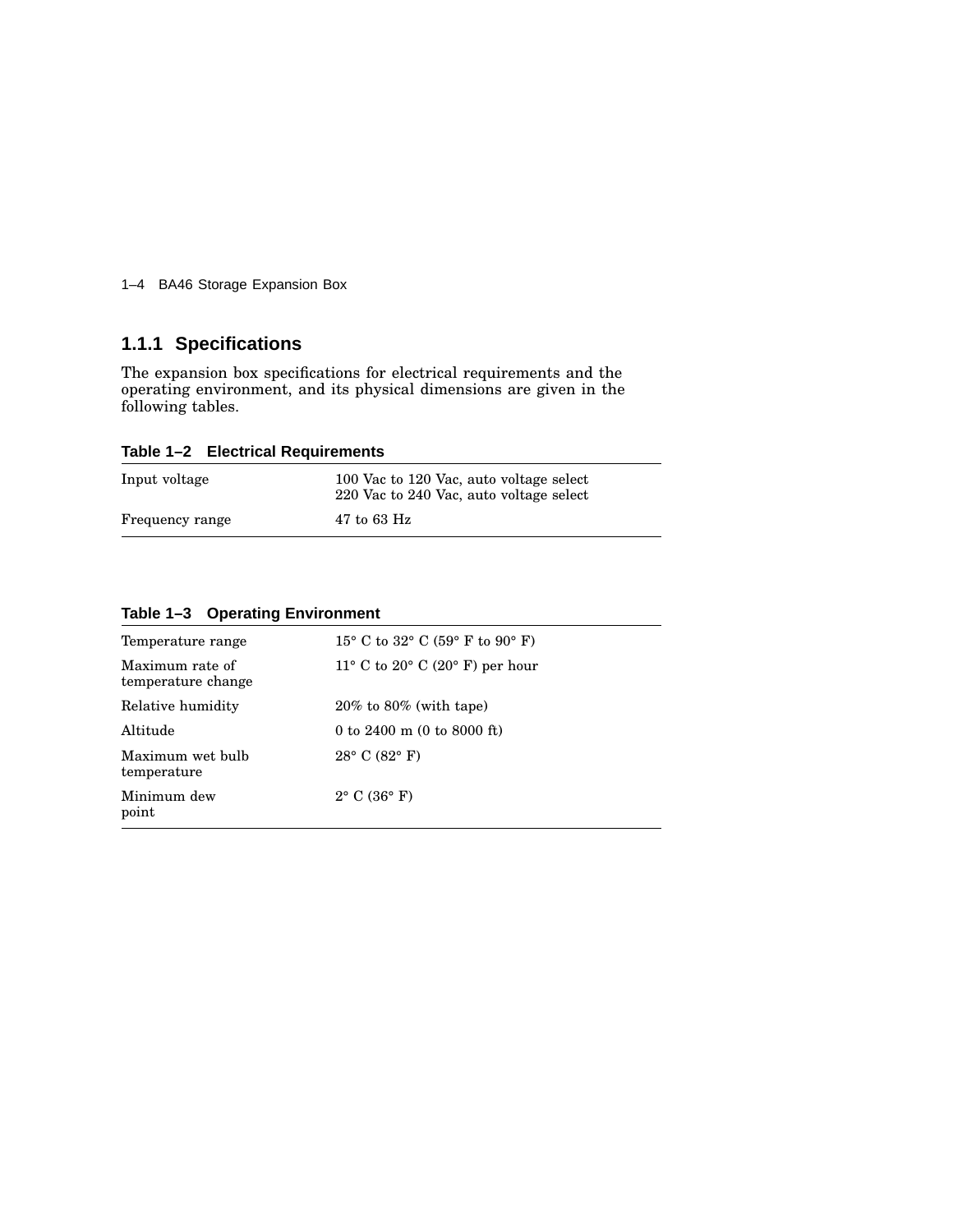BA46 Storage Expansion Box 1–5

**Table 1–4 Physical Dimensions**

| Width                         | Depth                                   | Weight <sup>1</sup>          |  |
|-------------------------------|-----------------------------------------|------------------------------|--|
| 7.4 cm<br>$(19.0 \text{ in})$ | $6.0 \text{ cm}$<br>$(15.5 \text{ in})$ | $15.9 \text{ kg}$<br>(35 lb) |  |
|                               |                                         |                              |  |

1 Includes two RZ5x drives in the expansion box.

For additional information about the expansion box, refer to the *BA46 Storage Expansion Box Owner's Guide* (EK-STEXP-IG).

## **1.2 SCSI ID Settings**

The small computer systems interface (SCSI) connects disk drives and other peripheral devices to computer systems. As many as eight SCSI devices can share a SCSI bus. All data is sent between the system and the devices on the cable. Each of the eight SCSI devices is identified by a number from 0 to 7, called a SCSI ID. Each device looks at all the data on the bus, but takes only the data that has the correct SCSI identification.

SCSI ID 6 is reserved for the host controller, leaving seven SCSI ID numbers available to identify SCSI devices.

SCSI default settings for each expansion box are listed in Table 1–5. The settings listed give optimal performance on most systems. However, for most applications, SCSI IDs can be set arbitrarily as long as no two devices have the same ID.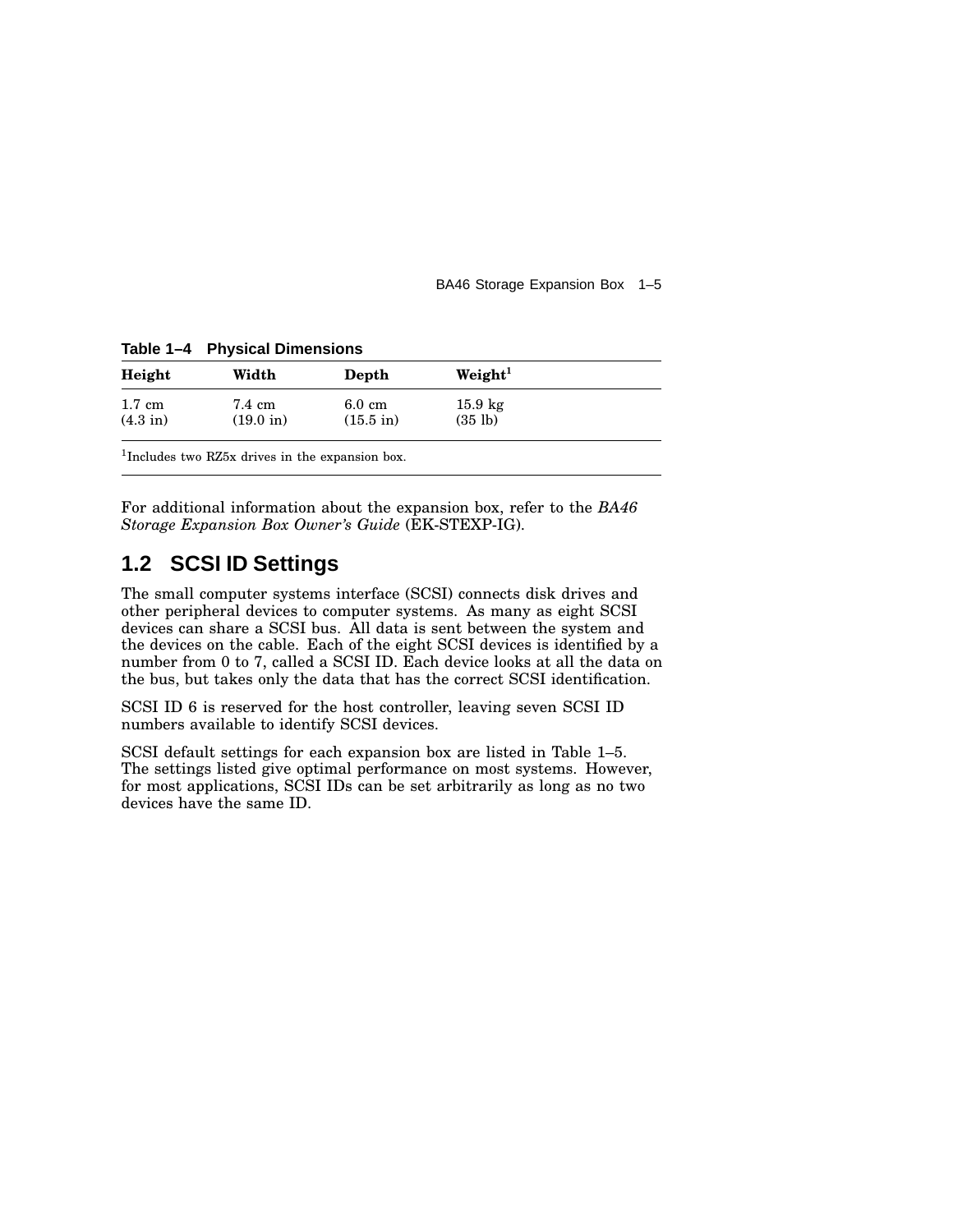#### 1–6 BA46 Storage Expansion Box

Each device has either a set of switches or a set of jumpers (removable electrical connectors) that can be set for a specific ID. The RZ5x disk drives use external switches on the back of the expansion box (see Figure 1–2 ).

Use the following rules when setting SCSI IDs:

- As many as seven devices can be connected on one bus.
- As many as three expansion boxes can be connected on one bus.
- Each device must have a unique SCSI ID.
- The length of the SCSI bus cannot be more than 4 meters (13 ft).

Table 1–5 lists the recommended SCSI ID numbers for the drives.

| <b>ID</b> Number | <b>Type of SCSI Device</b>                      |
|------------------|-------------------------------------------------|
| 7                | Open number, may be used for any drive          |
| 6                | Reserved as the system controller ID            |
| $\overline{5}$   | Tape/Floppy drives, factory configured          |
| $\overline{4}$   | CDROM drive, factory configured                 |
| 3                | Hard disk drive, factory configured first disk  |
| $\overline{2}$   | Hard disk drive, factory configured second disk |
| $\mathbf{1}$     | Hard disk drive, factory configured third disk  |
| $\theta$         | Hard disk drive, factory configured fourth disk |

**Table 1–5 Device IDs for SCSI Devices**

Each expansion box with an RZ56/RZ57 disk drive ships from the factory with the SCSI switches (Figure 1–2) set for one or two of these devices. Verify the switch settings when you install the expansion box.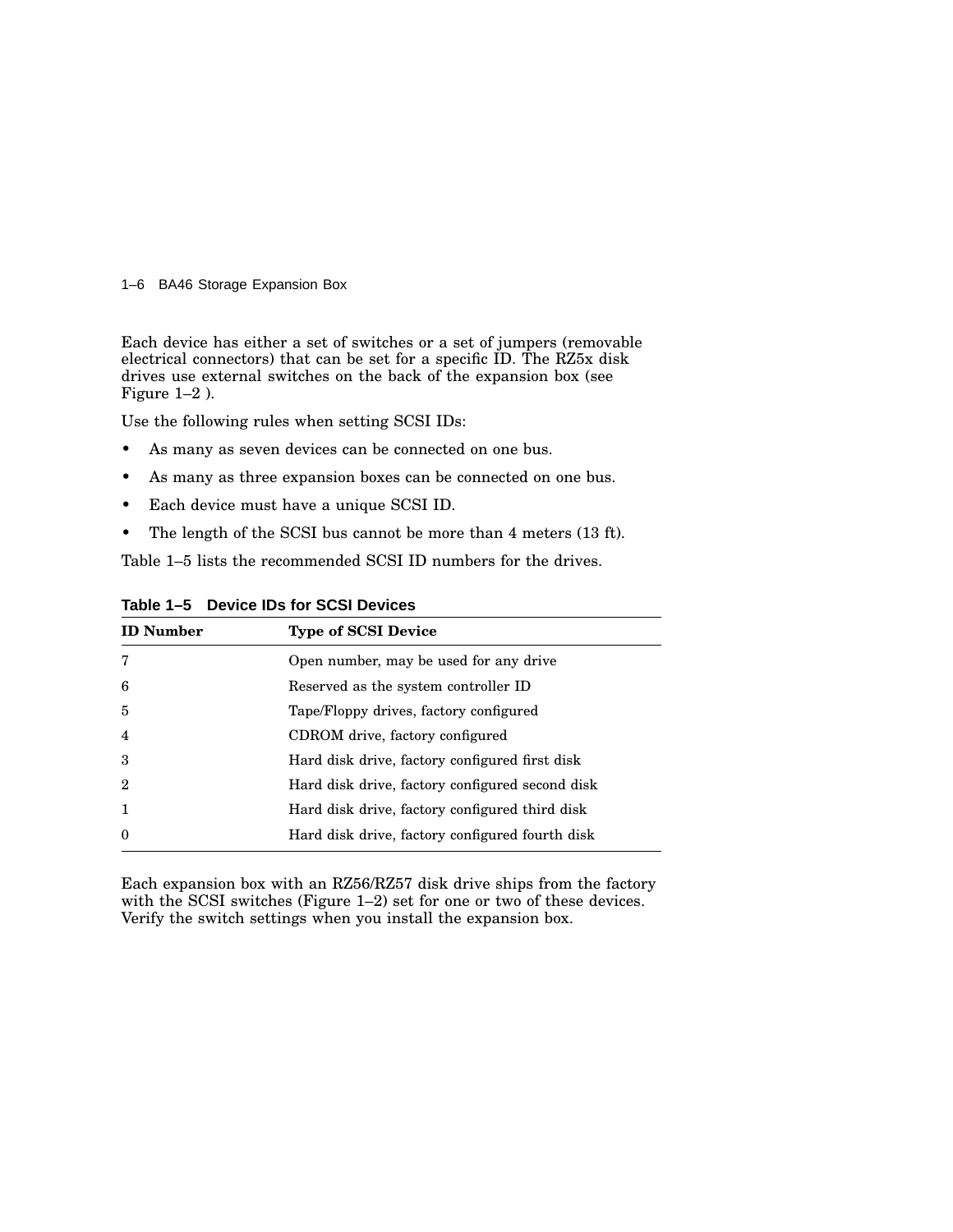BA46 Storage Expansion Box 1–7





Chapter 2 describes each of the mass storage devices in further detail and lists the SCSI ID settings for each one.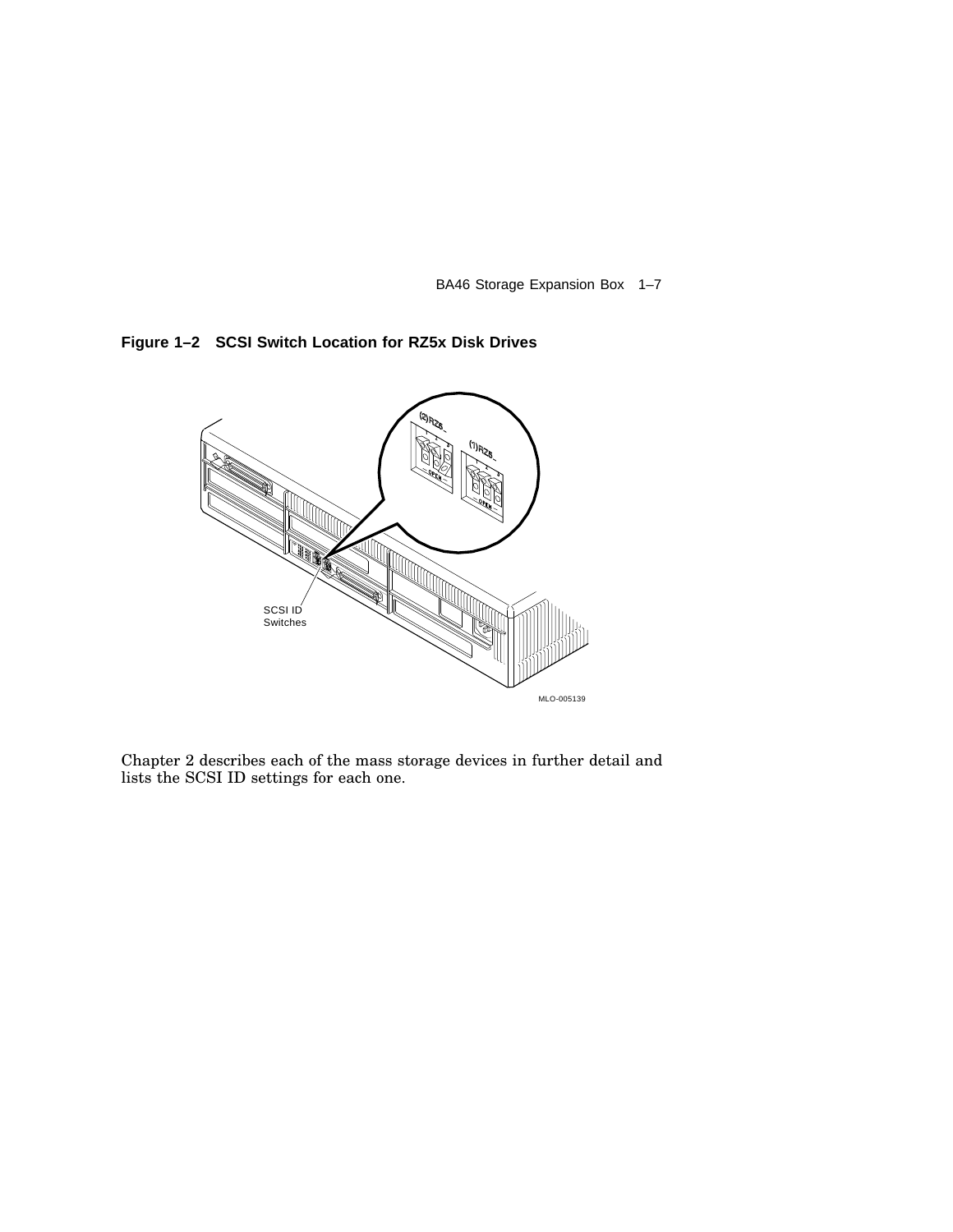# **2 Mass Storage Devices**

This chapter describes the optional mass storage devices that can be installed in the BA46 expansion box, and provides the SCSI ID settings that should be used for each device. The chapter is organized into the following sections:

| Section 2.1 | RZ5x Hard Disk Drives            |
|-------------|----------------------------------|
| Section 2.2 | TLZ04 Cassette Tape Drive        |
| Section 2.3 | TZ30 Cartridge Tape Drive        |
| Section 2.4 | TZK10 (QIC) Cartridge Tape Drive |
| Section 2.5 | RRD42 CDROM Compact Disc Drive   |
|             |                                  |

Refer to Chapter 3 for removal and replacement procedures for the devices.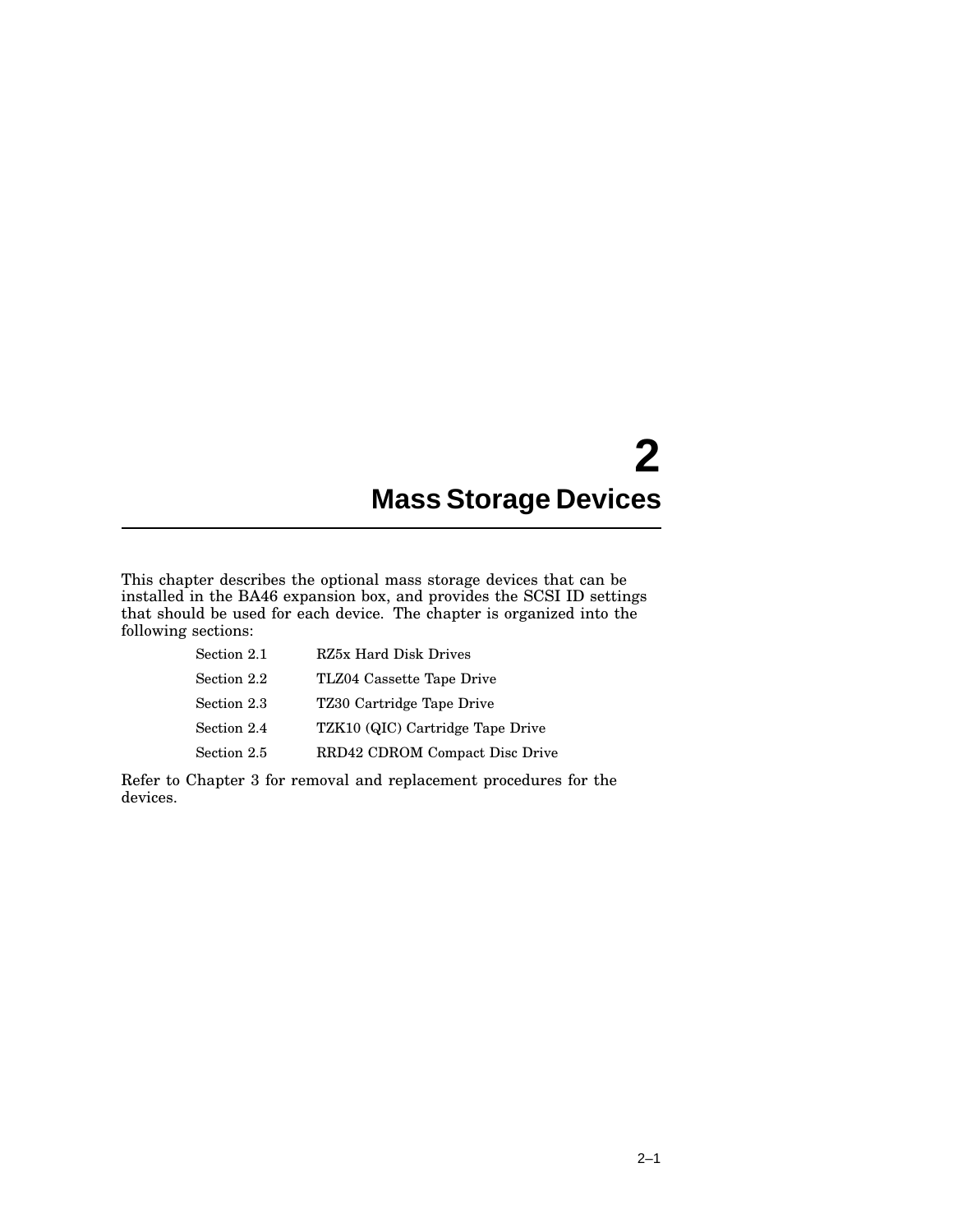2–2 Mass Storage Devices

## **2.1 RZ5x Hard Disk Drives**

The RZ55 whole disk drive is a full-height drive with a storage capacity of 332 Mbytes.

The RZ56/RZ57 hard disk drives are full-height drives with a storage capacity of 600 Mbytes. These drives store information on a nonremovable disk.

#### **2.1.1 SCSI ID Settings for RZ5x Hard Disk Drives**

To verify the SCSI ID switch setting for the RZ5x drives, turn the expansion box with the back of the unit facing you. The switches (Figure 1–2) are red and white, and surrounded by a label (do not remove the label).

If there is one RZ5x installed in the expansion box, the right three SCSI ID switches on the back of the box determine the SCSI ID switch setting for that drive. If there are two RZ5x disk drives installed in the expansion box, the left three SCSI ID switches on the back of the box determine the SCSI ID switch setting for the second RZ5x disk drive.

Verify the SCSI switch settings for the RZ5x drives before you install the drive.

- 1. Verify that the switches are in the following positions (left to right): DOWN, UP, UP<sup>1</sup>. The RZ5x disk drive ships from the factory with a default SCSI ID of 3.
- 2. Check the SCSI ID settings of all devices connected to the system and choose an unused ID for the new drive. If a drive is being replaced, the SCSI ID from the drive it is replacing should be used.

Table 2–1 lists the SCSI ID switch settings for the RZ5x disk drives.

<sup>&</sup>lt;sup>1</sup> UP = on, DOWN = off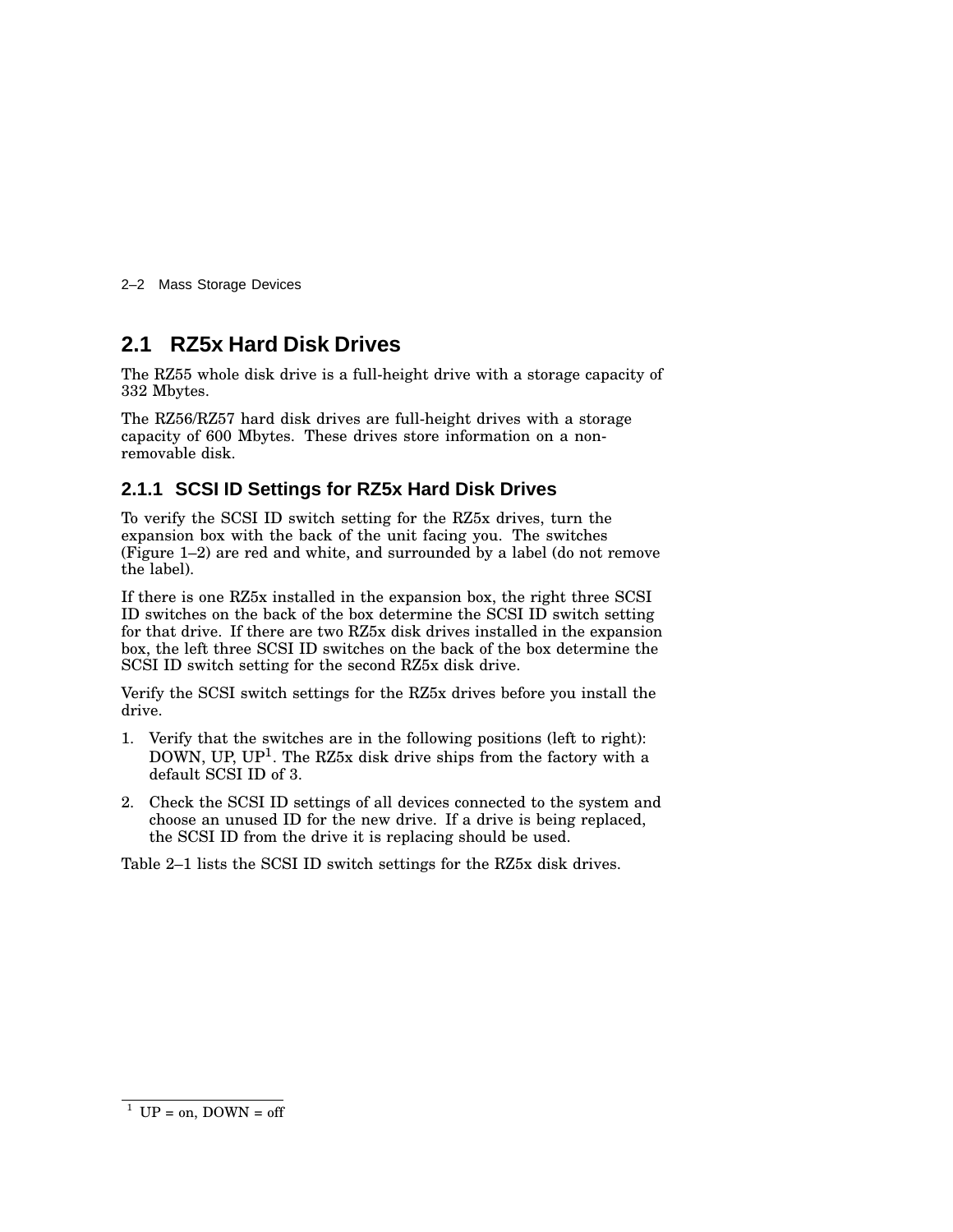Mass Storage Devices 2–3

| <b>SCSI ID on</b> |             |             |             |
|-------------------|-------------|-------------|-------------|
| <b>SCSI-B Bus</b> | 1           | $\bf{2}$    | 3           |
| $\boldsymbol{0}$  | <b>DOWN</b> | <b>DOWN</b> | <b>DOWN</b> |
| $\mathbf{1}$      | <b>DOWN</b> | <b>DOWN</b> | UP          |
| $\overline{2}$    | <b>DOWN</b> | UP          | <b>DOWN</b> |
| 3                 | <b>DOWN</b> | UP          | UP          |
| $\overline{4}$    | <b>UP</b>   | <b>DOWN</b> | <b>DOWN</b> |
| 5                 | <b>UP</b>   | <b>DOWN</b> | UP          |
| 6                 | <b>UP</b>   | <b>UP</b>   | <b>DOWN</b> |
| 7                 | <b>UP</b>   | UP          | UP          |

**Table 2–1 RZ5x Hard Disk Drive SCSI ID Switch Settings**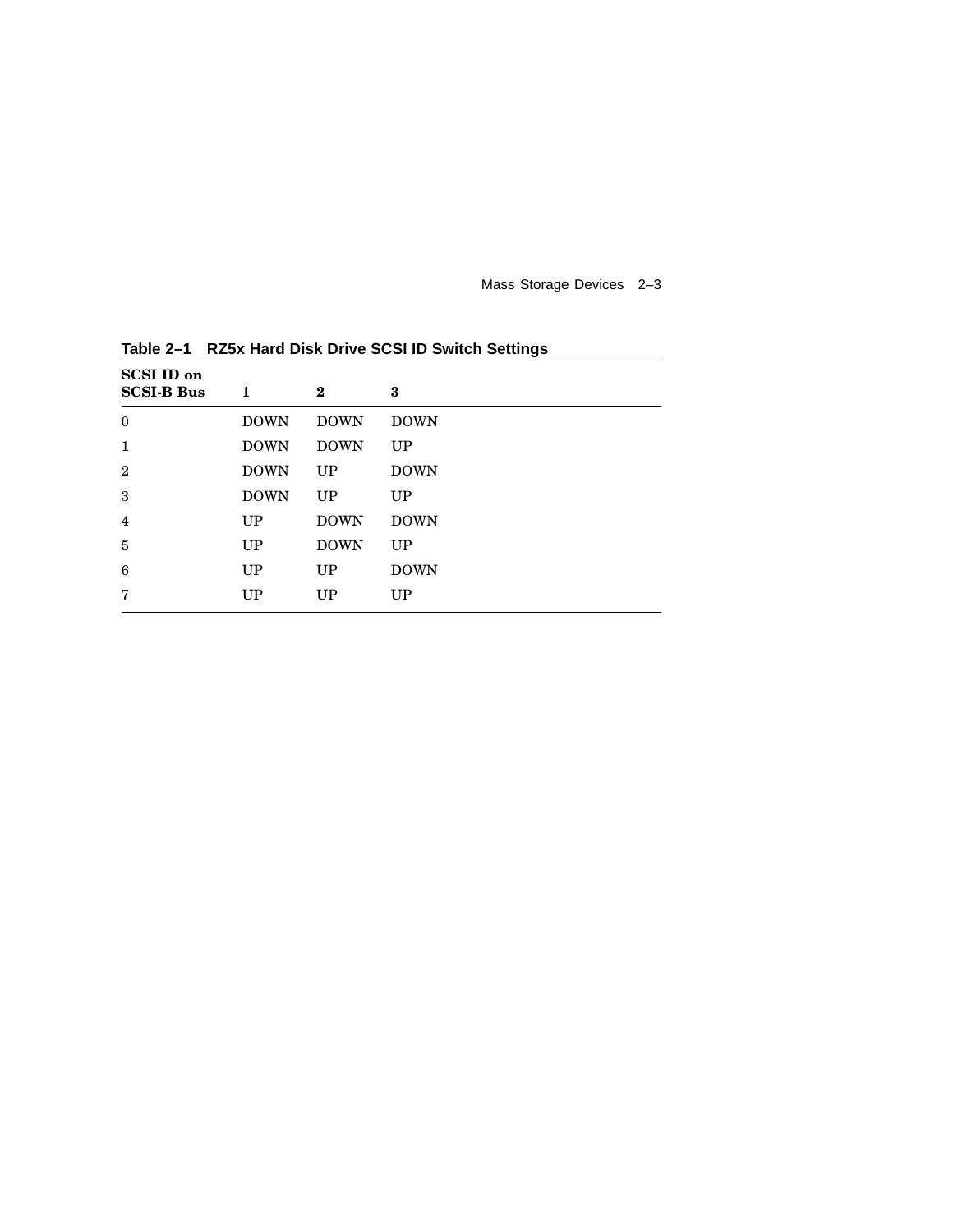2–4 Mass Storage Devices

## **2.2 TLZ04 Cassette Tape Drive**

The TLZ04 cassette tape drive can be used for software backup. The TLZ04 drive is a full-height drive and uses cassettes with a storage capacity of 1.2 Gbytes.

#### **2.2.1 SCSI ID Settings for the TLZ04 Tape Drive**

Verify the SCSI ID switch settings for the TLZ04 drive before you install the drive (Figure 2–1).

1. Turn the TLZ04 drive so that the rear of the drive is facing you. The SCSI ID switches P, 4, 2, 1 are located on the top right corner of the drive.



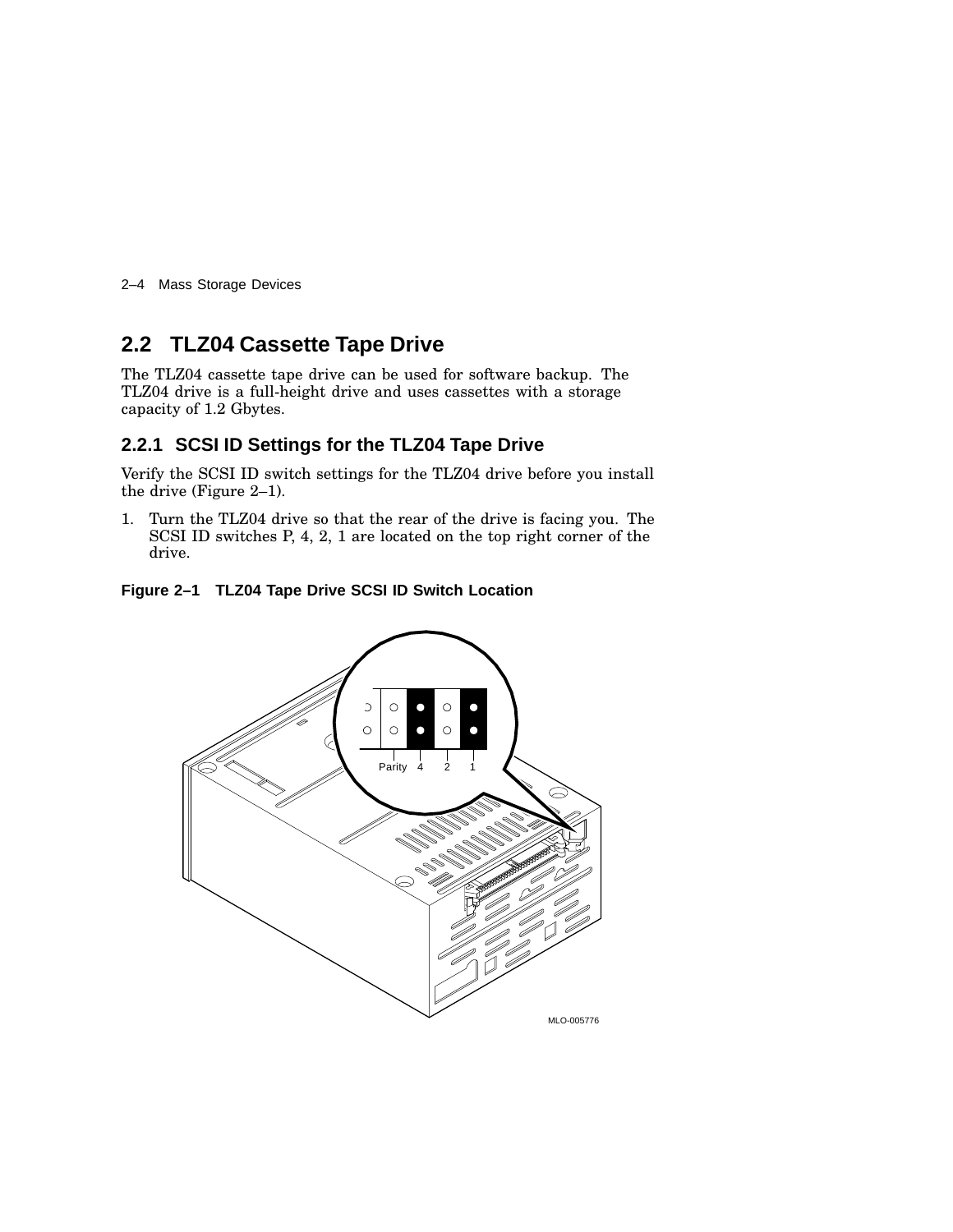Mass Storage Devices 2–5

2. Make sure the switches are set to the following positions (right to left) for SCSI ID 5:

> Switch 1 = Up (attached) Switch 2 = Down (removed) Switch 4 = Up (attached) Parity = Down (removed)

**NOTE Save any switches you remove for future use.**

Table 2–2 lists the SCSI ID switch settings<sup>1</sup> for the TLZ04 tape drive.

| <b>SCSI ID</b> | P                 | 4    | $\bf{2}$ | 1    |  |
|----------------|-------------------|------|----------|------|--|
| $\mathbf{0}$   | Down <sup>2</sup> | Down | Down     | Down |  |
| 1              | Down              | Down | Down     | Up   |  |
| $\overline{2}$ | Down              | Down | Up       | Down |  |
| 3              | Down              | Down | Up       | Up   |  |
| $\overline{4}$ | Down              | Up   | Down     | Down |  |
| $5^3$          | Down              | Up   | Down     | Up   |  |
| 6 <sup>4</sup> | Down              | Up   | Up       | Down |  |
| $\overline{7}$ | Down              | Up   | Up       | Up   |  |
|                |                   |      |          |      |  |

**Table 2–2 TLZ04 Cassette Tape Drive SCSI ID Switch Settings**

 ${}^{2}P=$ Parity switch is always set to 0 (Up)

<sup>3</sup>Recommended ID for the TLZ04 cassette tape drive

<sup>4</sup>Reserved ID for SCSI controller

 $1$  Down=0; Up=1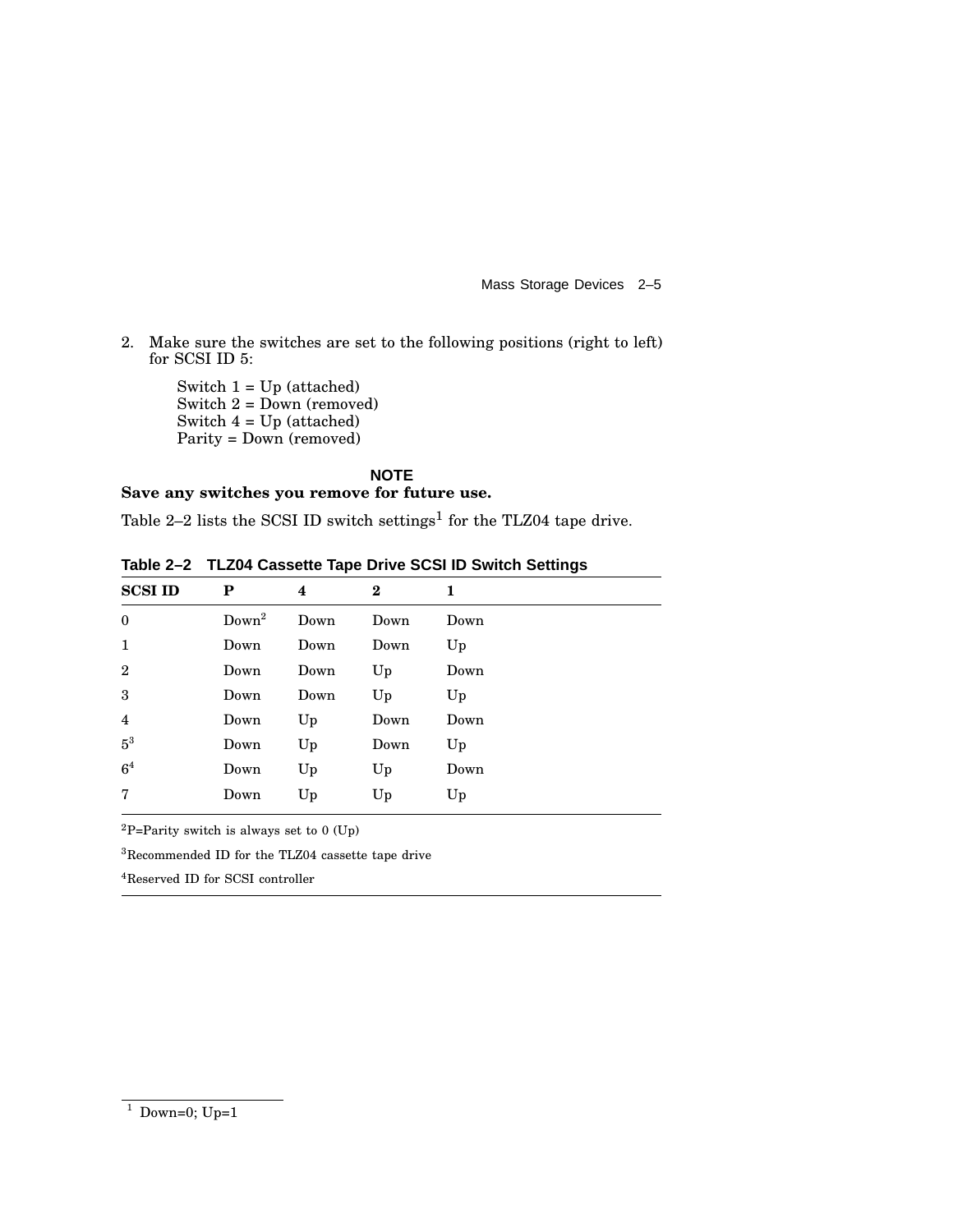2–6 Mass Storage Devices

## **2.3 TZ30 Cartridge Tape Drive**

The TZ30 cartridge tape drive is a half-height drive that can be used for software backups. The TZ30 tape drive has a storage capacity of 95 Mbytes.

#### **2.3.1 SCSI ID Settings for the TZ30 Cartridge Tape Drive**

When installing a TZ30 tape drive in the expansion box, verify the drive's SCSI ID switch setting.

1. Locate the SCSI ID switches 1, 2, 3, and 4 on the drive (Figure 2–2).

#### **Figure 2–2 TZ30 Tape Drive SCSI ID Switch Location**



EXAMPLE OF SCSI ID SET TO 5 WITH PARITY ON.

MA-X1084-88

2. Use a pen or a small pointed object to move the switches to the ON or OFF position.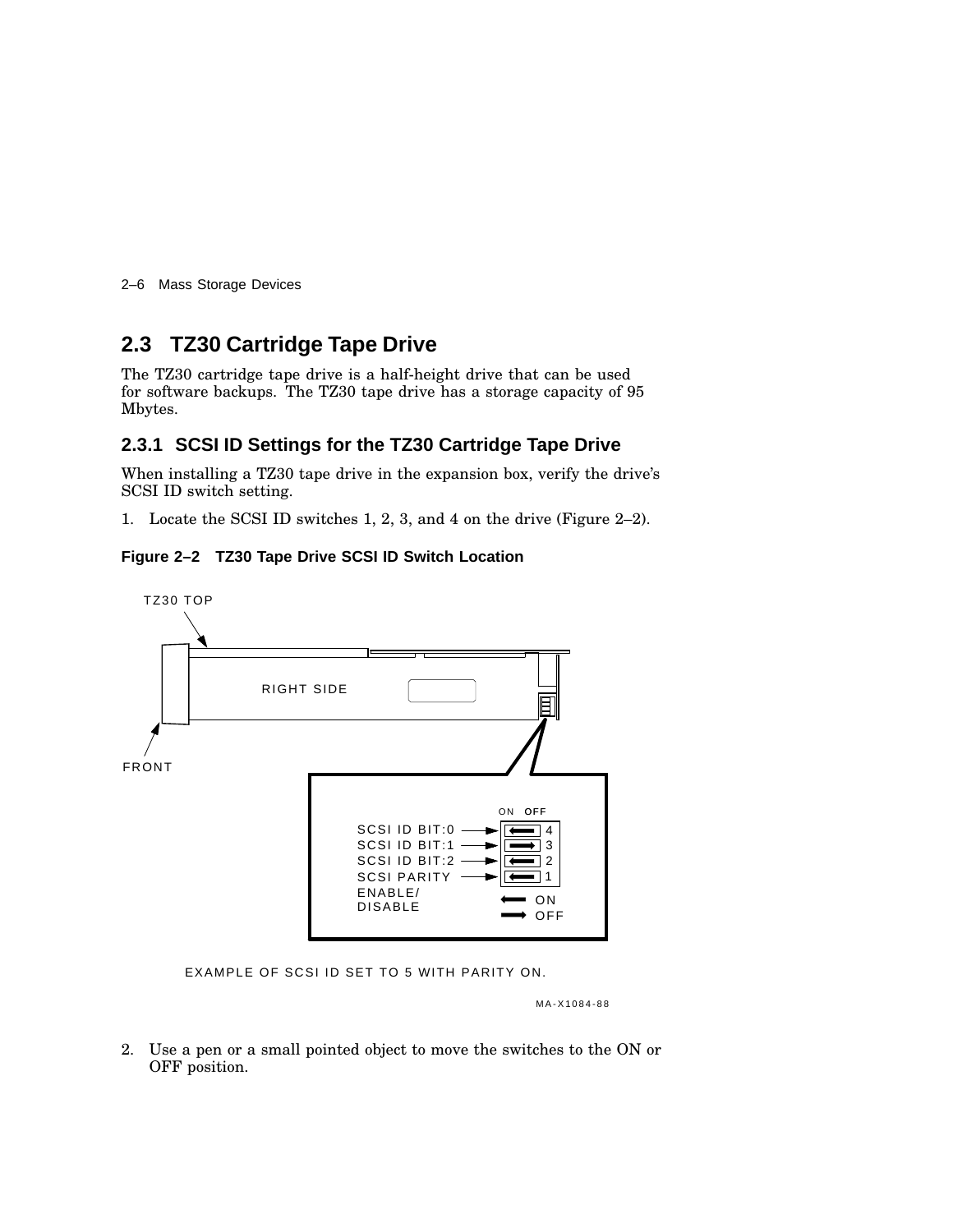Mass Storage Devices 2–7

Digital recommends that the TZ30 SCSI ID be set to 5 (Figure 2–2 ):

Switch 4 = ON (left position) Switch 3 = OFF (right position) Switch  $2 = ON$  (left position) Switch  $1 = ON$  (left position)

Table 2–3 lists the switch settings for the TZ30 tape drive.

| <b>SCSI ID</b> | 1          | $\bf{2}$   | 3          | 4          |
|----------------|------------|------------|------------|------------|
| $\mathbf{0}$   | <b>OFF</b> | <b>OFF</b> | <b>OFF</b> | <b>OFF</b> |
| $\mathbf{1}$   | <b>OFF</b> | <b>OFF</b> | <b>OFF</b> | <b>ON</b>  |
| $\mathbf{2}$   | <b>OFF</b> | <b>OFF</b> | <b>ON</b>  | <b>OFF</b> |
| 3              | <b>OFF</b> | <b>OFF</b> | <b>ON</b>  | <b>ON</b>  |
| $\overline{4}$ | <b>OFF</b> | <b>ON</b>  | <b>OFF</b> | <b>OFF</b> |
| 5              | <b>OFF</b> | <b>ON</b>  | <b>OFF</b> | <b>ON</b>  |
| 6              | <b>OFF</b> | <b>ON</b>  | <b>ON</b>  | <b>OFF</b> |
| 7              | <b>OFF</b> | <b>ON</b>  | <b>ON</b>  | <b>ON</b>  |
|                |            |            |            |            |

**Table 2–3 Setting the TZ30 Tape Cartridge Drive SCSI ID**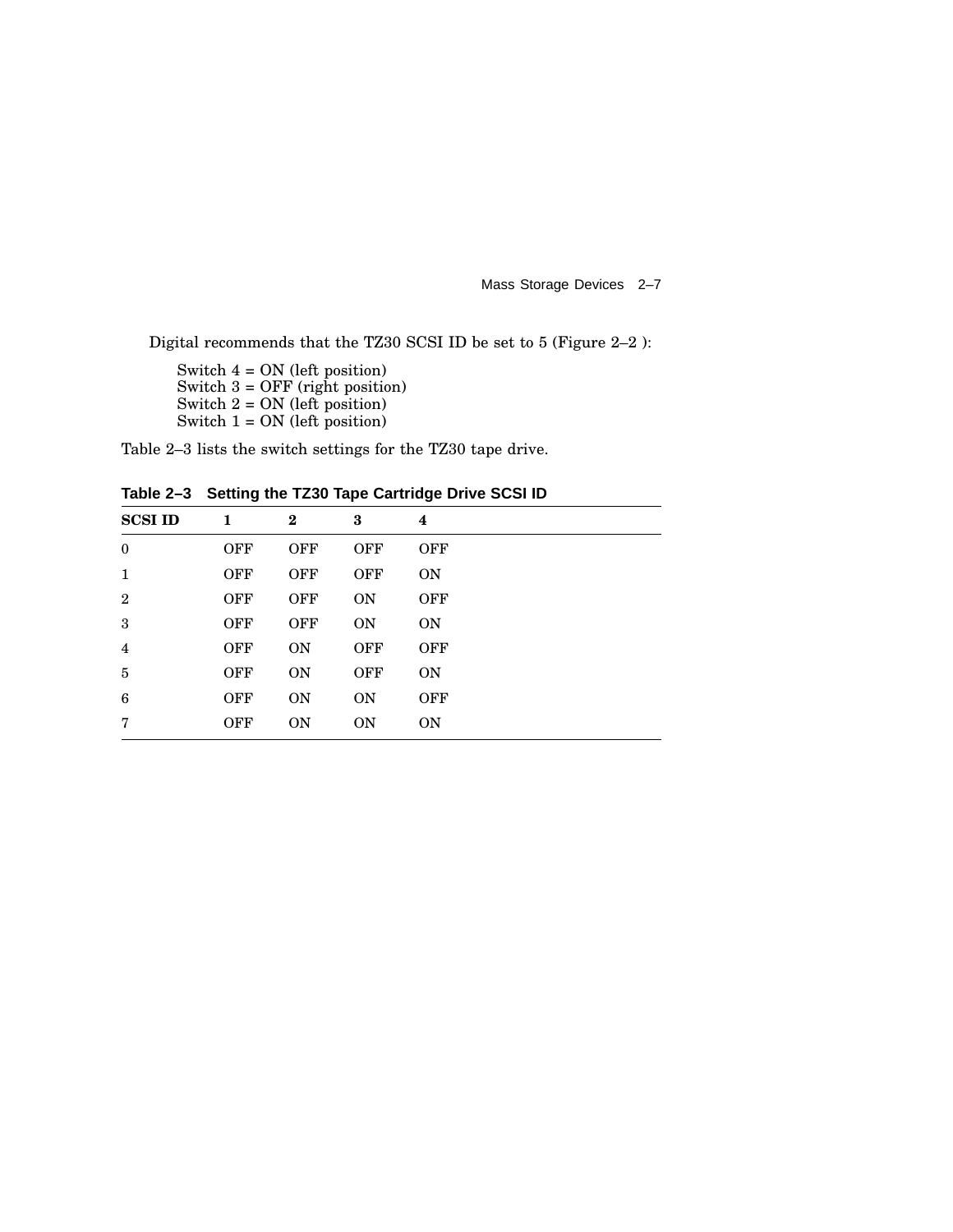2–8 Mass Storage Devices

## **2.4 TZK10 (QIC) Cartridge Tape Drive**

The TZK10 tape drive is a half-height, 5.25 inch, streaming tape drive. It uses a standard quarter-inch cartridge (QIC). The TZK10 tape drive provides archival storage/retrieval and data collection capabilities. It is also SCSI compatible.

The TZK10 drive's only main component is the drive. The controller logic is located within the drive itself.

#### **2.4.1 SCSI ID Settings for the TZK10 Tape Drive**

When installing the TZK10 tape drive in the BA46 expansion box, verify the drive SCSI ID jumper settings. The SCSI ID jumpers are located on the rear of the drive, as shown in Figure 2–3.

Digital recommends that you set the TZK10 SCSI ID to 5. The jumpers should be set as follows for SCSI ID 5:

 $J$ umper  $0 = IN$  (attached)  $J$ umper  $1 = Out$  (removed) Jumper  $2 = \text{In}$  (attached) Parity = In (attached)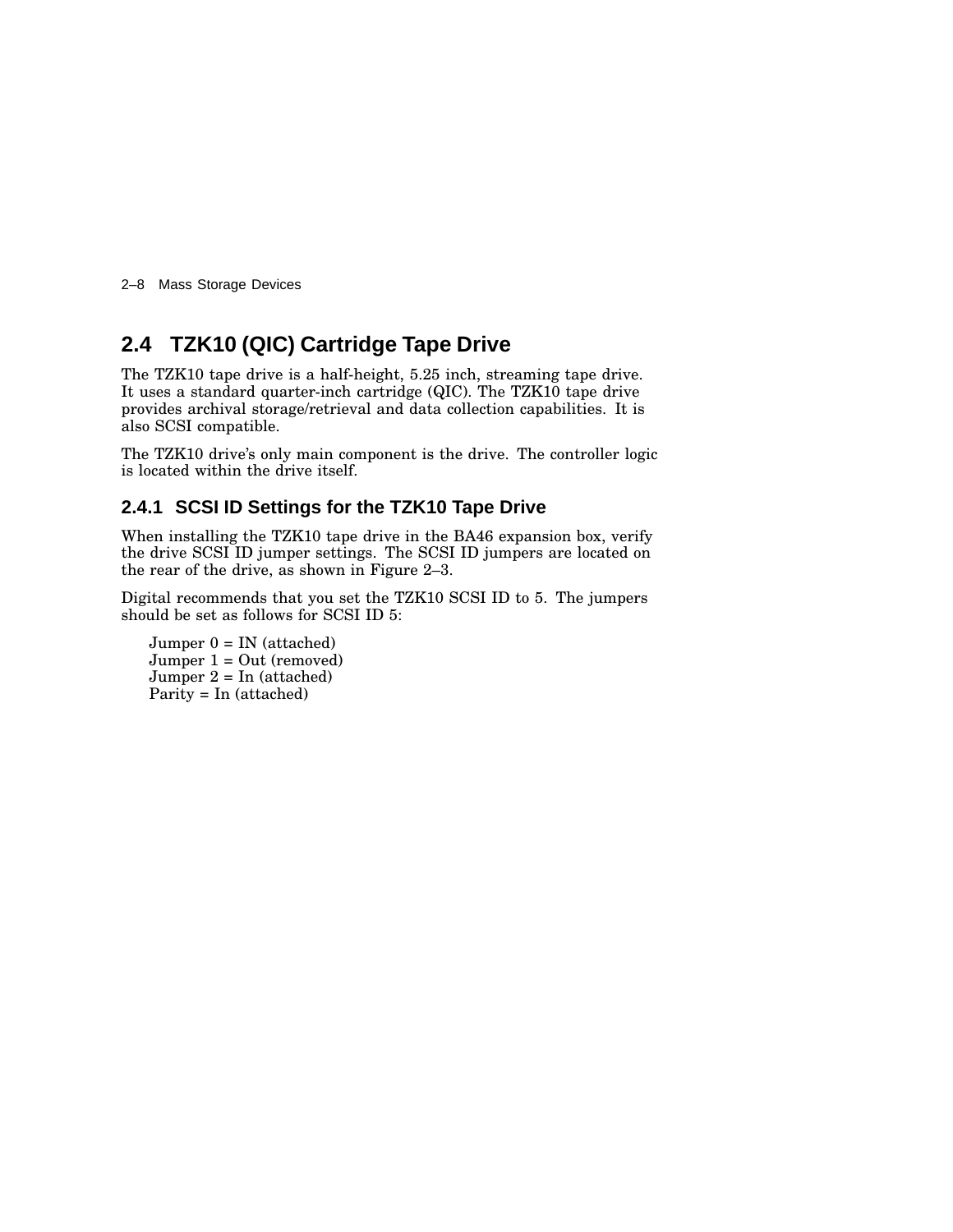Mass Storage Devices 2–9

**Figure 2–3 TZK10 SCSI ID Jumper Location**

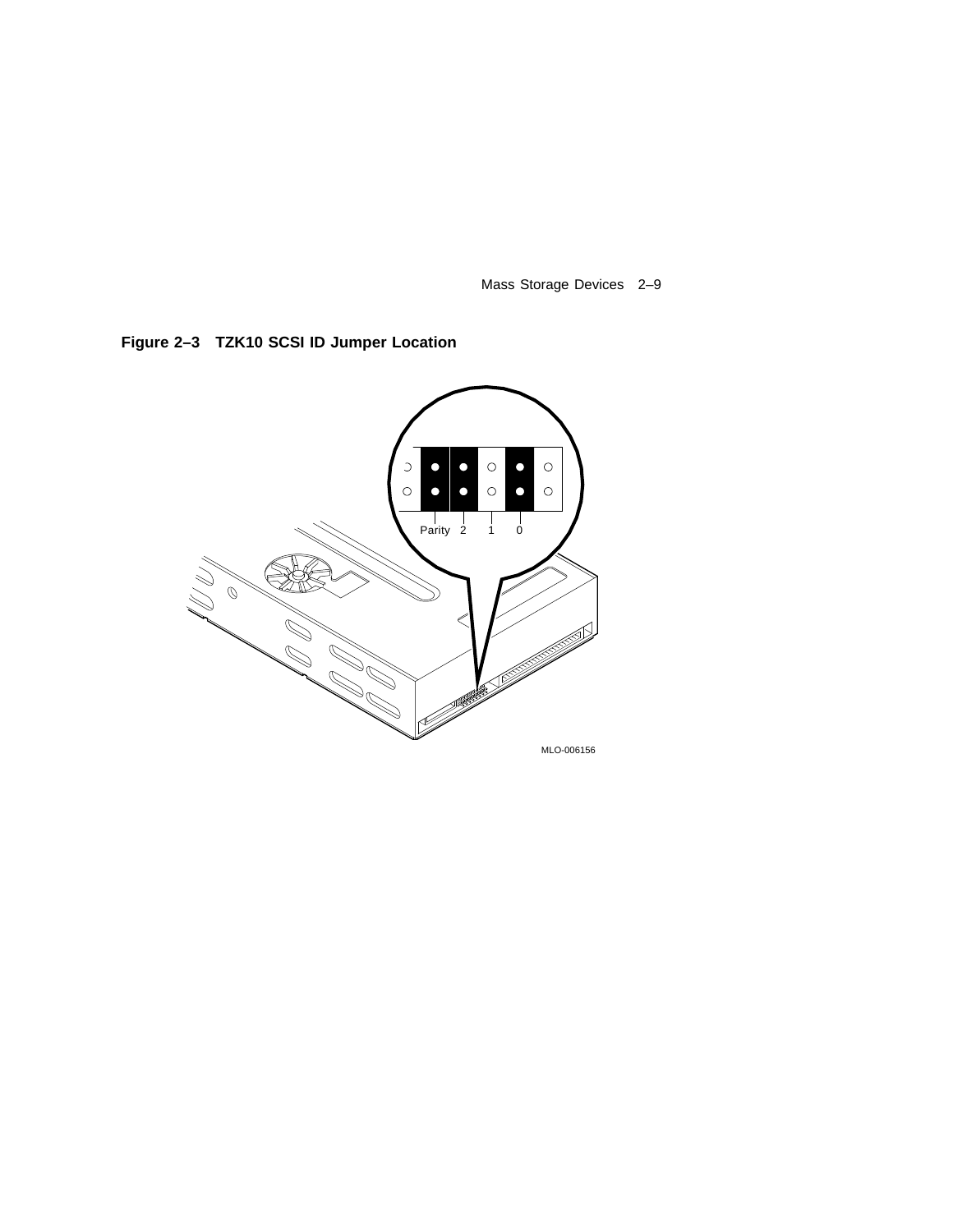2–10 Mass Storage Devices

## **2.5 RRD42 CDROM Disc Drive**

The RRD42 compact disc drive is a 600-Mbyte optical drive that allows you to install the VMS operating system and other software onto the system. The RRD42 drive also allows access to read-only databases, such as online documentation sets, and it has audio playback capabilities.

### **2.5.1 SCSI ID Settings for the RRD42 CDROM Drive**

When installing an RRD42 CDROM compact disc drive in the expansion box, be sure to verify the SCSI ID settings on the drive.

To verify the SCSI ID setting:

- 1. Turn the drive so that the back of the drive is facing you. Locate the SCSI ID jumpers 0, 1, and 2, on the left side of the drive (Figure 2–4).
- 2. Verify that the jumpers are set to the following positions (left to right) for SCSI ID 4:

Mode = In (attached)  $0 = \text{In}$  (attached)  $1 = \text{Off (removed)}$  $2 = \text{Off (removed)}$ 

To set the jumper to the OFF position, remove a jumper from its seating. To set a jumper to the ON position, leave it in place.

#### **NOTE**

**Save any jumpers you remove for future use.**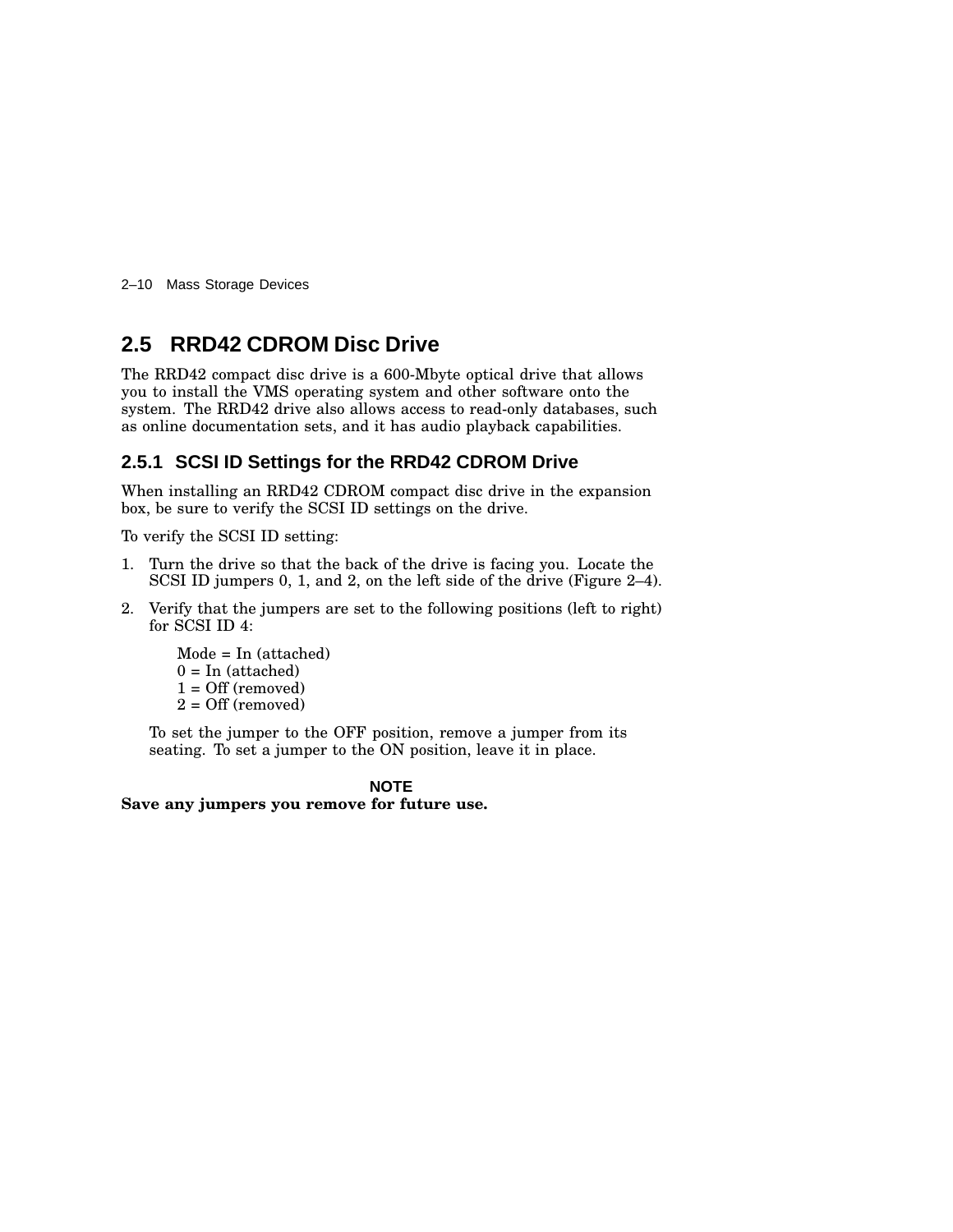Mass Storage Devices 2–11

**Figure 2–4 RRD42 SCSI ID Jumper Location**



Table 2–4 lists the jumper settings for the RRD42 CDROM disc drive.

| 10010E<br>- 7<br><b>AND THE ODING IN DITTLE URINGE OCCUPING</b> |                |            |            |            |  |
|-----------------------------------------------------------------|----------------|------------|------------|------------|--|
| <b>SCSI ID</b>                                                  | Mode           | $\bf{0}$   | 1          | $\bf{2}$   |  |
| $\boldsymbol{0}$                                                | <b>ON</b>      | <b>OFF</b> | <b>OFF</b> | <b>OFF</b> |  |
| $\mathbf{1}$                                                    | <b>ON</b>      | <b>OFF</b> | <b>OFF</b> | <b>ON</b>  |  |
| $\mathbf{2}$                                                    | <b>ON</b>      | <b>OFF</b> | <b>ON</b>  | <b>OFF</b> |  |
| 3                                                               | <b>ON</b>      | <b>OFF</b> | <b>ON</b>  | <b>ON</b>  |  |
| 4                                                               | <b>ON</b>      | <b>ON</b>  | <b>OFF</b> | <b>OFF</b> |  |
| 5                                                               | <b>ON</b>      | <b>ON</b>  | <b>OFF</b> | <b>ON</b>  |  |
| 6                                                               | <b>ON</b>      | <b>ON</b>  | <b>ON</b>  | <b>OFF</b> |  |
| 7                                                               | 0 <sub>N</sub> | <b>ON</b>  | <b>ON</b>  | <b>ON</b>  |  |

**Table 2–4 RRD42 CDROM Drive Jumper Settings**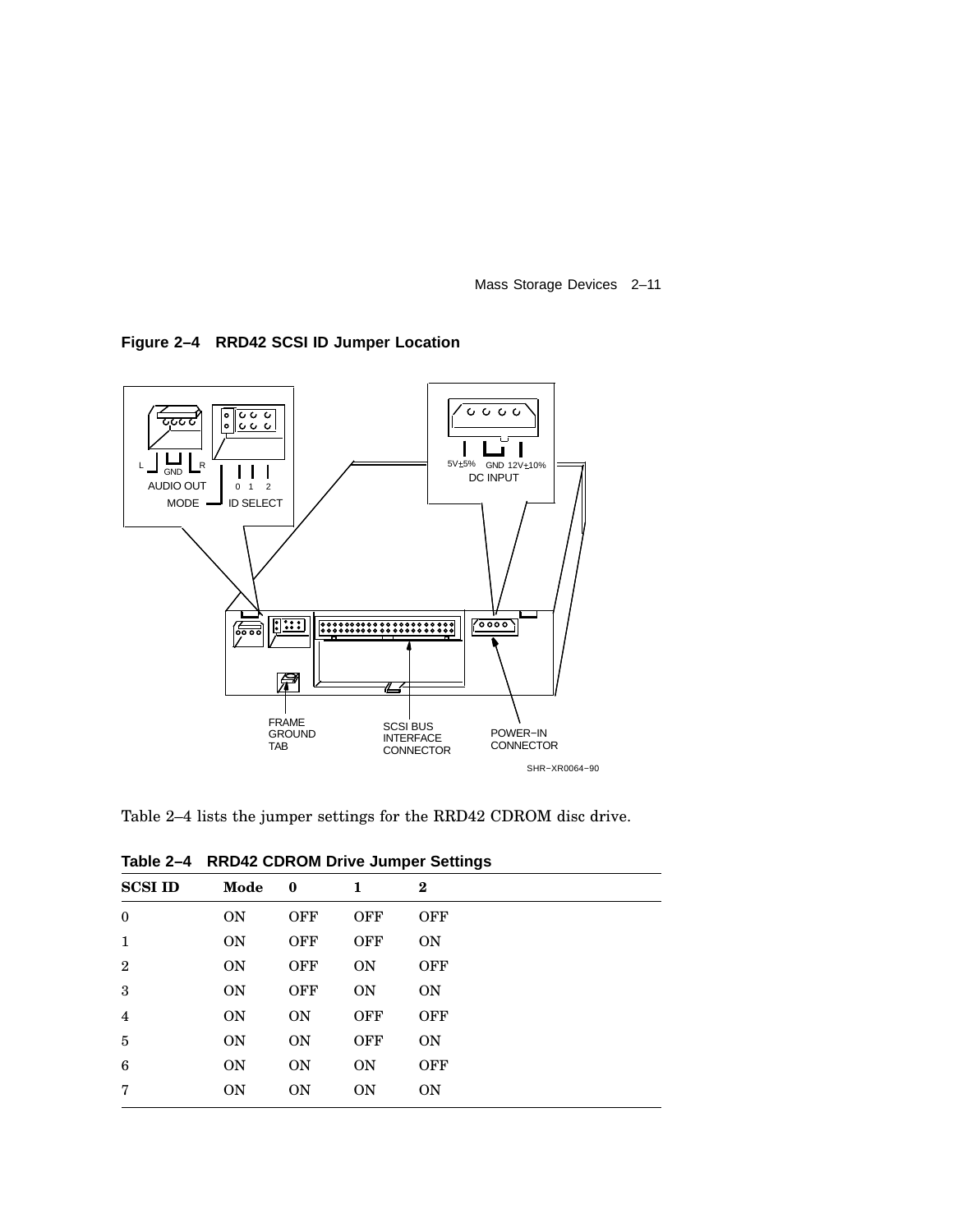# **3 FRU Removal and Replacement**

This chapter describes how to remove and replace the field replaceable units (FRUs) in the BA46 expansion box. Only qualified Digital Services personnel or technicians trained by Digital should remove or install FRUs.

This chapter is organized into the following sections:

| Section 3.1 | Precautions                                 |
|-------------|---------------------------------------------|
| Section 3.2 | <b>BA46 Expansion Box Part Numbers</b>      |
| Section 3.3 | <b>System Preparation</b>                   |
| Section 3.4 | Front Bezel Removal and Replacement         |
| Section 3.5 | Mass Storage Device Removal and Replacement |
| Section 3.6 | Power Supply Removal and Replacement        |
| Section 3.7 | Load Module Removal and Replacement         |
| Section 3.8 | Restoring the Expansion Box                 |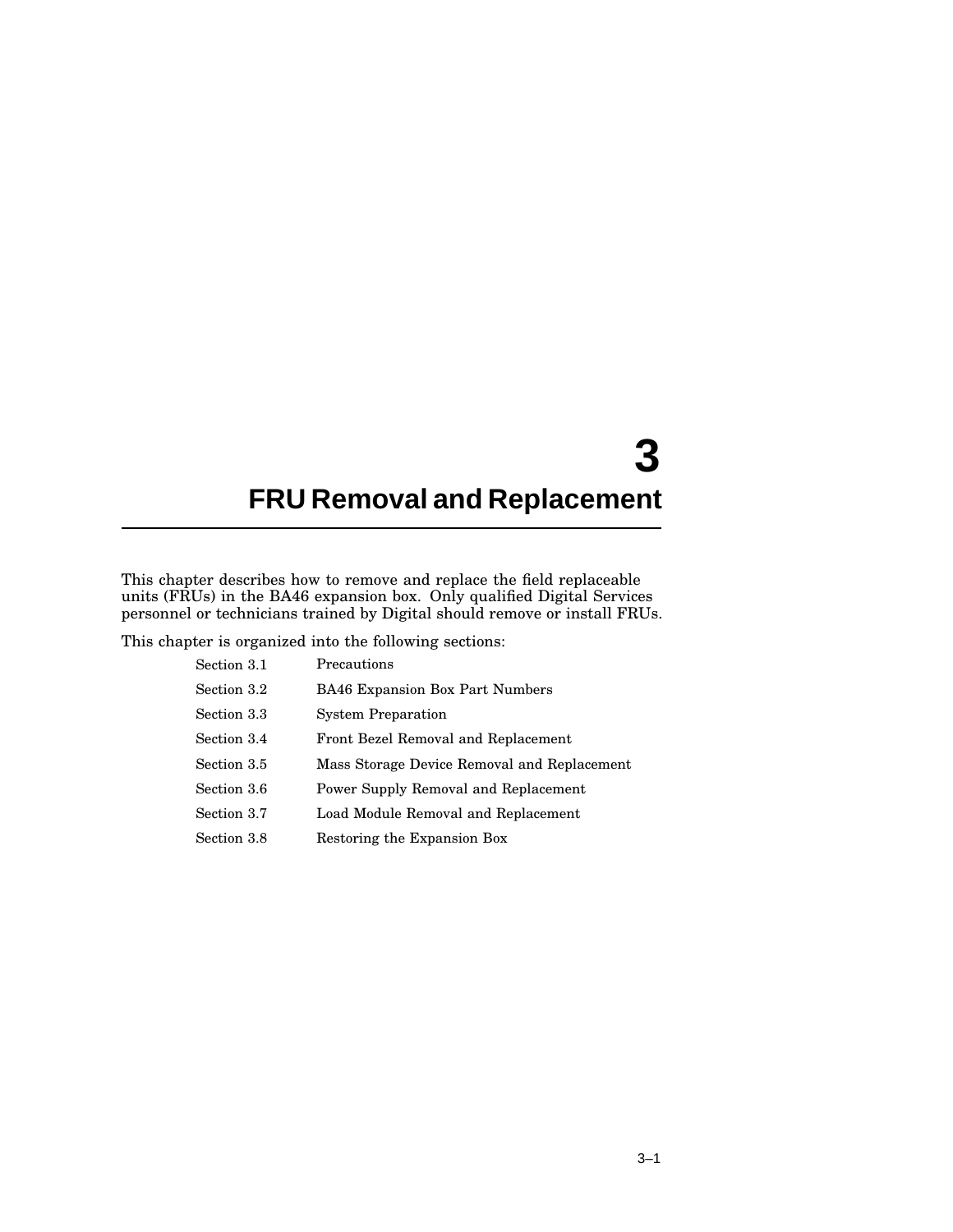3–2 FRU Removal and Replacement

## **3.1 Precautions**

#### **NOTE**

**It is the customer's responsibility to back up the software before Digital Services personnel arrive at the customer's site. This is important to ensure that data is not lost during the service process. The customer should also shut down the workstation software. Before performing any maintenance work, confirm that both of these tasks have been completed.**

#### **CAUTION**

**Static electricity can damage integrated circuits. Always use a grounded wrist strap (part number 29-11762-00) and a worksurface-to-earth ground when working with the internal parts of the workstation.**

## **3.2 BA46 Expansion Box Part Numbers**

The following tables provide part numbers for the FRUs, cables, and miscellaneous hardware for the BA46 expansion box.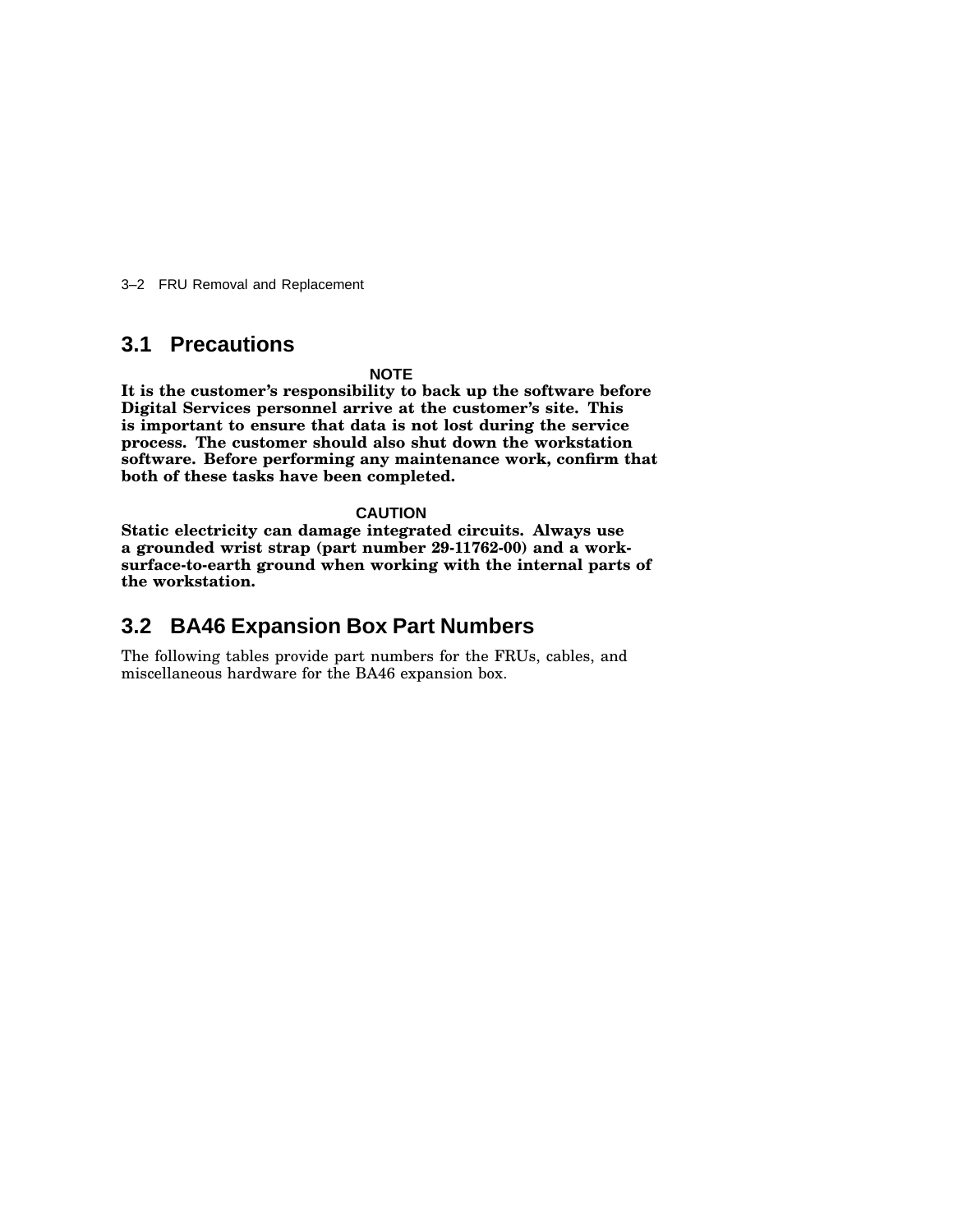FRU Removal and Replacement 3–3

| <b>FRU</b>                                             | <b>Part Number</b> |
|--------------------------------------------------------|--------------------|
| Power supply                                           | H-7819-AA          |
| Expansion Box SCSI ID<br>Select Switch Module          | 54-19325-02        |
| Expansion Box Load Board                               | 54-20422-01        |
| Front Bezel for 5.25 in<br>Drive                       | 70-28099-02        |
| Front Bezel for 3.5 in Drive                           | 70-28099-03        |
| Front Bezel, Blank                                     | 70-28099-01        |
| RRD42 CD ROM Reader                                    | RRD42-AA           |
| RZ55 Whole Disk Drive                                  | $RZ55-E$           |
| RZ56 PCB                                               | 29-27889-01        |
| RZ56 HDA                                               | 29-27890-01        |
| RZ57 PCB                                               | 29-28159-01        |
| RZ57 HDA                                               | 70-28158-01        |
| TLZ04 Cassette Tape Drive                              | TLZ04-GG           |
| TZ30 Cartridge Tape Drive                              | <b>TZ30-AX</b>     |
| TZK10 QIC Cartridge Tape<br>Drive                      | TZK10-AA           |
| 3.5 in Half-Height Plastic<br><b>Mounting Bracket</b>  | 74-40429-01        |
| 5.25 in Half-Height Plastic<br><b>Mounting Bracket</b> | 74-40430-01        |
| Dual Half-Height Metal<br><b>Mounting Bracket</b>      | 74-40431-01        |

**Table 3–1 FRUs and Part Numbers**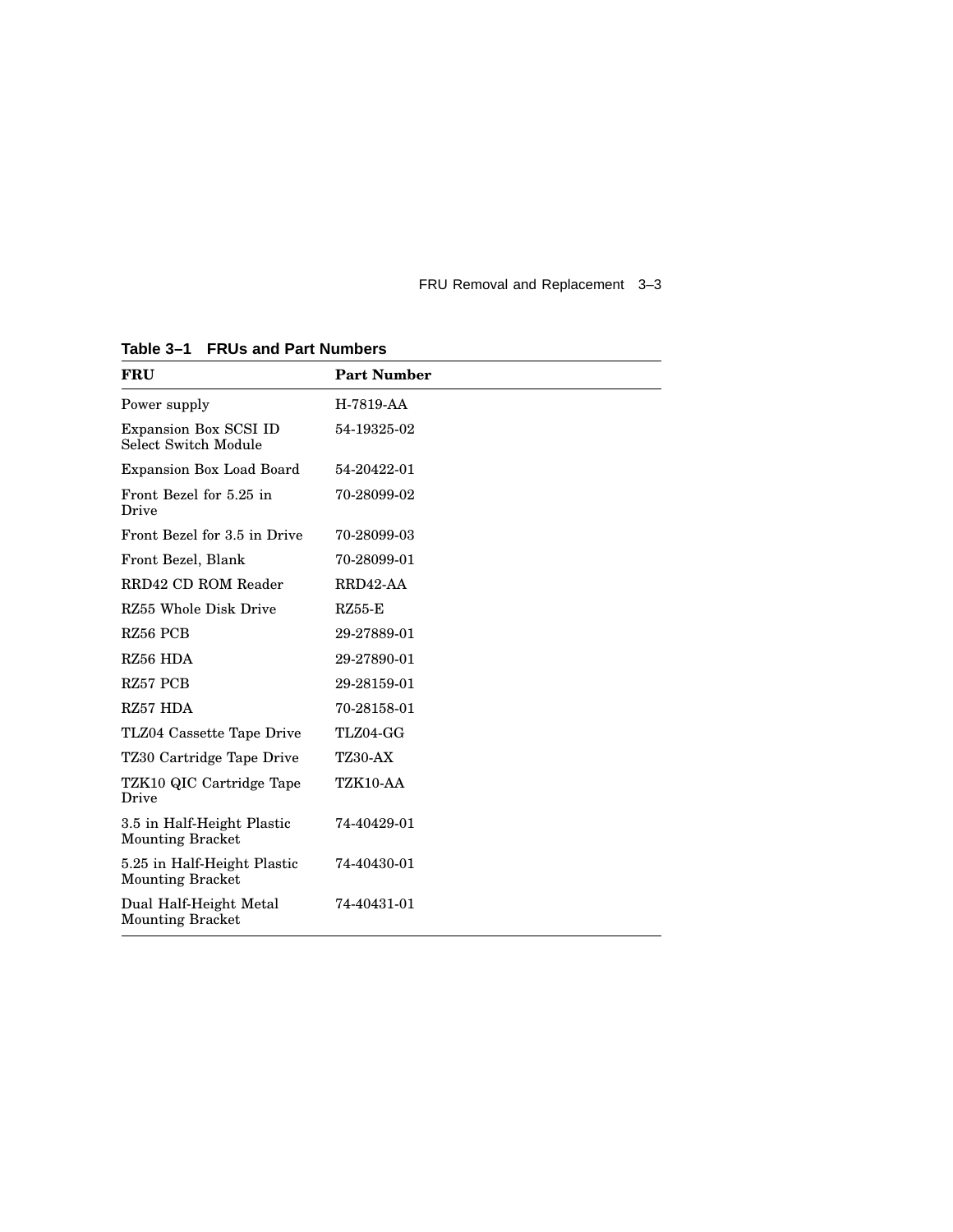### 3–4 FRU Removal and Replacement

|  | Table 3-2 Cables and Part Numbers |
|--|-----------------------------------|
|  |                                   |

| Cable                                            | <b>Part Number</b> |
|--------------------------------------------------|--------------------|
| Expansion Box SCSI ID<br>Select Cable            | 17-02445-01        |
| <b>Expansion Box Wire</b><br>Harness Power Cable | 17-02876-02        |
| Expansion Box Internal<br><b>SCSI</b> Data Cable | 70-28109-01        |

#### **Table 3–3 Miscellaneous Hardware and Part Numbers**

| Item                              | <b>Part Number</b> |
|-----------------------------------|--------------------|
| Diagnostic Port Cover             | 74-42419-01        |
| Rear Opening RFI Shield<br>Filler | 74-41473-01        |
| Filler Plate                      | 74-41472-01        |

Figure 3–1 shows an exploded view of the expansion box and its FRUs.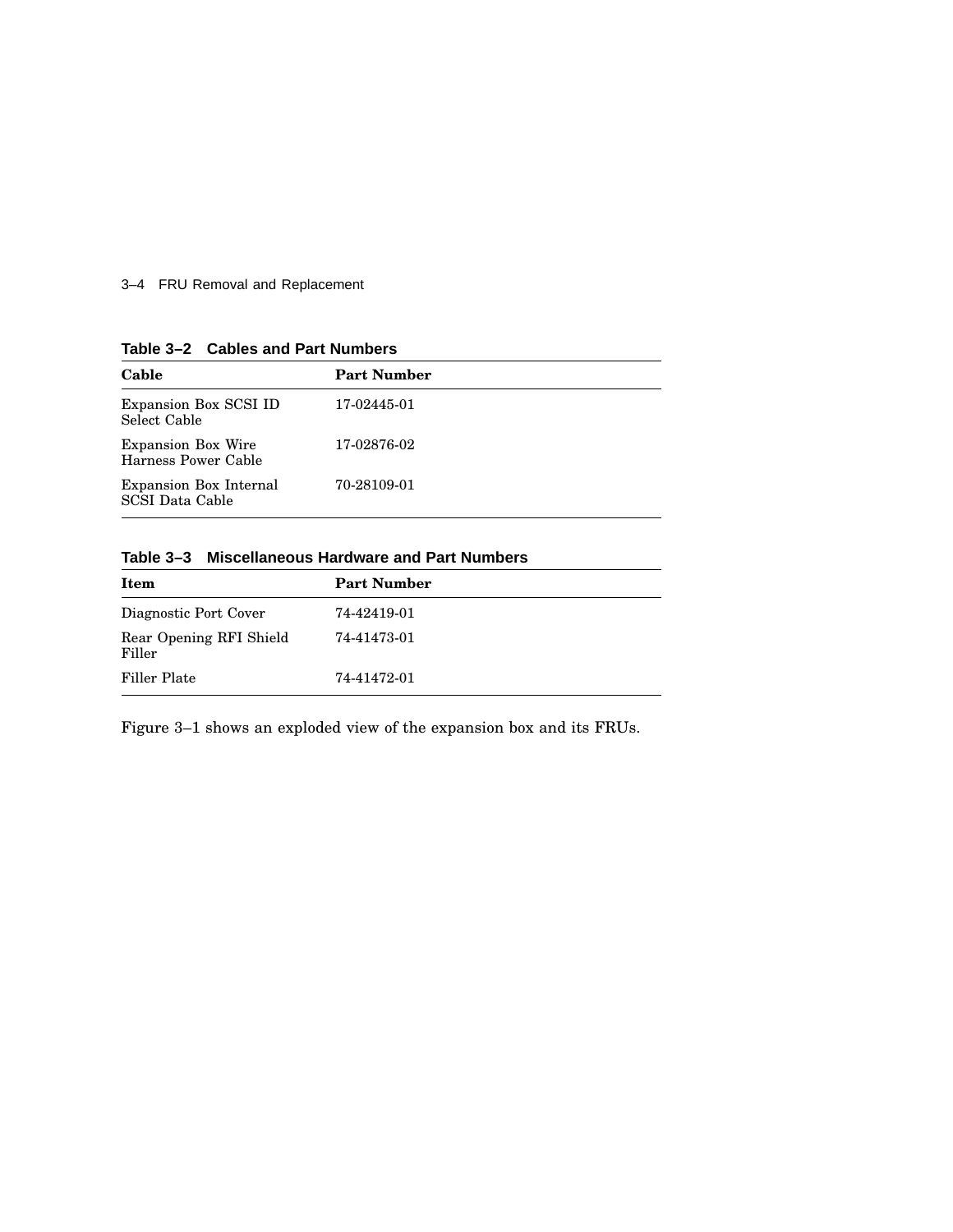FRU Removal and Replacement 3–5



**Figure 3–1 Expansion Box FRUs**

 $1,3.00621 - T10$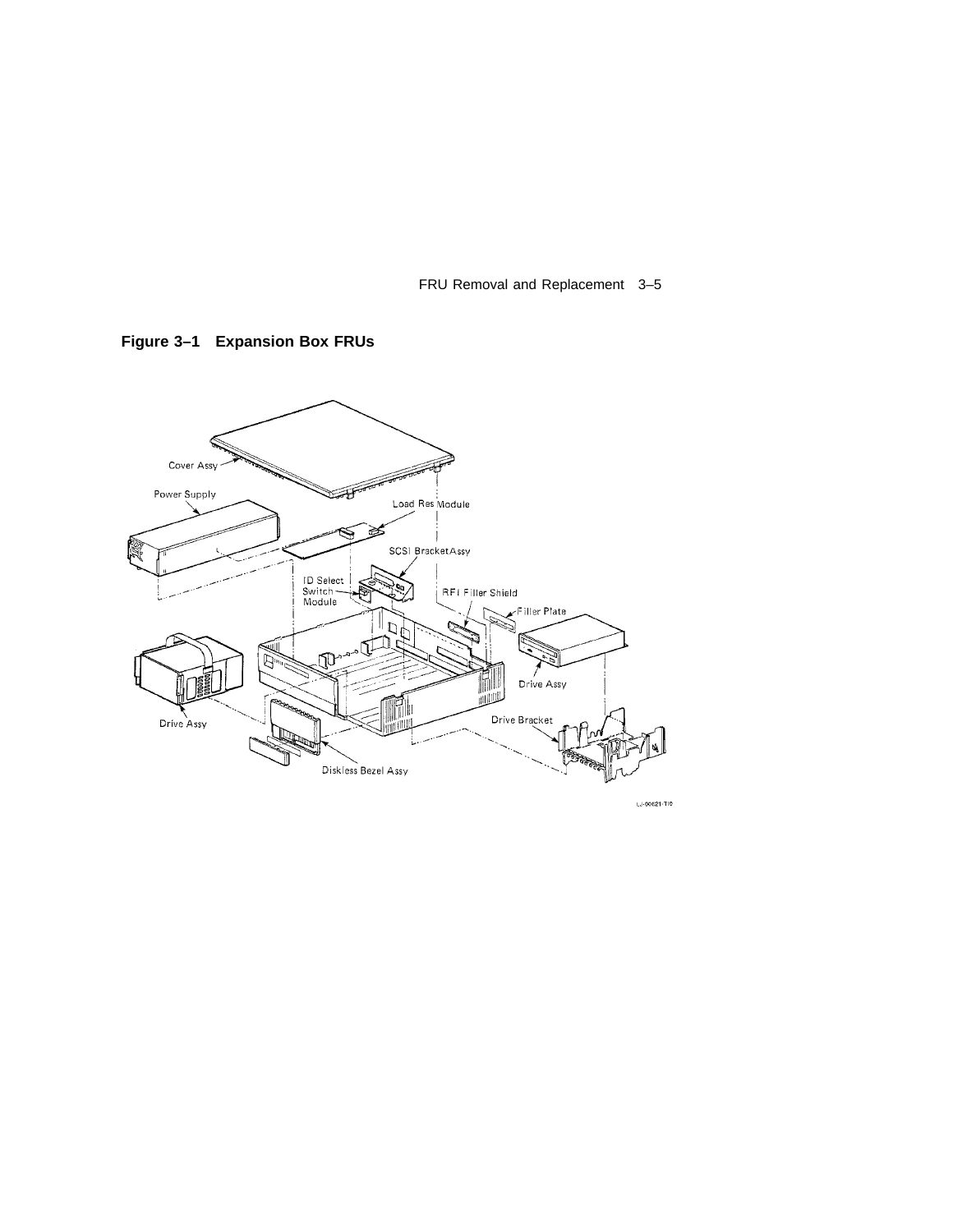3–6 FRU Removal and Replacement

## **3.3 System Preparation**

Do the following to prepare the system for removing or replacing FRUs:

- 1. Enter console mode by pressing the halt button. Refer to the system manual for the halt button location.
- 2. Review the current expansion box configuration before replacing a device. After replacing the device, compare the new configuration with the previous one to help verify that all devices are present and functioning correctly. Record the new expansion box configuration information for reference.
- 3. Turn power off (0) to the expansion box, printer or other equipment, and the system box.
- 4. Disconnect the system power cord and the expansion box power cord from the wall outlet.
- 5. Disconnect the SCSI cable from the expansion box.
- 6. Release the two latches and remove the expansion box cover from its hinges. Pull with sufficient force to release the retention tabs on the middle of the front and rear edges of the cover, being careful not to break the cover.

#### **CAUTION**

**When removing the cover, do not touch the sharp plastic teeth on the top edge of the bezel or touch the metal shielding under the front edge of the cover.**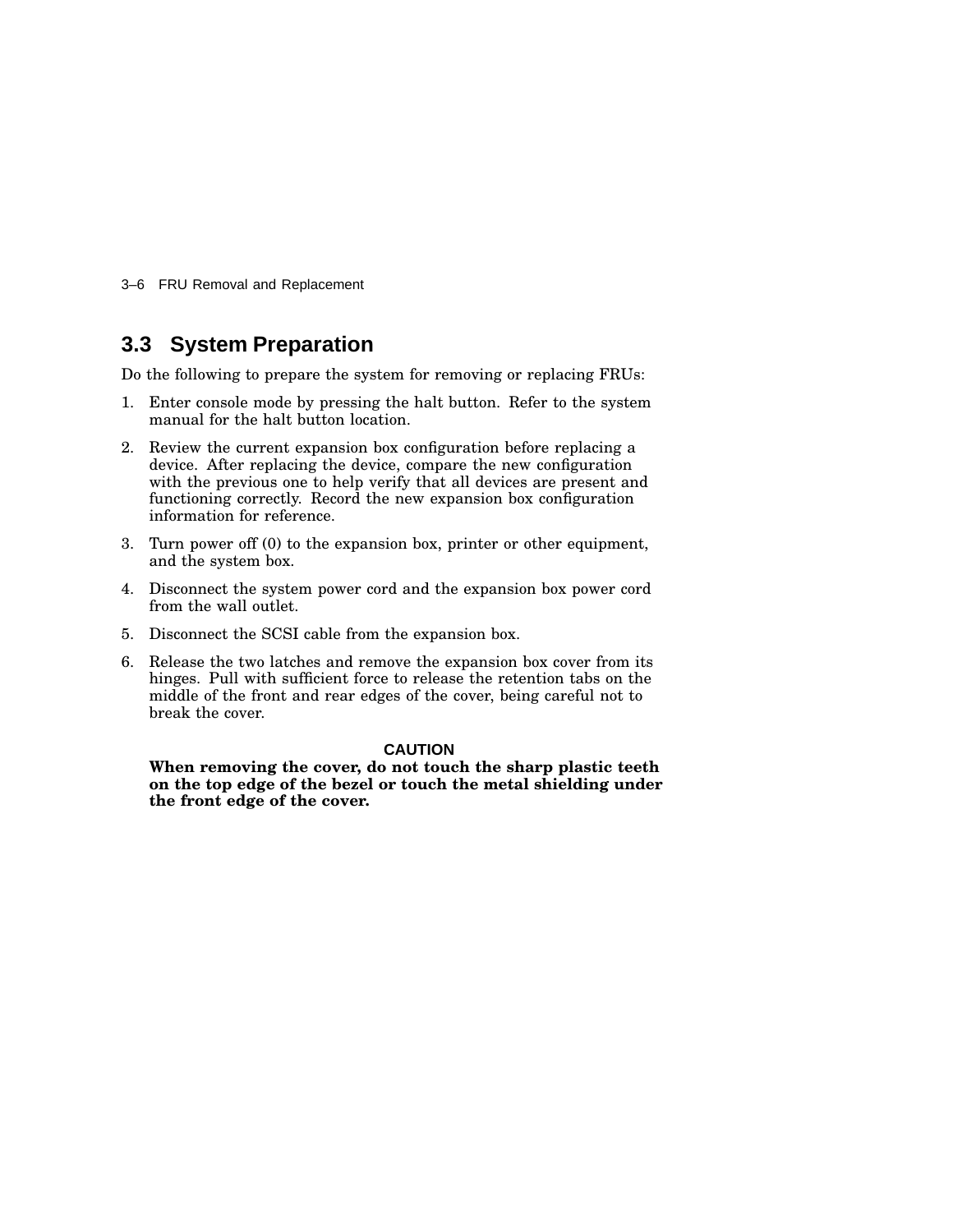FRU Removal and Replacement 3–7

## **3.4 Front Bezel**

A front bezel for the expansion box comes with each removable media device you order. Most bezels, except those for the RZ5x hard disk drives, allow access to removable media devices inside the expansion box.

## **3.4.1 Bezel Removal**

You need to change the bezel if you are adding a removable media device. To remove a front bezel from the expansion box, do the following:

1. Grip the upper half of the bezel and push it upward and out of the grooves, along the bezel opening.

## **3.4.2 Bezel Replacement**

To install a new bezel, follow these steps:

- 1. Facing the expansion box, align the bezel's right-side rib with the corresponding expansion box opening groove.
- 2. Align the bezel's left-side groove with the corresponding expansion box opening rib.
- 3. Push the bezel down into the opening until it is firmly seated in place on the expansion box.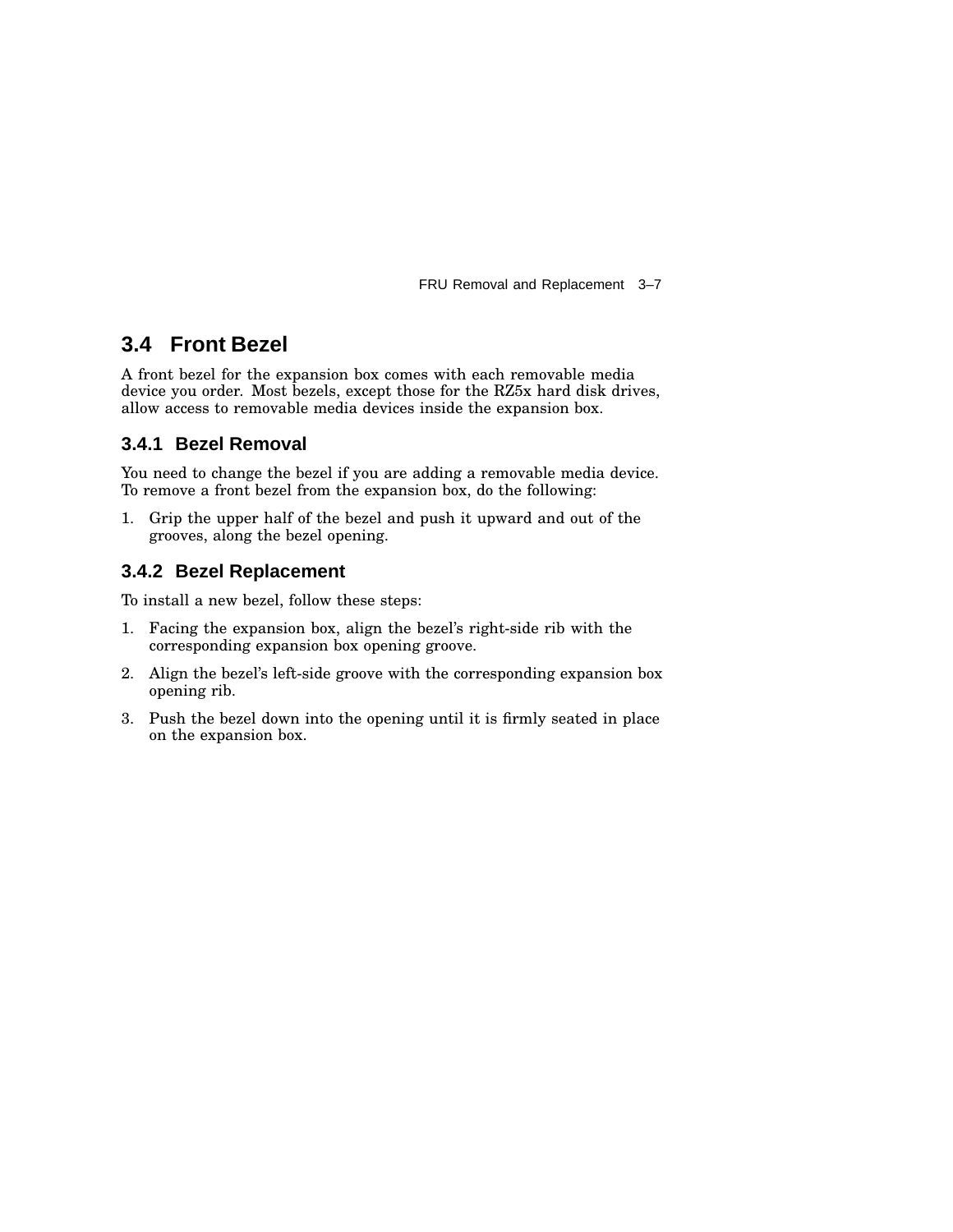3–8 FRU Removal and Replacement

## **3.5 Mass Storage Device Removal and Replacement**

This section describes how to remove and replace mass storage devices. The following list outlines the general procedure for replacing a storage device. Specific instructions for removing and replacing individual devices follow this section.

#### **3.5.1 Getting Started**

- 1. You need a Phillips screwdriver to install a drive.
- 2. Unpack the device.

Each drive kit has the following components:

- Drive
- Mounting bracket
- Front bezel
- 3. Select the correct SCSI ID. Refer to your diagnostic or user manual for the procedure for obtaining SCSI bus configuration information. Table 1–5 in this manual lists SCSI device IDs.
- 4. Set the desired SCSI ID for the device.
- 5. Mount the device with the appropriate hardware.
- 6. Connect the boxes.
- 7. Verify the installation.
	- a. Turn on power to the system.
	- b. Enter the commands you used to determine the SCSI configuration information.

If the device doesn't appear in the configuration table, review the installation procedures and then review the diagnostic tests in the system owner's manual.

#### **NOTE**

**If needed, change the SCSI ID to the same ID as the drive being replaced. Refer to Table 1–5 for a list of device IDs.**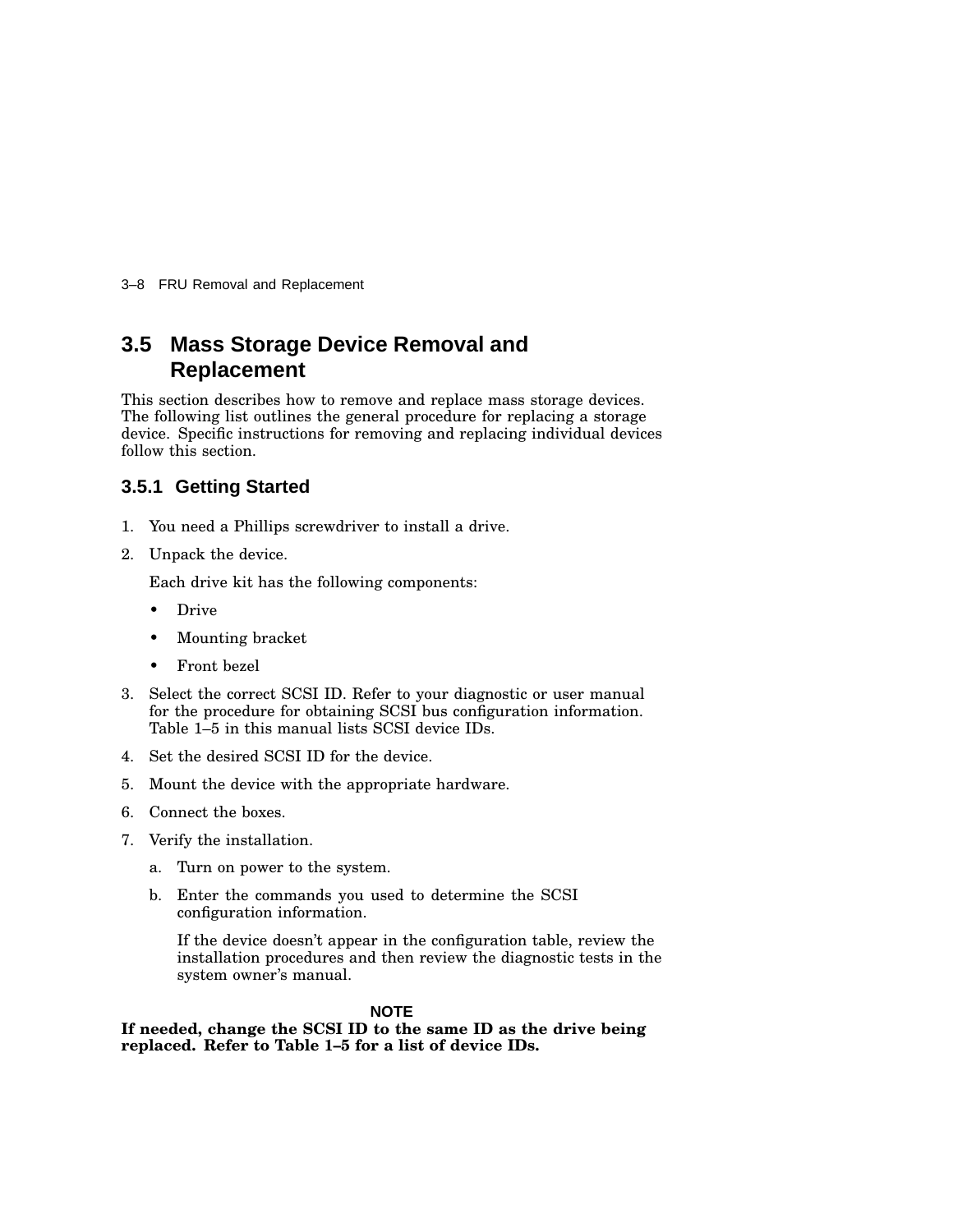FRU Removal and Replacement 3–9

#### **3.5.2 RZ5x Hard Disk Drive Removal**

Refer to Figure 3–1 for the drive location.

To remove an RZ5x drive, do the following:

- 1. Disconnect the SCSI cable and power cable from the drive.
- 2. Remove the SCSI ID cable (Figure 3–2).



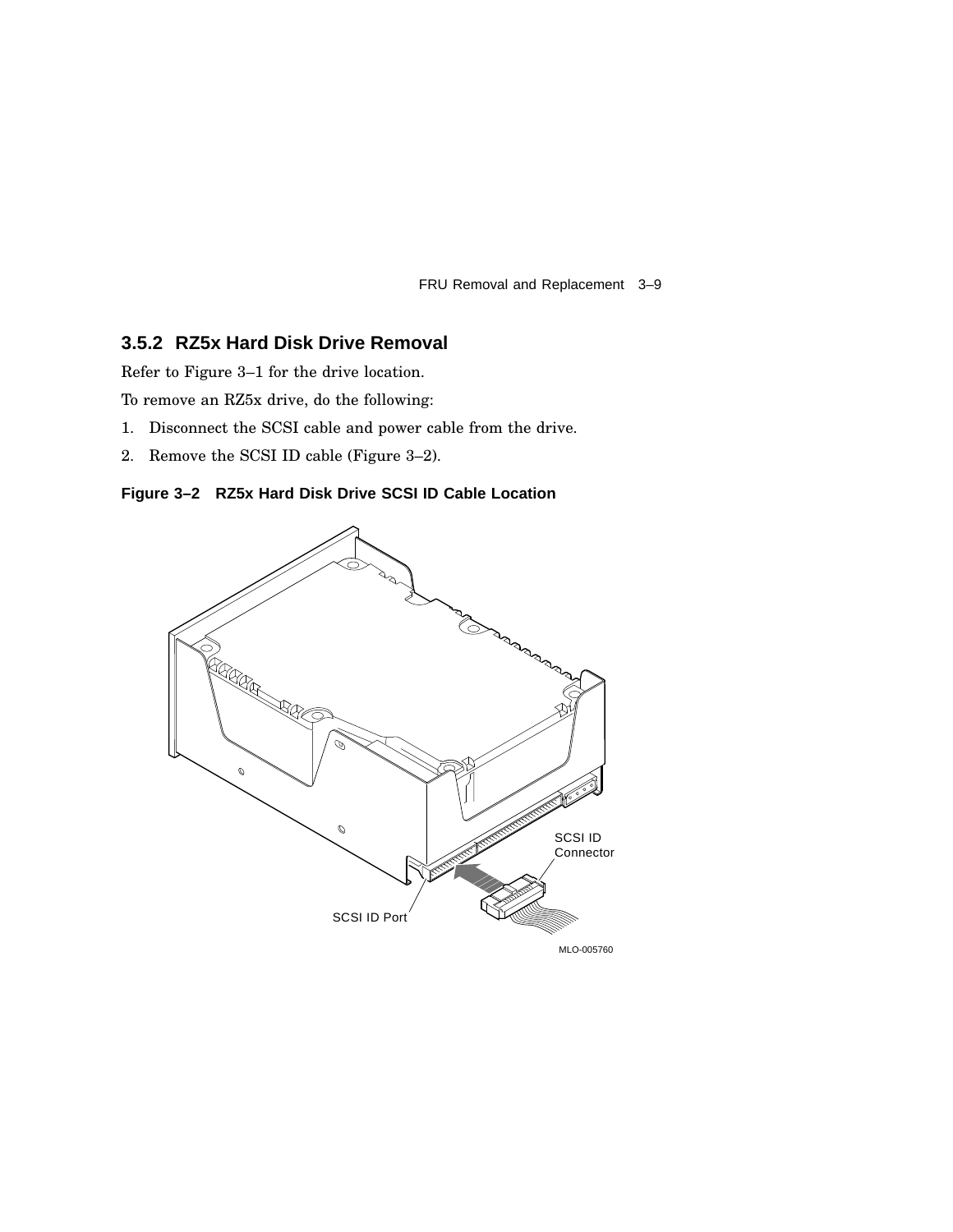- 3–10 FRU Removal and Replacement
- 3. Remove the drive bracket (with drive) from the system by removing the screw that secures the bracket to the bottom of the expansion box.
- 4. Slide the bracket toward the back of the box and lift the bracket from the box.
- 5. Remove the RZ5x drive from the bracket by removing the screws that secure the drive on each side of the bracket.

#### **3.5.3 RZ5x Hard Disk Drive Replacement**

Before installing the new RZ5x drive, verify the SCSI ID setting on the drive. The ID switches are located on the back of the expansion box. The new drive ID will be the same as the old drive ID when you connect the ID cable to the new drive. If you want to change the SCSI ID, use the switch on the back of the expansion box. Refer to Table 2–1 for the SCSI ID settings for the RZ5x drive.

The SCSI jumpers allow you to select a distinct ID number for each SCSI device. It is essential that each device have a unique number.

Figure 3–3 shows the location of the RZ5x drive SCSI ID jumpers.

To install a new RZ5x drive, follow these steps:

1. Mount the RZ5x drive inside the metal bracket as follows.

If you have a 1.5 inch bracket:

- a. Place the RZ5x drive inside the bracket so that the front of the drive faces the bracket shielding.
- b. Align the screw holes on the bracket with those on the drive. Insert and secure the screws.

If you have a 3 inch bracket:

- a. Place the RZ5x drive inside the bracket so that the front of the drive faces the bracket shielding.
- b. On either side of the metal bracket, find the RZ5x screw holes marked with the letter C.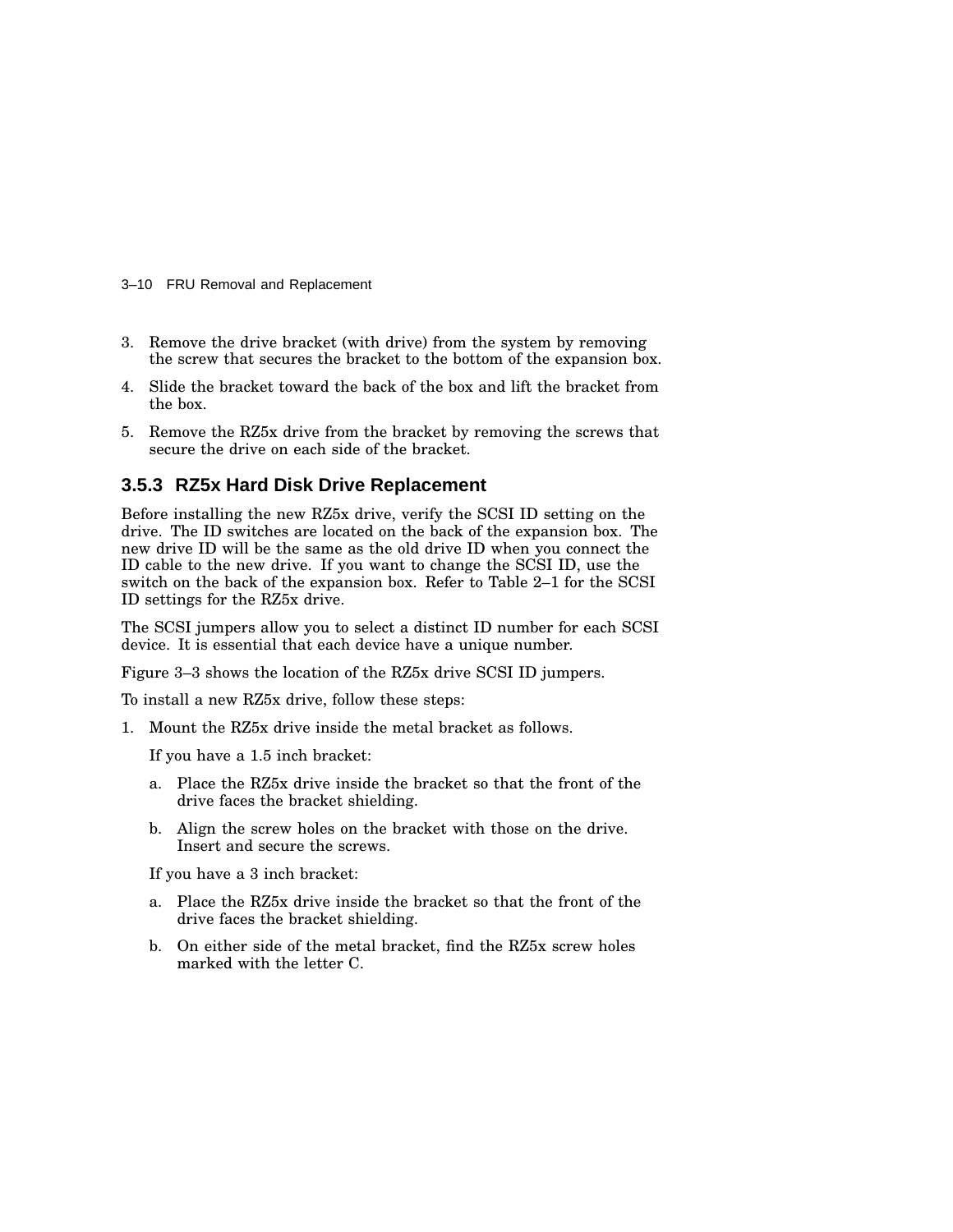FRU Removal and Replacement 3–11



**Figure 3–3 RZ5x Disk Drive SCSI ID Jumper Location**

c. Align the front-most screw hole on each side of the RZ5x with screw hole C on each side of the metal bracket. Insert and tighten the first screw into hole C on each side. Then insert and tighten the remaining screws in the corresponding hole on each side.

A plastic removable media bracket (RMB) already may be in your expansion box. The RMB is used for mounting half-height drives in the box. If you are installing two RZ5x drives in your expansion box, first remove the RMB by pushing the white cantilever catch on the bracket outward. Then pull the RMB up and set it aside for future use.

- 2. Mount the RZ5x disk drive inside the expansion box as follows:
	- a. Snap the plastic carry strap over the drive on either side of the metal bracket.
	- b. Find the following:
		- The mounts on the bottom of the metal bracket
		- The mount openings on the bottom of the expansion box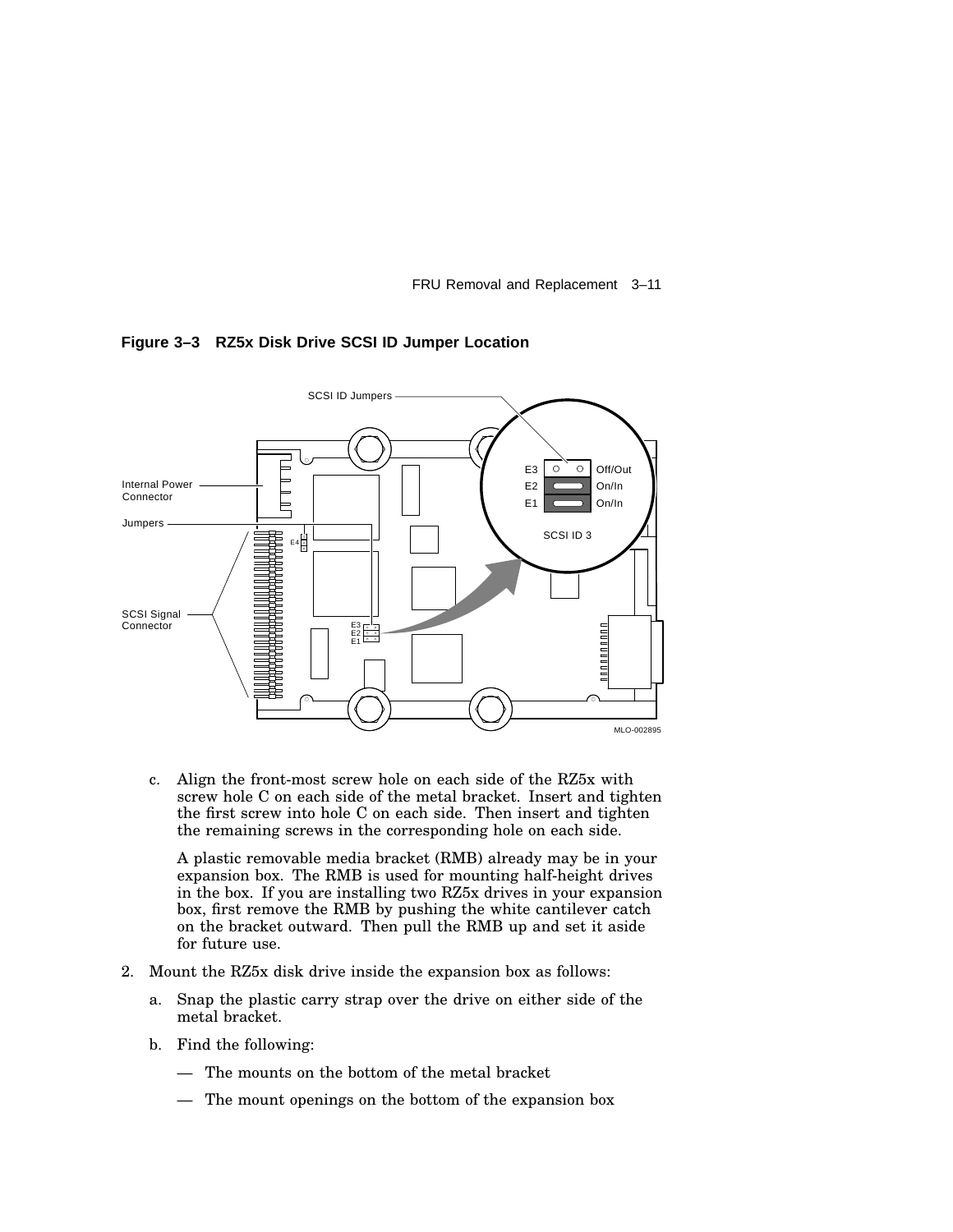3–12 FRU Removal and Replacement

- c. Holding the carry strap, place the RZ5x disk drive into the expansion box.
	- Position the RZ5x disk drive so that the front of the drive faces the front bezel; then lower the drive into the mounts on the bottom of the expansion box. Slide the drive forward toward the front bezel until it locks into place.
- d. Secure the captive screw on the metal bracket to the bottom of the expansion box.
- e. Reconnect the SCSI cable for the RZ5x drive.
- f. Reconnect the dc power cable.

#### **3.5.4 RRD42 CDROM Drive Removal**

Figure 3–1 shows the location of the RRD42 disc drive.

To remove the RRD42 drive, do the following:

- 1. Disconnect the SCSI cable and dc power cable from the drive.
- 2. Remove the half-height bracket (with drive) from the system by lifting it from the enclosure key slots.
- 3. Remove the RRD42 drive from the bracket by releasing the latch on each side of the bracket.
- 4. If the drive is in a full-height bracket, do the following:
	- a. Remove the mounting screw that secures the bracket to the box and lift the bracket from the box.
	- b. Remove the screws that secure the drive to bracket. The screws are located to the side of the bracket.
	- c. Lift the drive from the bracket.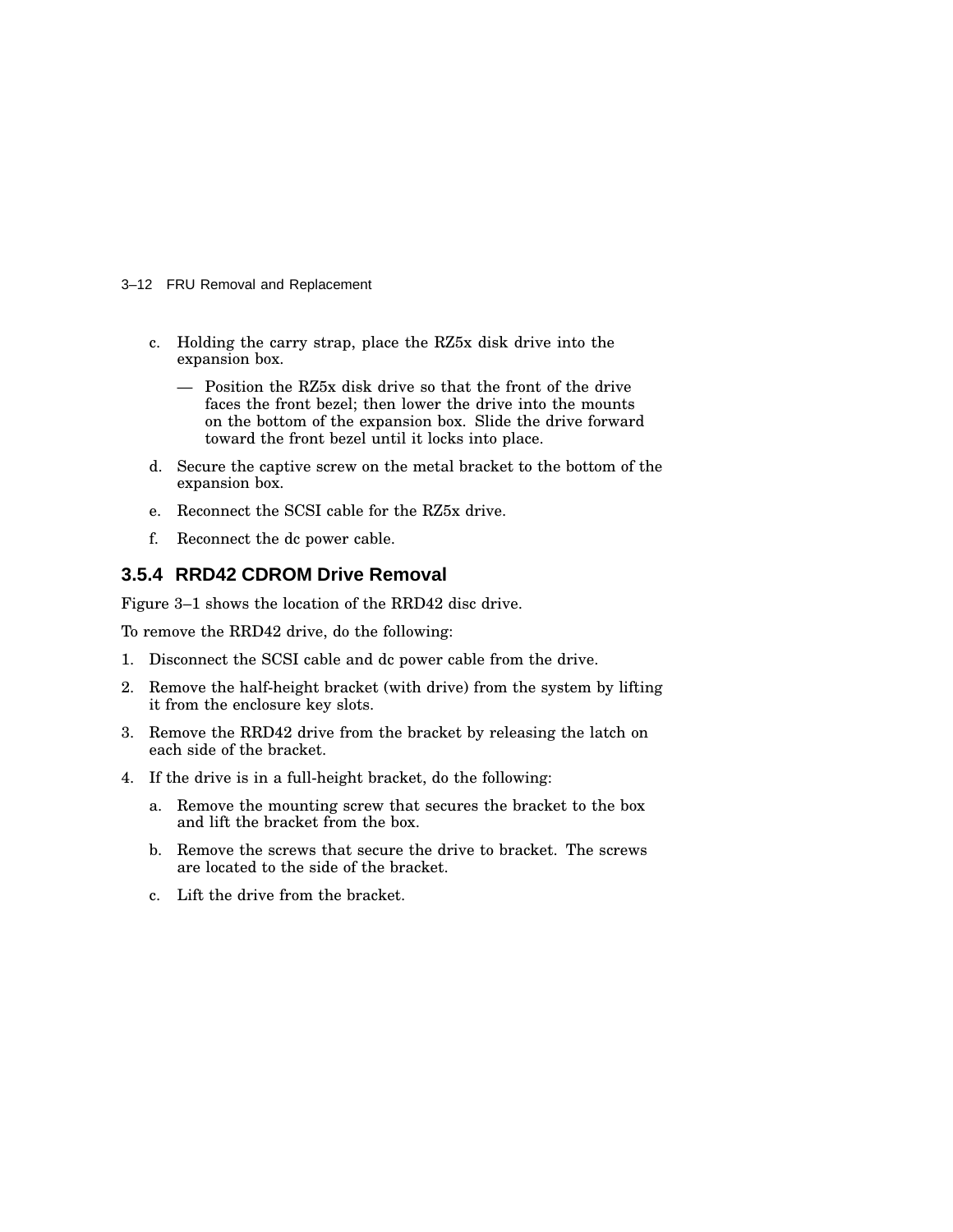FRU Removal and Replacement 3–13

#### **3.5.5 RRD42 CDROM Drive Replacement**

To install a new RRD42 drive, follow these steps:

1. Insert the RRD42 disc drive in the top half of the metal bracket.

#### **NOTE Always mount an RRD42 disc drive on top when you also install any other drive.**

- 2. Align the front-most screw hole on the RRD42 with screw hole A on each side of the metal bracket.
- 3. Insert the first screw into each hole marked A.
- 4. Insert the remaining screws in the corresponding holes. Tighten all the screws.
- 5. Reconnect the SCSI cable for the RRD42 disc drive.
- 6. Reconnect the dc power cable.

#### **3.5.6 TZ30 Cartridge Tape Drive Removal**

Figure 3–1 shows the location for the TZ30 drive in the expansion box.

To remove the TZ30 drive, do the following:

- 1. Disconnect the SCSI cable and dc power cable from the drive.
- 2. Remove the full-height bracket (with drive) from the system by removing the screws that secure the bracket to the bottom of the box.
- 3. Lift the bracket and drive from the box.
- 4. Remove the TZ30 tape drive from the bracket by removing the screws that secure the drive to the bracket. The screws are located to the side of the bracket.
- 5. Lift the drive from the bracket.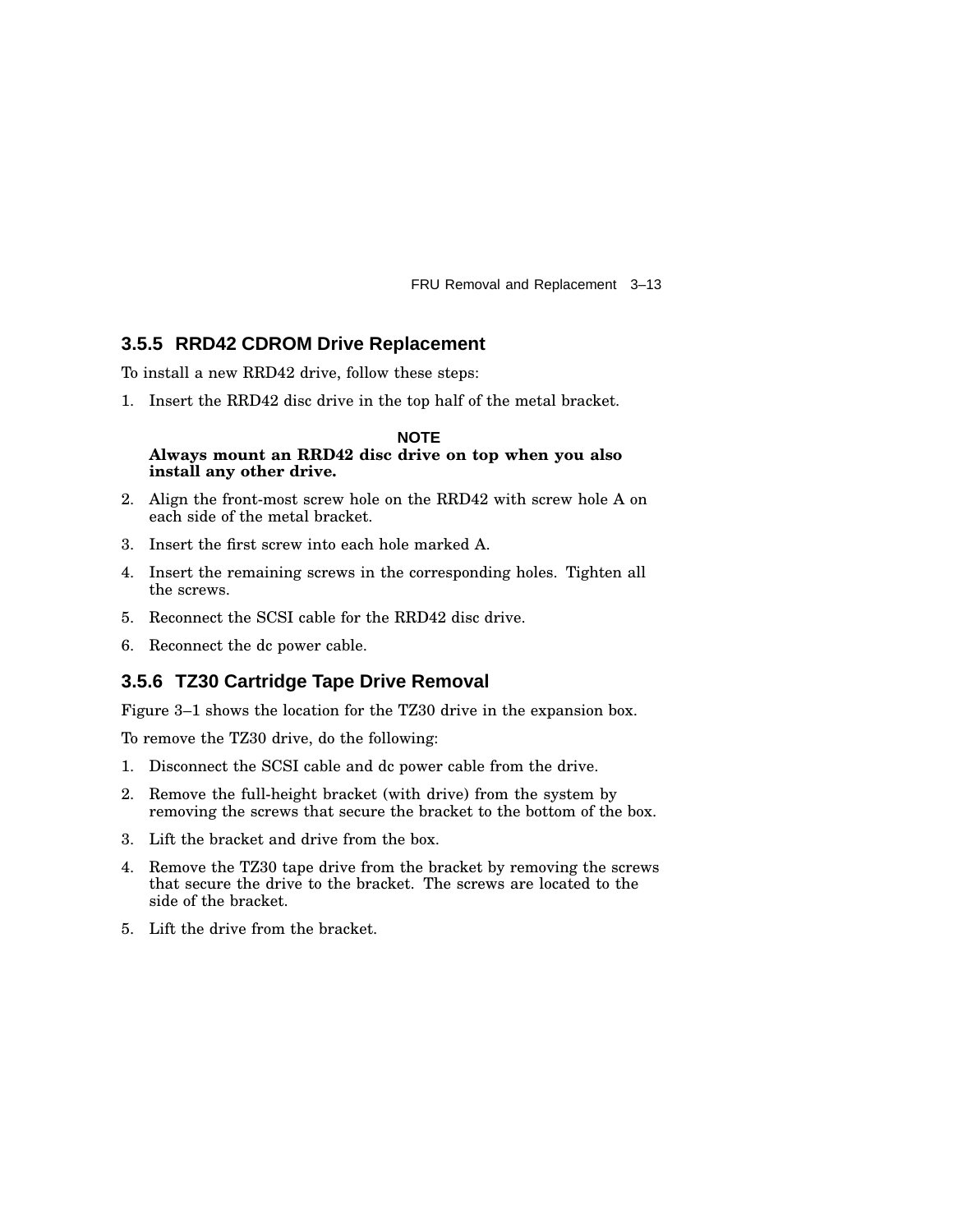3–14 FRU Removal and Replacement

#### **3.5.7 TZ30 Cartridge Tape Drive Replacement**

To replace the TZ30 tape drive, do the following:

#### 1. **If the TZ30 drive is the only half-height drive:**

- a. Position the Electromagnetic Interface/Radio Frequency Interface (EMI/RFI) metal gasket shield inside the metal bracket by dropping it into place along the bracket groove. This shield comes with the TZ30.
- b. Place the TZ30 drive inside the metal bracket so that the front of the drive faces the bracket shielding. The drive must be placed on top of the EMR/RFI shield.
- c. On the right side of the metal bracket, find the TZ30 screw hole marked with the letter B.
- d. Align the front-most screw hole on each side of the TZ30 with screw hole B on each side of the metal bracket. Insert the first screw into hole B. Then insert the remaining screws into the corresponding holes and tighten all of them.

#### **If the TZ30 drive is being installed with an RRD42 compact disc drive:**

- a. Insert the TZ30 drive into the bottom half of the metal bracket. Align the front-most screw hole on the TZ30 with screw hole E on each side of the metal bracket. Insert the first screw into hole E. Then insert the remaining screws in the corresponding holes and tighten them all.
- b. Place the metal electromagnetic pulse (EMP) strap across the top of the TZ30.

#### **NOTE**

**When any disc is installed with an RRD42 disc drive, the RRD42 drive must always be mounted on top.**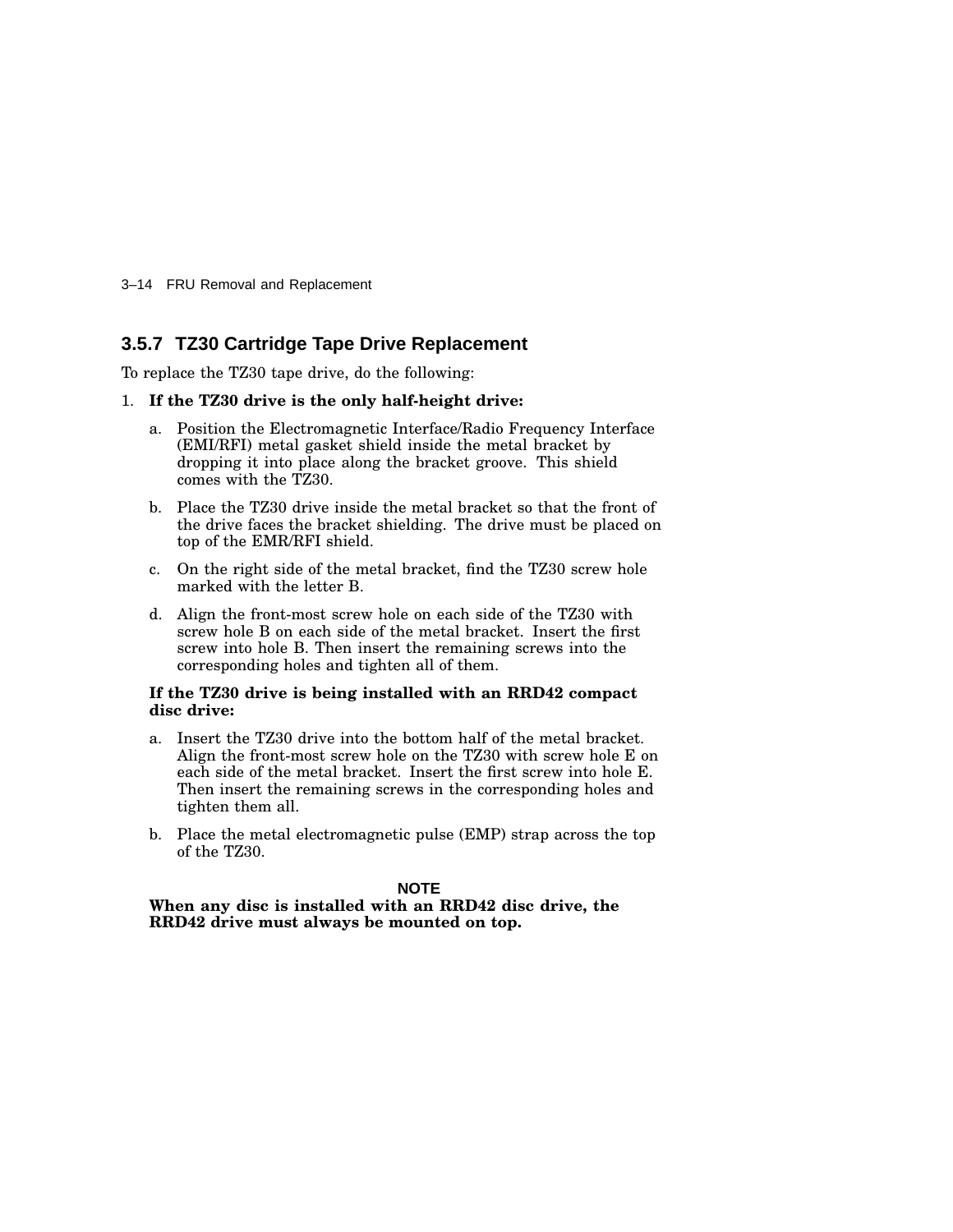FRU Removal and Replacement 3–15

- 2. Mount the metal bracket containing the TZ30 tape drive inside the expansion box as follows:
	- a. Snap the plastic carry strap over the drive on either side of the metal bracket.
	- b. Find the following:
		- The mounts on the bottom of the drive bracket
		- The mount openings on the bottom of the expansion box
	- c. Holding the carry strap, place the TZ30 drive into the expansion drive.
		- Position the TZ30 drive so that the front of the drive faces the front of the expansion box; then lower the drive into the mounts on the bottom of the expansion box. Slide the drive forward as far as it will go.
		- Secure the mounting screw on the metal bracket to the bottom of the expansion box.
- 3. Reconnect the SCSI cable for the TZ30 drive inside the expansion box.
- 4. Reconnect the dc power cable.

#### **3.5.8 TLZ04 Cassette Tape Drive Removal**

This section describes how to remove the TLZ04 tape drive. Figure 3–1 shows the drive location.

To remove the drive, do the following:

- 1. Disconnect the SCSI cable and dc power cable from the drive.
- 2. Remove the screws that secure the drive bracket to the bottom of the box.
- 3. Lift the bracket and drive from the box.
- 4. Remove the drive from the bracket by removing the screws that secure the drive to the bracket. The screws are located to the side of the bracket.
- 5. Lift the drive from the bracket.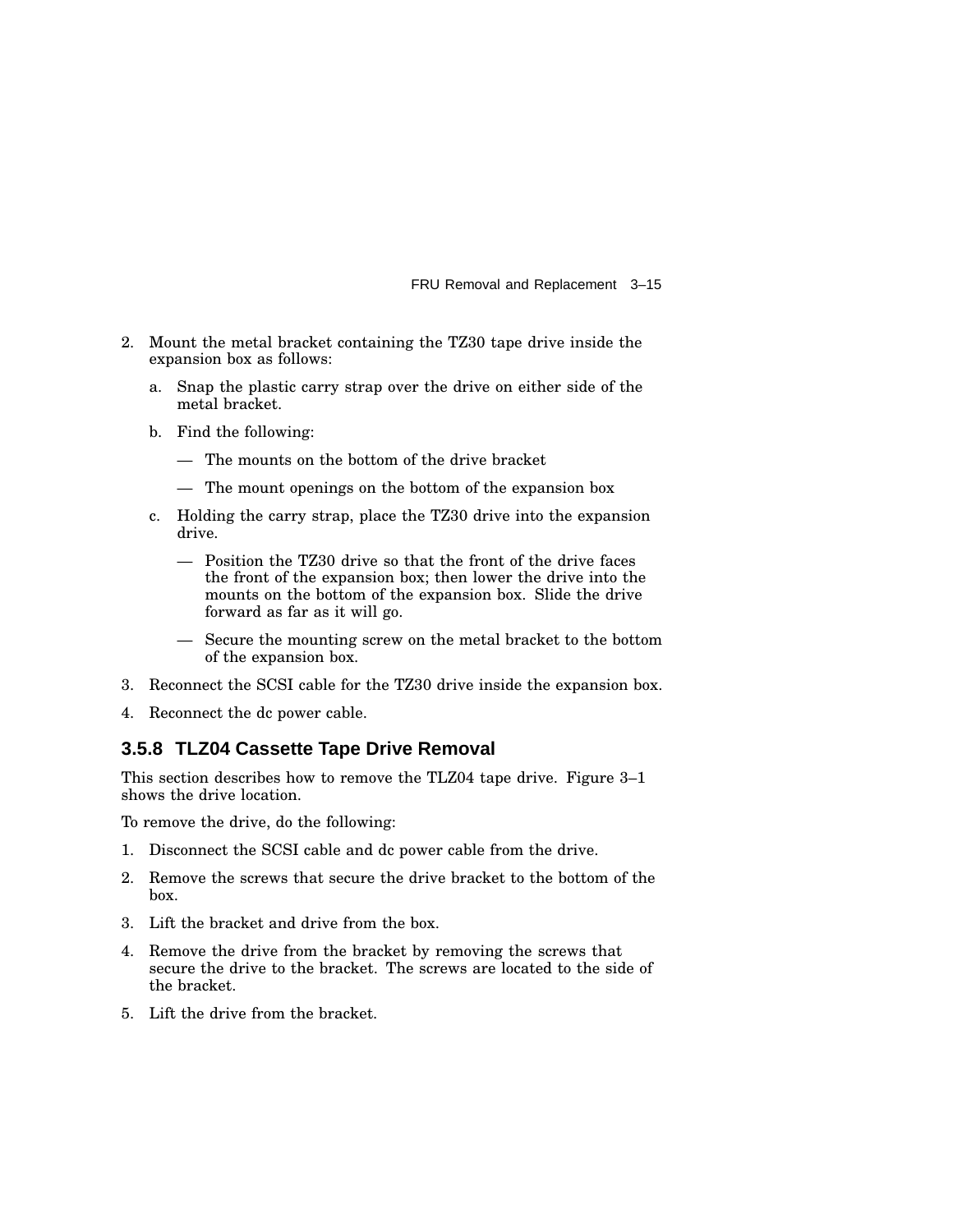3–16 FRU Removal and Replacement

#### **3.5.9 TLZ04 Cassette Tape Drive Replacement**

To replace the TLZ04 tape drive in the expansion box:

- 1. Mount the TLZ04 drive inside the bracket as follows:
	- a. Place the TLZ04 drive inside the bracket so that the front of the drive faces the bracket shielding.
	- b. Find the TLZ04 screw hole marked with the letter D, on the right side of the metal bracket,
	- c. Align the front-most screw hole on each side of the TLZ04 with screw hole D on the side of the metal bracket. Insert and tighten the first screw into hole D. Then insert and tighten the remaining screw in the corresponding hole.
- 2. Mount the TLZ04 drive inside the expansion box as follows:
	- a. Snap the plastic carry strap over the drive on either side of the metal bracket.
	- b. Find the following:
		- The mounts on the bottom of the drive bracket
		- The mount openings on the bottom of the expansion box
	- c. Holding the carry strap, place the TLZ04 drive into the expansion box.
		- Position the TLZ04 drive so that the front of the drive faces the front bezel; then lower the drive into the mounts on the bottom of the expansion box. Slide the drive forward toward the front bezel until it locks into place.
	- d. Secure the captive screw on the metal bracket to the bottom of the expansion box.
- 3. Reconnect the SCSI cable for the TLZ04 drive inside the expansion box.
- 4. Reconnect the dc power cable.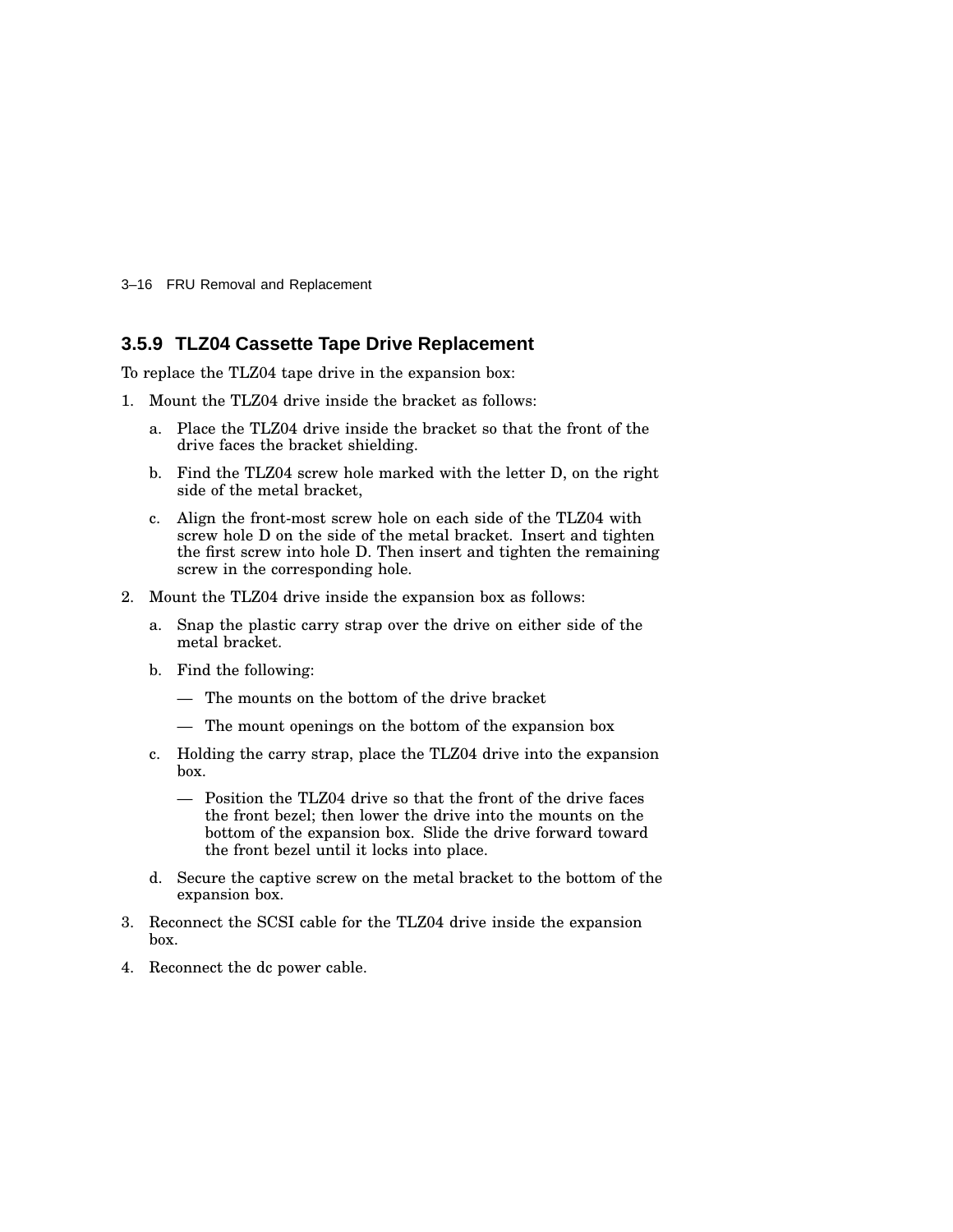FRU Removal and Replacement 3–17

#### **3.5.10 TZK10 (QIC) Cartridge Tape Drive Removal**

To remove the TZ10 drive, do the following:

- 1. Disconnect the SCSI cable and dc power cable from the drive.
- 2. Remove the full-height bracket (with drive) from the system by removing the screws that secure the bracket to the bottom of the box.
- 3. Lift the bracket and drive from the box.
- 4. Remove the TZ10 tape drive from the bracket by removing the screws that secure the drive to the bracket. The screws are located to the side of the bracket.
- 5. Lift the drive from the bracket.

#### **3.5.11 TZK10 (QIC) Cartridge Tape Drive Replacement**

Replace the TZK10 tape drive by doing the following:

- 1. Place the TZK10 drive into the removable media bracket (RMB) inside the expansion box.
- 2. If the TZK10 drive is being installed with the RRD42 compact disc drive, mount the drives inside the metal bracket as follows:
	- a. Insert the TZK10 drive into the bottom half of the metal bracket. Align the front-most screw hole on the TZ10 with screw hole F on each side of the metal bracket. Insert the first screw hole into hole F on each side. Then insert the remaining screws in the corresponding holes and tighten them all.
	- b. Place the metal electromagnetic pulse (EMP) strap across the top of the TZK10.

#### **NOTE**

#### **When any disc is installed with an RRD42 disc drive, the RRD42 drive must always be mounted on top.**

- 3. Replace the RRD42 disc drive in the top half of the metal bracket, if applicable (refer to Section 3.5.5).
- 4. Reconnect the SCSI cable for the TZK10.
- 5. Reconnect the dc power cable for the expansion box.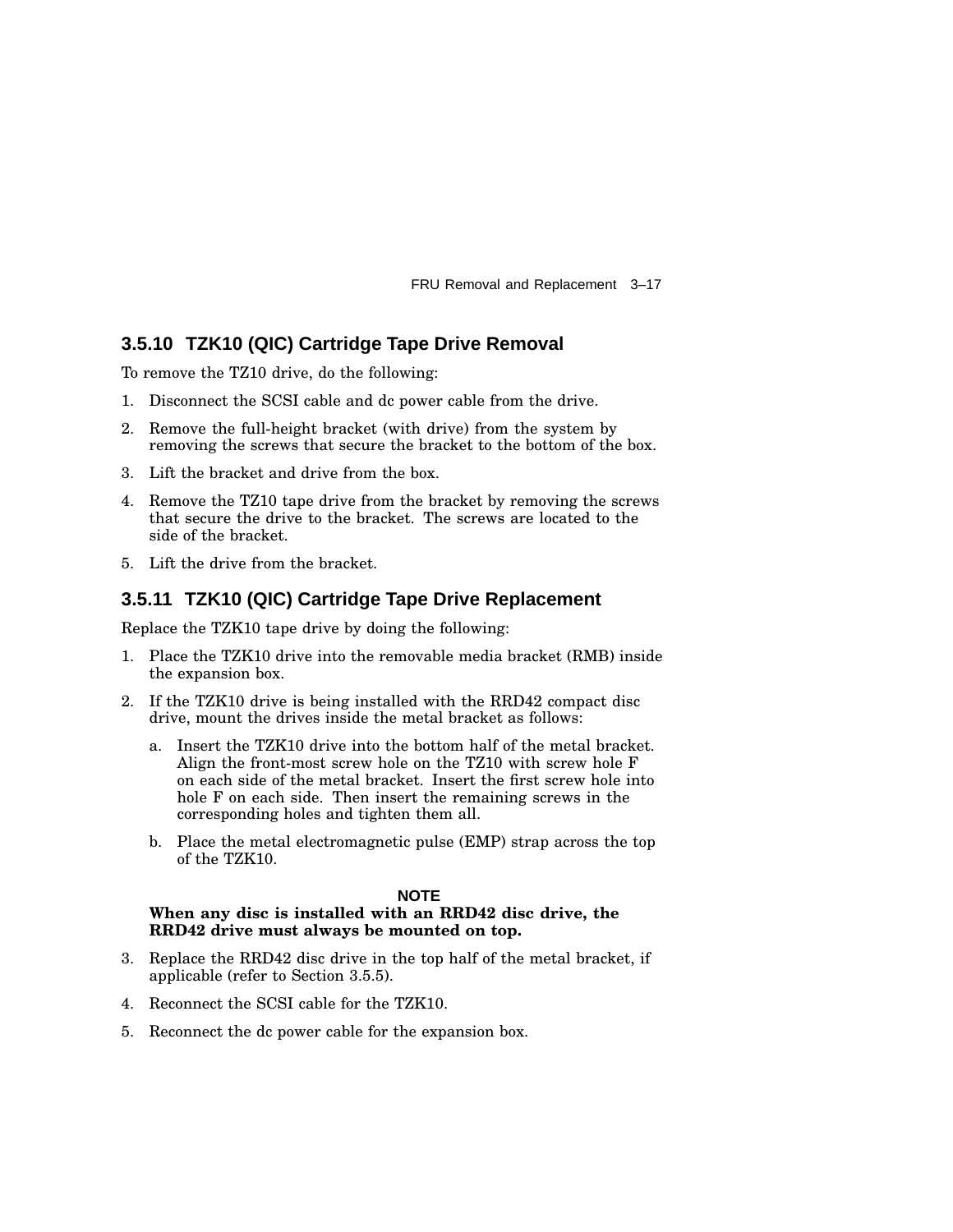3–18 FRU Removal and Replacement

## **3.6 Power Supply**

This section describes how to remove and replace the power supply Figure 3–1 shows the location of the power supply in the expansion box.

#### **3.6.1 Power Supply Removal**

To remove the power supply, do the following:

- 1. Disconnect the power cords (if not already disconnected) from the two ac connectors at the rear of the unit.
- 2. Release the wire latch on the left of the expansion box that secures the power supply to the box.
- 3. Push the blue plastic latch under the power supply (on the right) forward and lift the power supply up from the enclosure guide ribs. Set it aside.

#### **3.6.2 Power Supply Replacement**

When replacing the power supply, make sure that you install the H-7819- AA power supply.

#### **WARNING**

**Use care when handling the power supply. Do not attempt to open the power supply; it contains dangerous voltages and does not have any user-serviceable parts.**

To install a power supply, follow these steps:

- 1. Align the two guides (one on the right front of the supply and one on the right rear) with the slots on the expansion box.
- 2. Push the power supply down into place.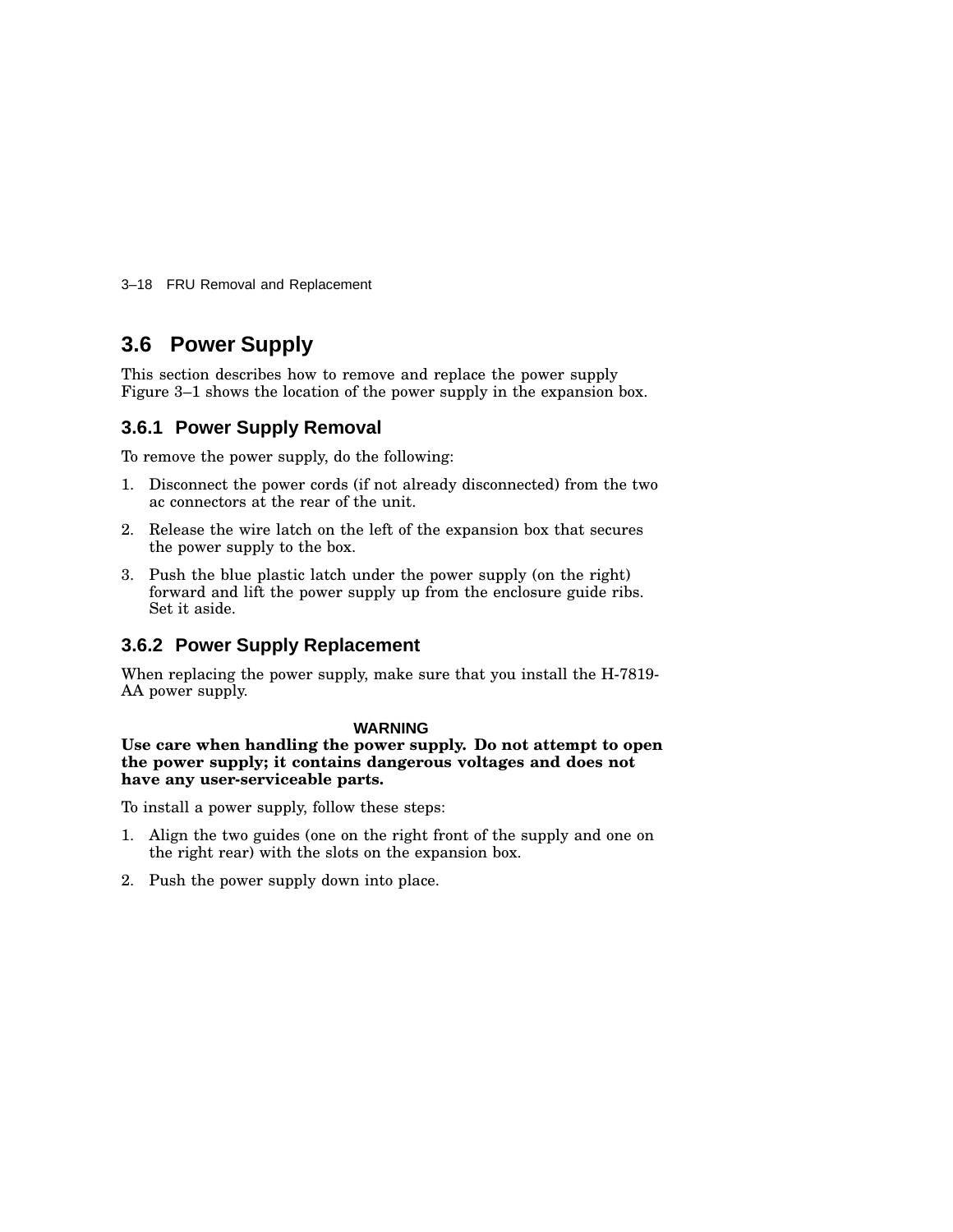FRU Removal and Replacement 3–19

## **3.7 Load Module**

This section describes how to remove and replace the load module from the expansion box.

## **3.7.1 Load Module Removal**

The load module is located beneath the power supply. To remove the module, remove the power supply first (Section 3.6.1), and then do the following:

- 1. Disconnect the internal power cable on the right rear of the module board.
- 2. Remove the two screws on the right side of the board.
- 3. Lift the front of the board, slide the board forward, and then lift it out.

## **3.7.2 Load Module Replacement**

To replace the load module, do the following:

- 1. Align the slots and slide the module toward the back of the expansion box.
- 2. Replace the two mounting screws on the right side of the board.
- 3. Re-connect the internal power cable at the right-rear of the board.
- 4. Replace the power supply (refer to Section 3.6.2).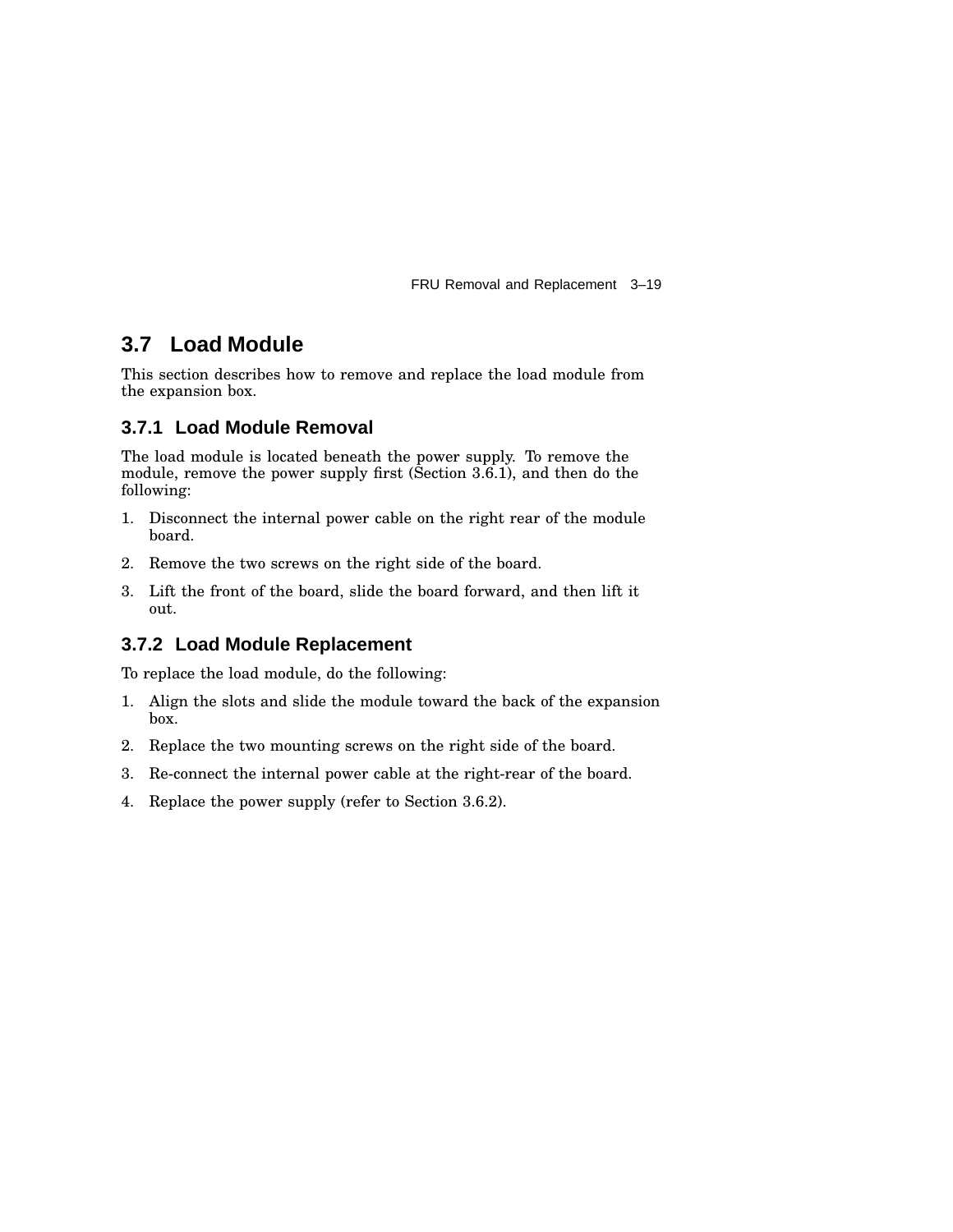3–20 FRU Removal and Replacement

## **3.8 Restoring the Expansion Box**

After removing and replacing options, follow these procedures for restoring the expansion box to its previous operating state:

1. Replace the expansion box cover.

#### **WARNING**

**Failure to replace the expansion box cover before turning on the unit can result in a fire hazard.**

**When removing and replacing the cover, do not touch the sharp plastic teeth on the top edge of the bezel or touch the metal shielding under the front edge of the cover.**

a. Mesh the teeth of the cover with the teeth on the left side of the expansion box.

Engage the hinges and lower the cover until the cover clicks into place in the depressions in the right side of the expansion box.

Press firmly on the middle of the front and rear edges of the cover until you hear the retention tabs click.

- 2. Reconnect the expansion box power cable and the SCSI cable to the rear of the box.
- 3. Plug the power cord into the wall outlet.
- 4. Turn the expansion box on.
- 5. Turn the printer and modem on (if present).
- 6. Turn the monitor on.
- 7. Turn the system box on.
- 8. Verify that you have added and replaced the drives correctly (See Section 3.9).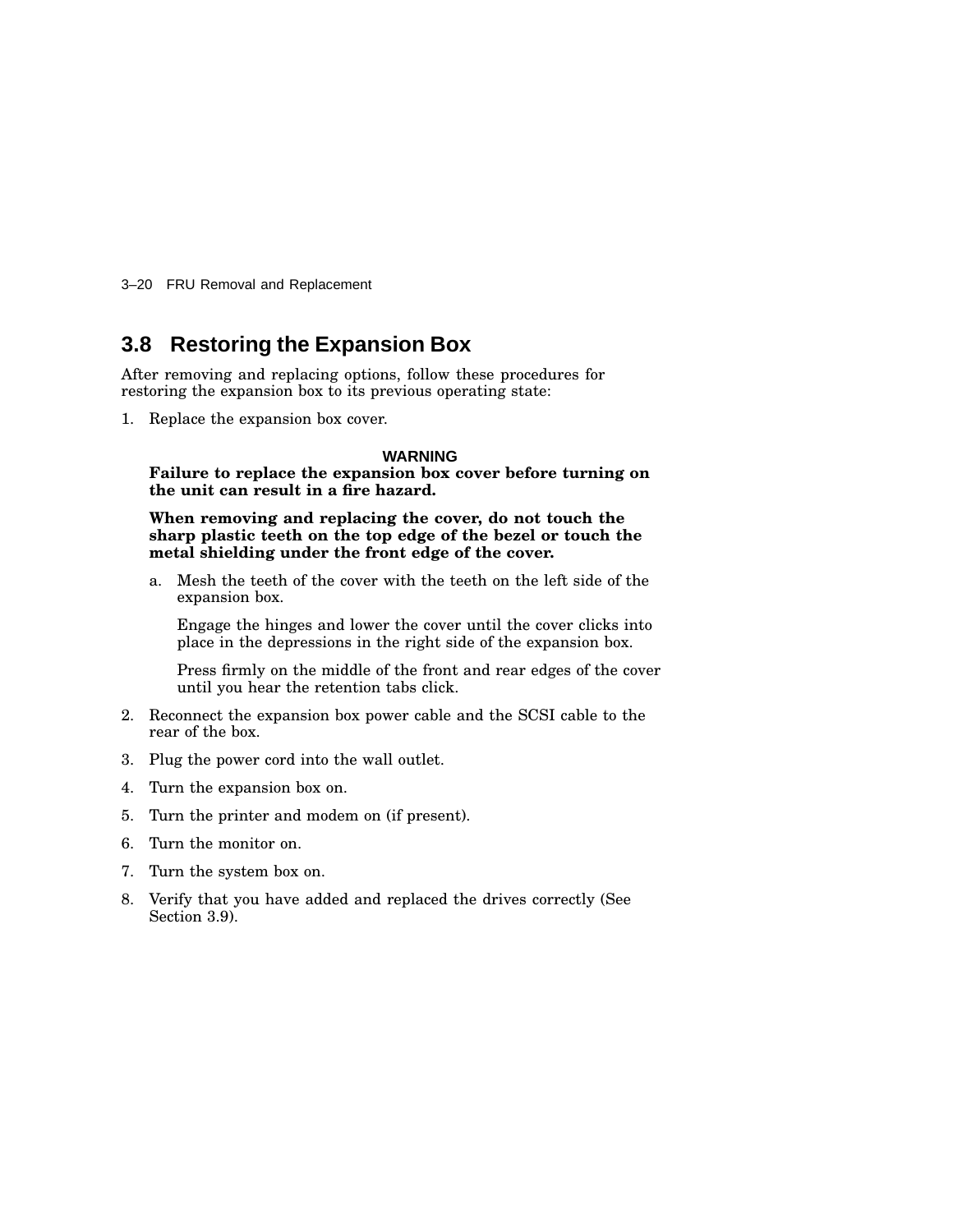FRU Removal and Replacement 3–21

## **3.9 Testing the System and Expansion Box After Adding a Device**

1. Note any power-up error or status messages and write them down.

Refer to your system owner's manual for an explanation of common errors.

- 2. Display the system device configuration by using the SHOW CONFIG command in console mode. Compare the latest configuration display with the configuration display you viewed when you prepared the system before adding a device. You should see the new device and all the devices present in the system before you made the addition. If the new device is not in the list, it has not been installed properly.
- 3. Verify that devices are set to the correct SCSI IDs by using the SHOW CONFIG command.
- 4. Verify that no error messages appear. Two question marks identify an error in the device. If any error messages appear, write them down.
- 5. Verify that devices are interacting correctly by using the TEST 100 command to run the system exerciser.

Refer to your system owner's manual for more information about the system exerciser.

- 6. If you have problems, ensure that:
	- All cables inside and outside the expansion box are properly connected.
	- SCSI IDs are set correctly. For example, there should be no devices with duplicate SCSI IDs.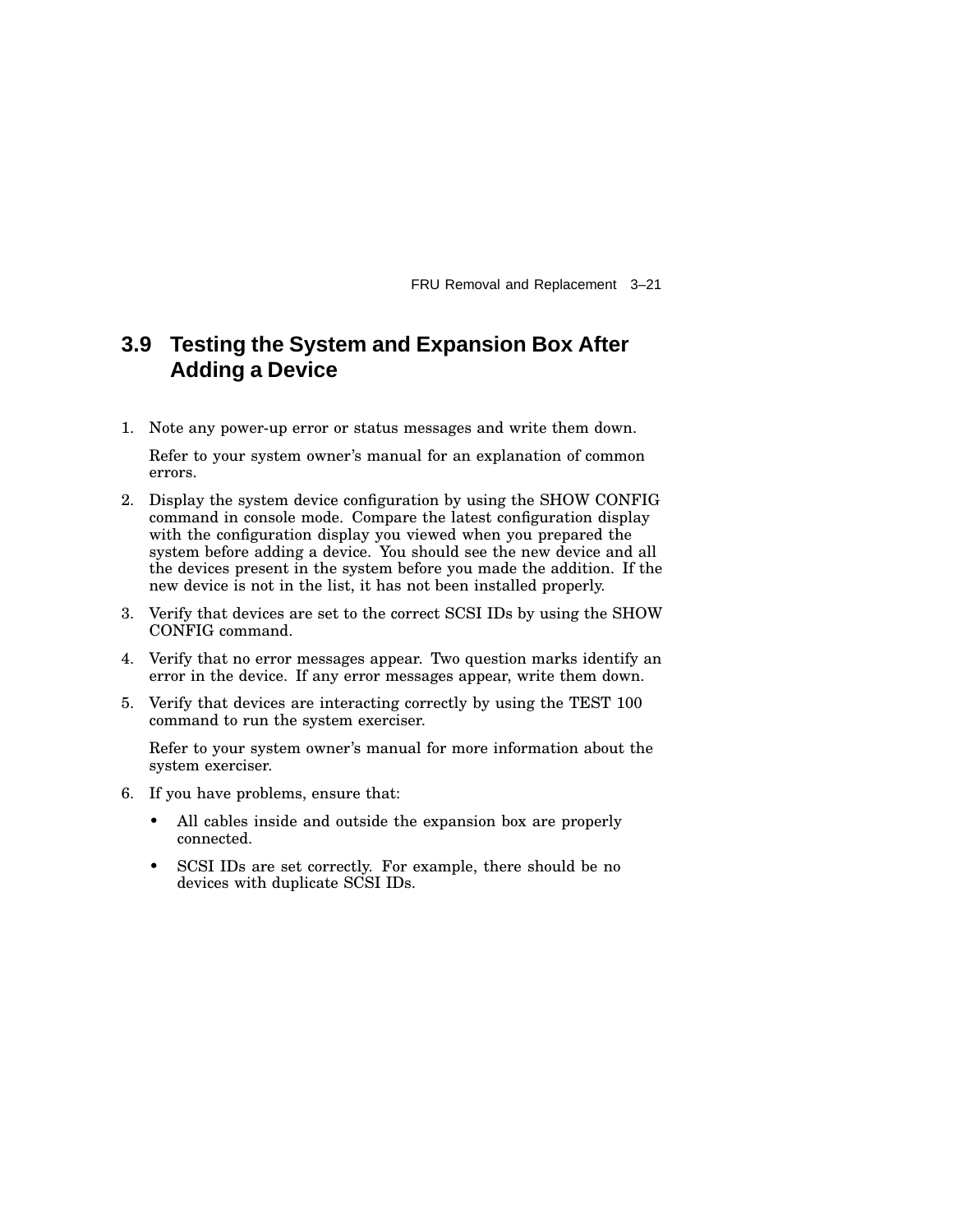# **4 Preventive Maintenance and Problem Solving**

This chapter is organized into the following sections:

| Section 4.1 | TLZ04 Cassette Tape Drive Preventive Maintenance |
|-------------|--------------------------------------------------|
| Section 4.2 | Problem Solving                                  |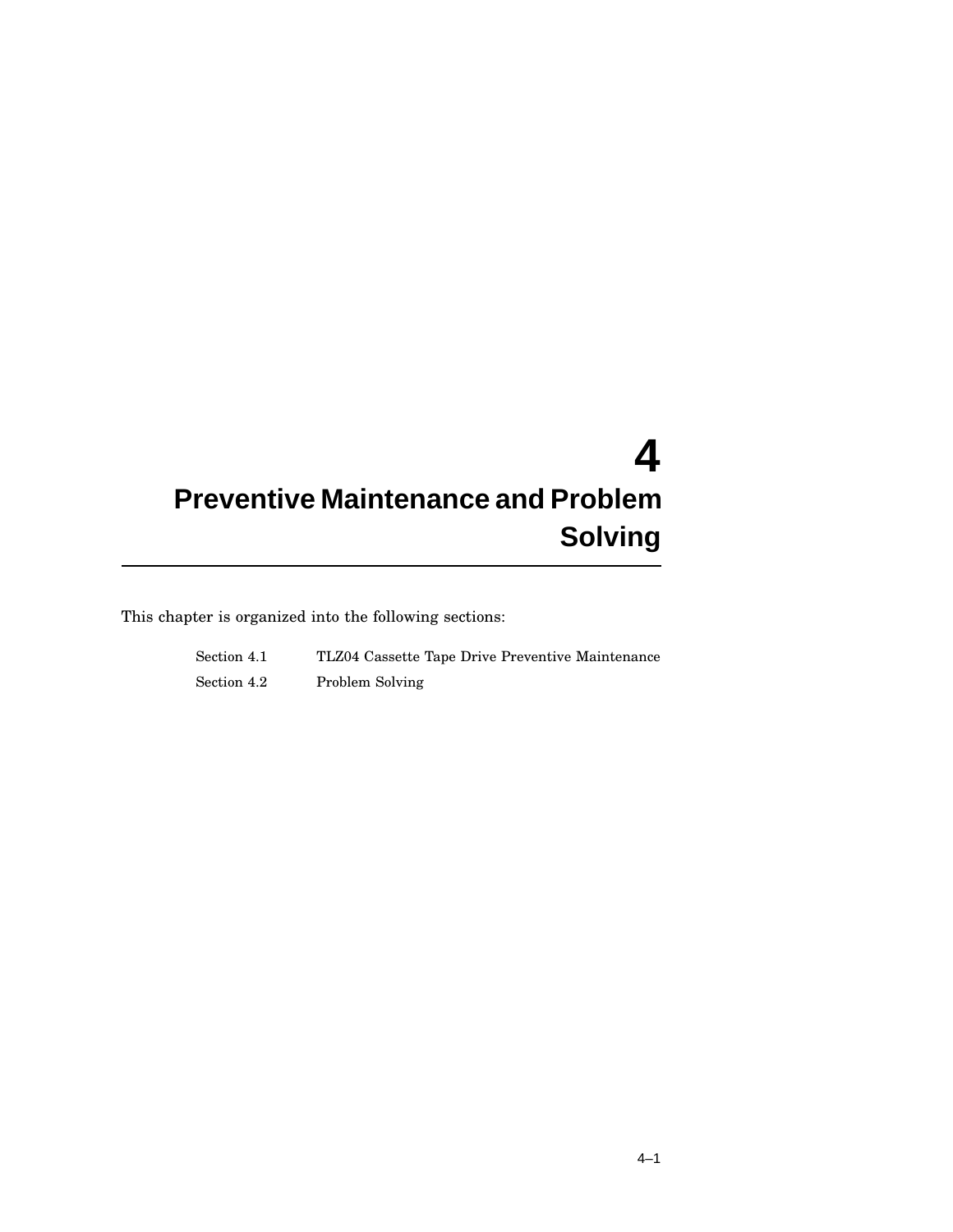4–2 Preventive Maintenance and Problem Solving

## **4.1 TLZ04 Cassette Tape Drive Preventive Maintenance**

Preventive maintenance for the TLZ04 drive involves periodic cleaning of the read/write heads. The heads physically read data from and write data to the cassette tape. Digital strongly recommends that you handle cassette tapes as described in the *BA46 Storage Expansion Box Owner's Guide* (PN EK-STEXP-IG-001) and clean the heads as described in this section.

#### **CAUTION**

#### **Using any other procedure to clean the drive heads will void the product warranty.**

Digital recommends that you perform the head-cleaning procedure about every two weeks, or after every 25 hours of drive usage.

Clean the drive heads as follows:

- 1. Turn the on/off switch to the on position.
- 2. Ensure that the busy indicator LED is on.
- 3. Insert the head-cleaning cassette that came with your tape drive (PN TLZ04-HA) into the drive.

The head-cleaning cassette automatically starts the head cleaning process. The drive ejects the head-cleaning cassette after approximately 30 seconds.

4. Place a check mark on the head cleaning cassette in the space provided, every time you clean the drives.

Under normal conditions, the head-cleaning cassette is good for 25 cleanings. Additional cassettes are available from your Digital sales representative or through DECdirect (Telephone: 1-800-DIGITAL).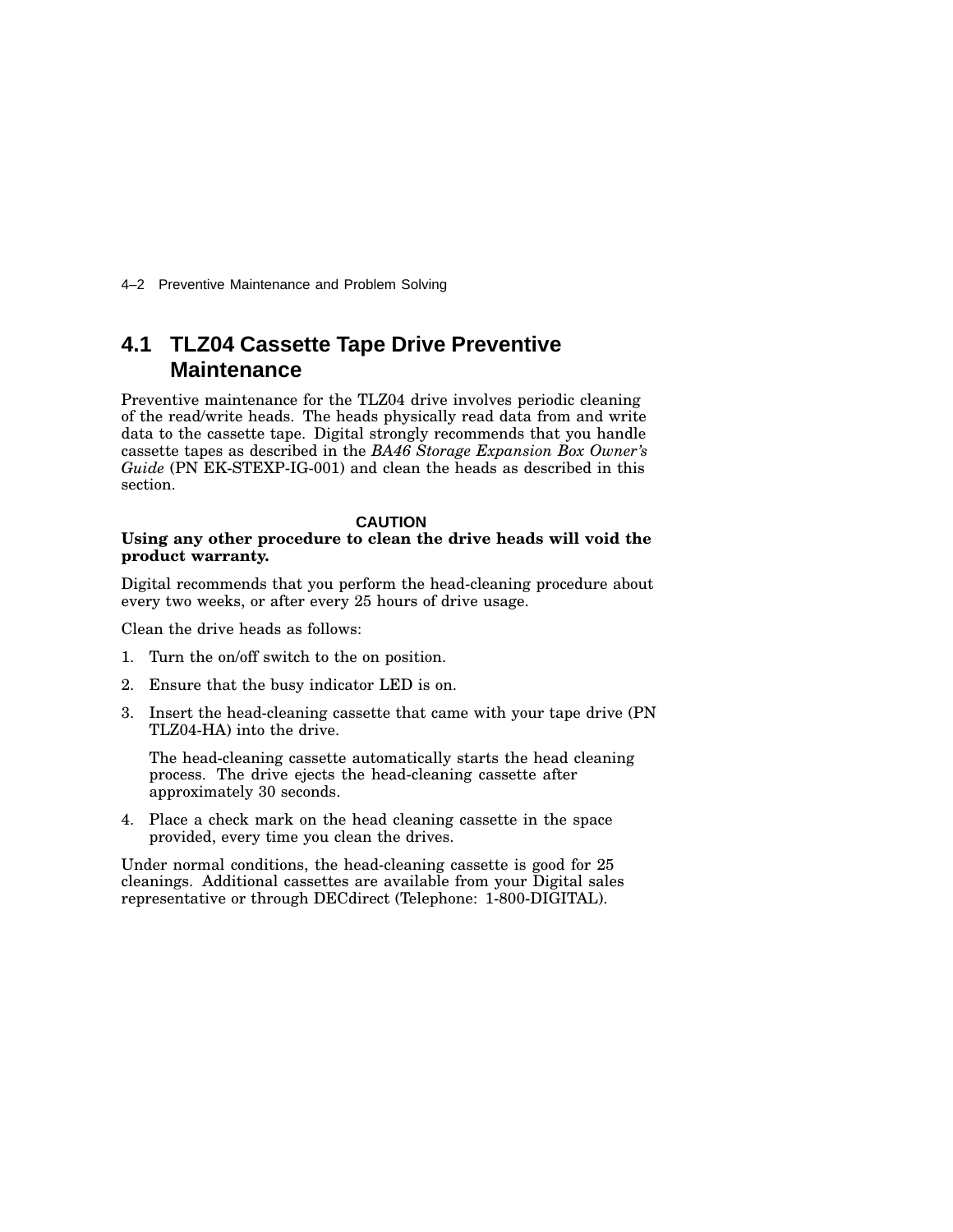Preventive Maintenance and Problem Solving 4–3

## **4.2 Problem Solving**

The following tables describe possible problems, their symptoms, causes, and suggested solutions for each expansion box storage device. Follow these steps to use the tables:

- 1. Note the symptoms.
- 2. Find the appropriate table and check the symptom column for a match.
- 3. Check the conditions and suggested solutions for that symptom. If more than one possible cause or solution is given, proceed in the order listed.

#### **4.2.1 RZ5x Hard Disk Drives**

Table 4–1 describes RZ5x problems, possible causes, and suggested solutions.

| Symptom                                               | <b>Possible Cause</b>                                                                  | <b>Suggested Solution</b>                                                                                               |
|-------------------------------------------------------|----------------------------------------------------------------------------------------|-------------------------------------------------------------------------------------------------------------------------|
| Power LED does not<br>come on.                        | Power cable is not<br>connected or is loose.                                           | Ensure that power cable<br>connections are secure at<br>both ends.                                                      |
| RZ5x fails system<br>exerciser test and<br>self-test. | There is no ac power.                                                                  | Ensure that all cables<br>connections are secure. Be<br>sure that the activity LED is<br>on or that the fan is working. |
|                                                       | Disk drive assembly<br>is faulty.                                                      | Replace the disk drive<br>assembly.                                                                                     |
|                                                       | Cabling is faulty.                                                                     | Remove the defective RZ5x<br>expansion box from the system.                                                             |
|                                                       | SCSI ID is not set.<br>or is set to the same<br>ID as another device<br>on the system. | Set the SCSI ID (Table 1–5).<br>Ensure that no two SCSI<br>devices are set to the same ID.                              |

| Table 4-1 RZ5x Hard Disk Drive Problem Solving |
|------------------------------------------------|
|------------------------------------------------|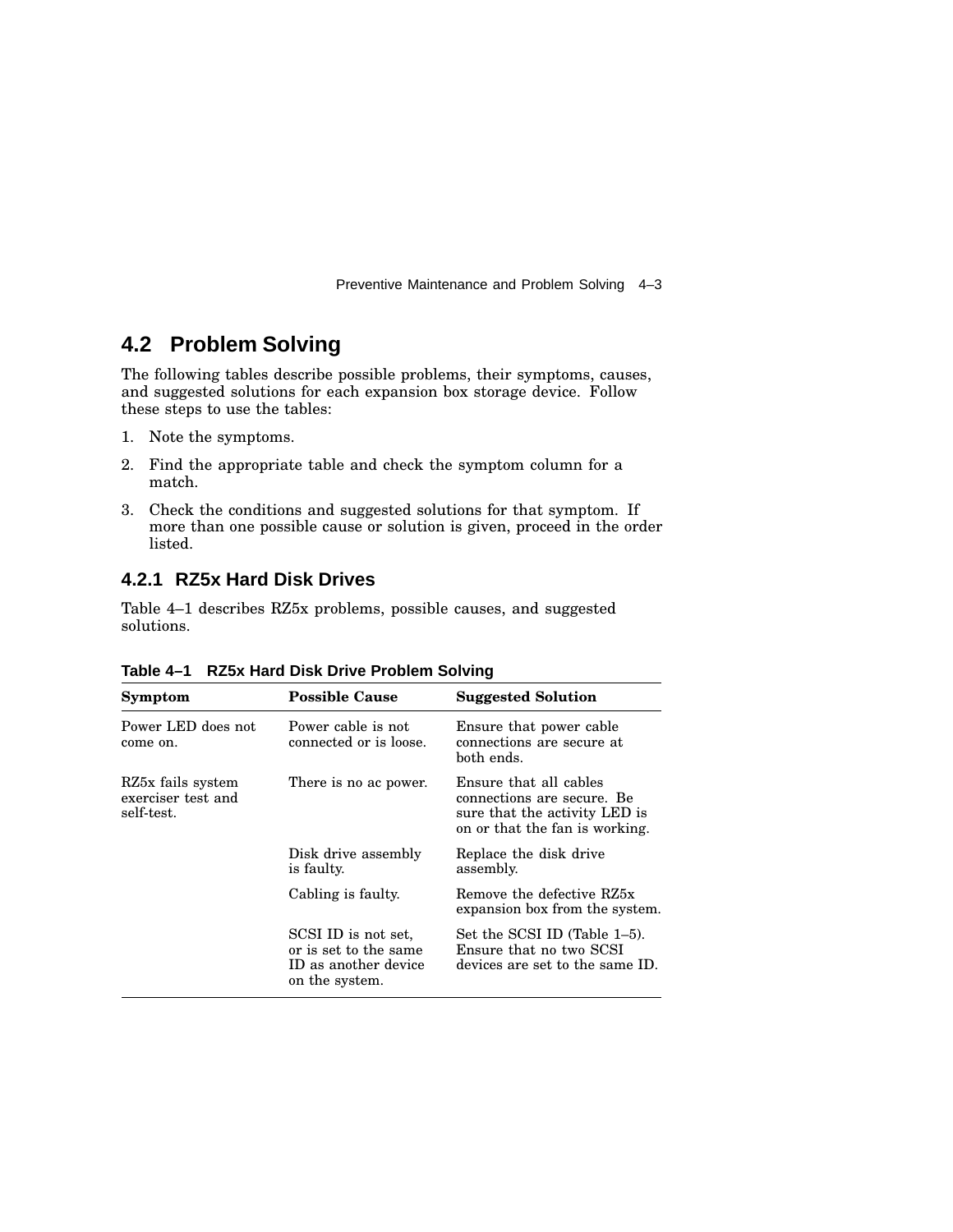4–4 Preventive Maintenance and Problem Solving

## **4.2.2 TLZ04 Cassette Tape Drive**

Table 4–2 describes TLZ04 problems, possible causes, and suggested solutions.

| Symptom                                                                               | <b>Possible Cause</b>                                       | <b>Suggested Solution</b>                                                    |
|---------------------------------------------------------------------------------------|-------------------------------------------------------------|------------------------------------------------------------------------------|
| Backups are<br>unsuccessful; data<br>does not copy to the<br>cassette tape.           | Cassette is write<br>protected.                             | Set the write-protect switch<br>on the cassette to not write<br>protected.   |
|                                                                                       | No cassette tape in<br>the drive                            | Insert a cassette tape into the<br>drive.                                    |
| Tape indicator LED<br>flashes green or<br>yellow, indicating<br>excessive errors.     | Heads need cleaning,<br>or the tape is worn.                | Clean the heads (Section 4.1).<br>If the error recurs, try another<br>tape.  |
| TLZ04 is not<br>available to the<br>system.                                           | <b>SCSI ID switches</b><br>are set to the wrong<br>address. | Ensure that all SCSI IDs are<br>set correctly (Table 2-2).                   |
|                                                                                       | SCSI cable is<br>defective.                                 | Replace the SCSI cable.                                                      |
| Tape indicator and<br>drive indicator are<br>both yellow at the<br>same time.         | Humidity is too high.                                       | Adjust the climate of the room.                                              |
| Tape indicator<br>flashes one to three<br>times and the drive<br>indicator is yellow. | Self-test has failed.                                       | Disconnect the cable to the<br>system unit, then reexecute<br>the self-test. |

**Table 4–2 TLZ04 Cassette Tape Drive Problem Solving**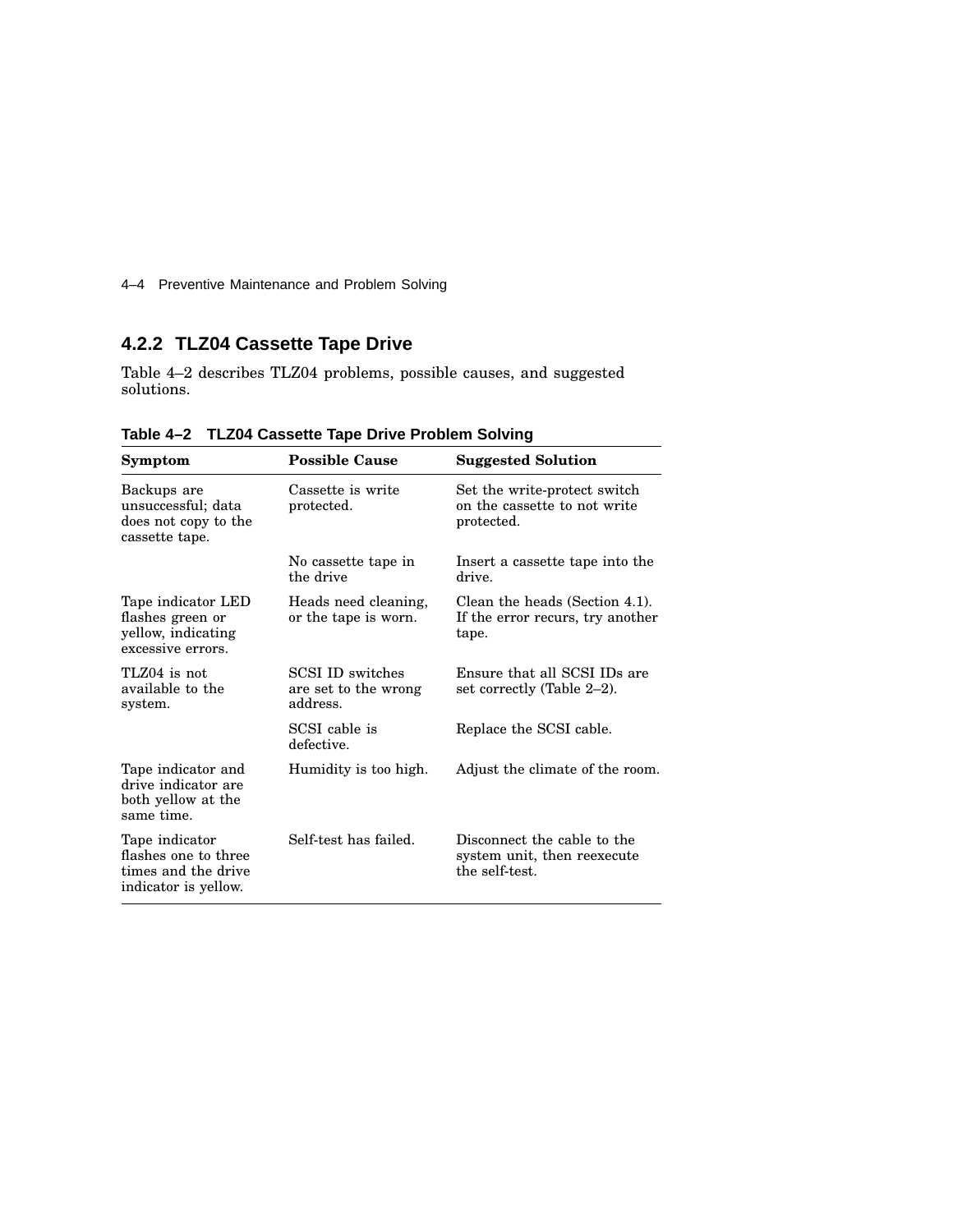Preventive Maintenance and Problem Solving 4–5

## **4.2.3 TZ30 Cartridge Tape Drive**

Table 4–3 describes TZ30 problems, possible causes, and suggested solutions.

| <b>Symptom</b>                                                                            | <b>Possible Cause</b>                                                 | <b>Suggested Solution</b>                                                                                                                                             |
|-------------------------------------------------------------------------------------------|-----------------------------------------------------------------------|-----------------------------------------------------------------------------------------------------------------------------------------------------------------------|
| TZ30 tape drive<br>green LED flashes<br>rapidly and tape<br>does not complete<br>loading. | Drive mechanism<br>is faulty, or the<br>tape cartridge is<br>damaged. | Run the system ROM-based<br>diagnostics for SCSI devices<br>(refer to the VAXstation 4000)<br>Model 60 Service Information<br>document). Replace the drive.           |
| TZ30 passes the test<br>but does not operate.                                             | No cartridge in the<br>drive.                                         | Insert the cartridge and slide<br>the lever to the lock position.                                                                                                     |
| Cartridge in use.<br>Cartridge release<br>lever does not slide<br>the drive.              |                                                                       | Wait for the green light to<br>come on and try again. If the<br>problem persists, do not use                                                                          |
| Cartridge release<br>lever does not lock                                                  | Cartridge is not<br>inserted properly.                                | Reinsert the cartridge. If the<br>problem persists, do not use<br>the drive.                                                                                          |
| All three LEDs on<br>the front of the drive<br>are flashing.                              | Drive detected a<br>fatal error.                                      | Press and release the unload<br>button to clear the fault. If<br>the condition persists, do not<br>attempt to remove the tape<br>cartridge or use the tape drive.     |
| Tape cartridge<br>cannot be inserted.                                                     | The cartridge lever<br>is not fully unlocked<br>or is locked.         | Move the cartridge lever to the<br>lock position and then back to<br>the unlock position.                                                                             |
|                                                                                           |                                                                       | Do not push a tape cartridge<br>into the drive while moving<br>the cartridge lever. The drive<br>interprets this movement<br>as the insertion of a tape<br>cartridge. |

**Table 4–3 TZ30 Cartridge Tape Drive Problem Solving**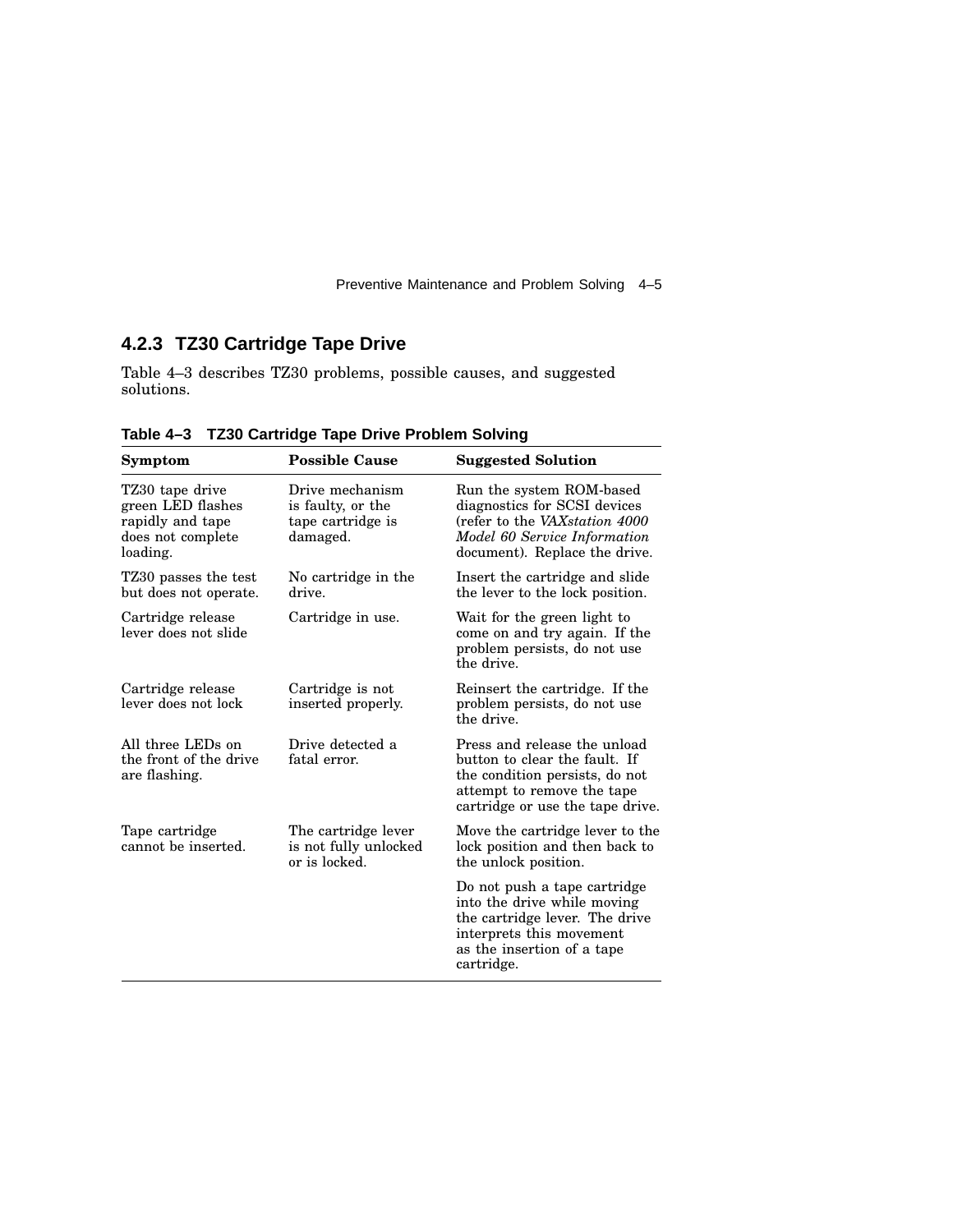4–6 Preventive Maintenance and Problem Solving

## **4.2.4 TZK10 Cartridge Tape Drive**

Table 4–4 describes TZK10 problems, possible causes, and suggested solutions.

| Symptom                                              | <b>Possible Cause</b>                                 | <b>Suggested Solution</b>                                                                                      |
|------------------------------------------------------|-------------------------------------------------------|----------------------------------------------------------------------------------------------------------------|
| Drive error occurs<br>during an operation.           | Media error, dirty<br>tape heads, or faulty<br>drive. | Remove the tape and try<br>another one. See the next<br>symptom in this table.                                 |
| Amber LED comes<br>on when cartridge is<br>inserted. | Media error, dirty<br>tape heads, or faulty<br>drive. | Remove the tape and try<br>another one. Clean the tape<br>heads (Section 4.1).                                 |
| Amber LED goes out<br>when cartridge is<br>removed.  | Media error, dirty<br>tape heads, or faulty<br>drive. | Try another cartridge<br>and clean the tape heads<br>(Section 4.1). If problem<br>persists, replace the drive. |
| Amber LED stays<br>on when cartridge is<br>removed.  | Hardware failure.                                     | Replace the drive.                                                                                             |

**Table 4–4 TZK10 Cartridge Tape Drive Problem Solving**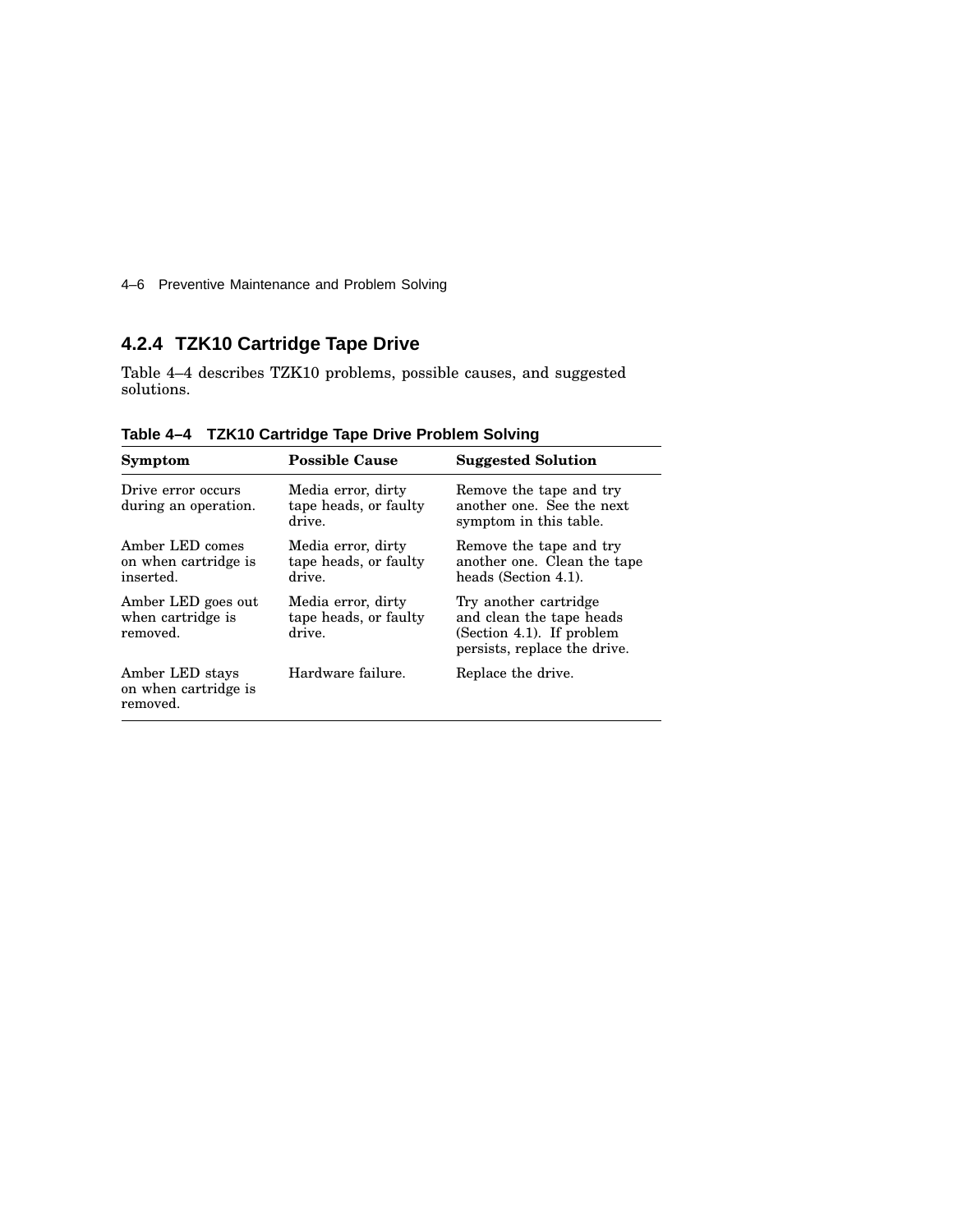Preventive Maintenance and Problem Solving 4–7

## **4.2.5 RRD42 Compact Disc Drive**

| Symptom                        | <b>Possible Cause</b>                                                                  | <b>Suggested Solution</b>                                                                                                                                                                                                                                                                                            |
|--------------------------------|----------------------------------------------------------------------------------------|----------------------------------------------------------------------------------------------------------------------------------------------------------------------------------------------------------------------------------------------------------------------------------------------------------------------|
| Disc errors.                   | Dirty disc.                                                                            | Clean the disc with a clean, lint-<br>free cloth. Wipe the disc from the<br>center out. Do not use solvents such<br>as benzene, thinner, commercial<br>cleaners, or antistatic sprays.                                                                                                                               |
| Eject button<br>does not work. | Eject function<br>disabled by software<br>or power to the drive<br>has been turned off | For manual ejection of disc caddy,<br>turn off power to the drive. Insert a<br>metal rod, about 1.2 mm in diameter<br>and $35$ mm $(1.37$ in) long, and<br>push into the emergency eject hole<br>(located on the front, bottom right of<br>the drive). The rod could be made by<br>straightening a large paper clip. |

**Table 4–5 RRD42 Compact Disc Drive Problem Solving**

## **4.2.6 Power Supply**

|  | Table 4-6 Power Supply Problem Solving |  |  |  |  |
|--|----------------------------------------|--|--|--|--|
|--|----------------------------------------|--|--|--|--|

| Symptom                      | <b>Possible Cause</b>                | <b>Suggested Solution</b>                                                                              |
|------------------------------|--------------------------------------|--------------------------------------------------------------------------------------------------------|
| Expansion box<br>fan is off. | Power cord is not<br>connected.      | Ensure that the power cord is<br>securely connected.                                                   |
|                              | Faulty power cord.                   | Replace power cord.                                                                                    |
|                              | Power supply fan<br>has failed.      | Replace power supply.                                                                                  |
| Power light is<br>off.       | Power cord is not<br>connected.      | Ensure that the power cord is<br>securely connected.                                                   |
|                              | Wall socket may not<br>be operative. | Try a different wall socket, or try<br>an electrical device that you know<br>works in the wall socket. |
|                              | Defective power<br>supply.           | Replace the power supply.                                                                              |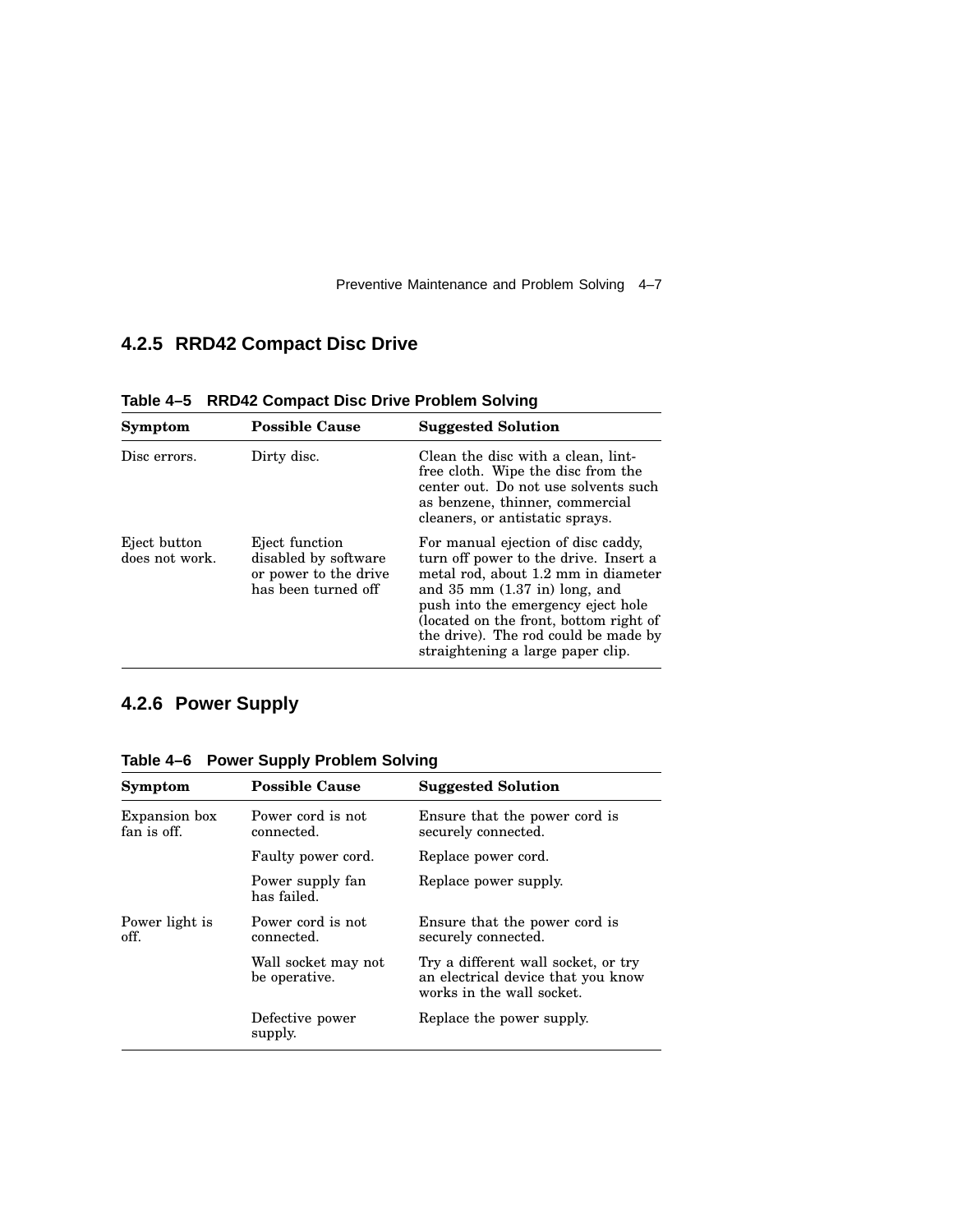# **Index**

## **B**

BA46 expansion box cover removal, 3–20 part numbers, 3–4 restoring, 3–20 BA46 Storage Expansion Box mounting areas, 1–2 to 1–3 Overview, 1–1 part numbers, 3–2 specifications, 1–4 to 1–5

## **C**

Cables part numbers, 3–4

## **D**

Drive removal RRD42 CDROM disc drive, 3–12 RZ5x hard disk drive, 3–9 TLZ04 cassette tape drive, 3–15 TZ30 cartridge tape drive, 3–13 TZK10 (QIC) cartridge tape drive, 3–17 Drive replacement RRD42 CDROM disc drive, 3–13 RZ5x hard disk drive, 3–10 TLZ04 cassette tape drive, 3–16 TZ30 cartridge tape drive, 3–14 TZK10 (QIC) cartridge tape drive, 3–17

## **F**

Field replaceable units, 3–1 part numbers, 3–2 to 3–3 Front bezel, 3–7 removal, 3–7 replacement, 3–7

## **H**

Hardware part numbers, 3–4

## **L**

Load module removal, 3–19 replacement, 3–19

## **M**

Mass storage devices, 2–1 Mounting areas, 1–2 to 1–3

## **P**

Part numbers, 3–2 to 3–4 Power supply, 1–2 problem solving, 4–7 removal, 3–18 replacement, 3–18